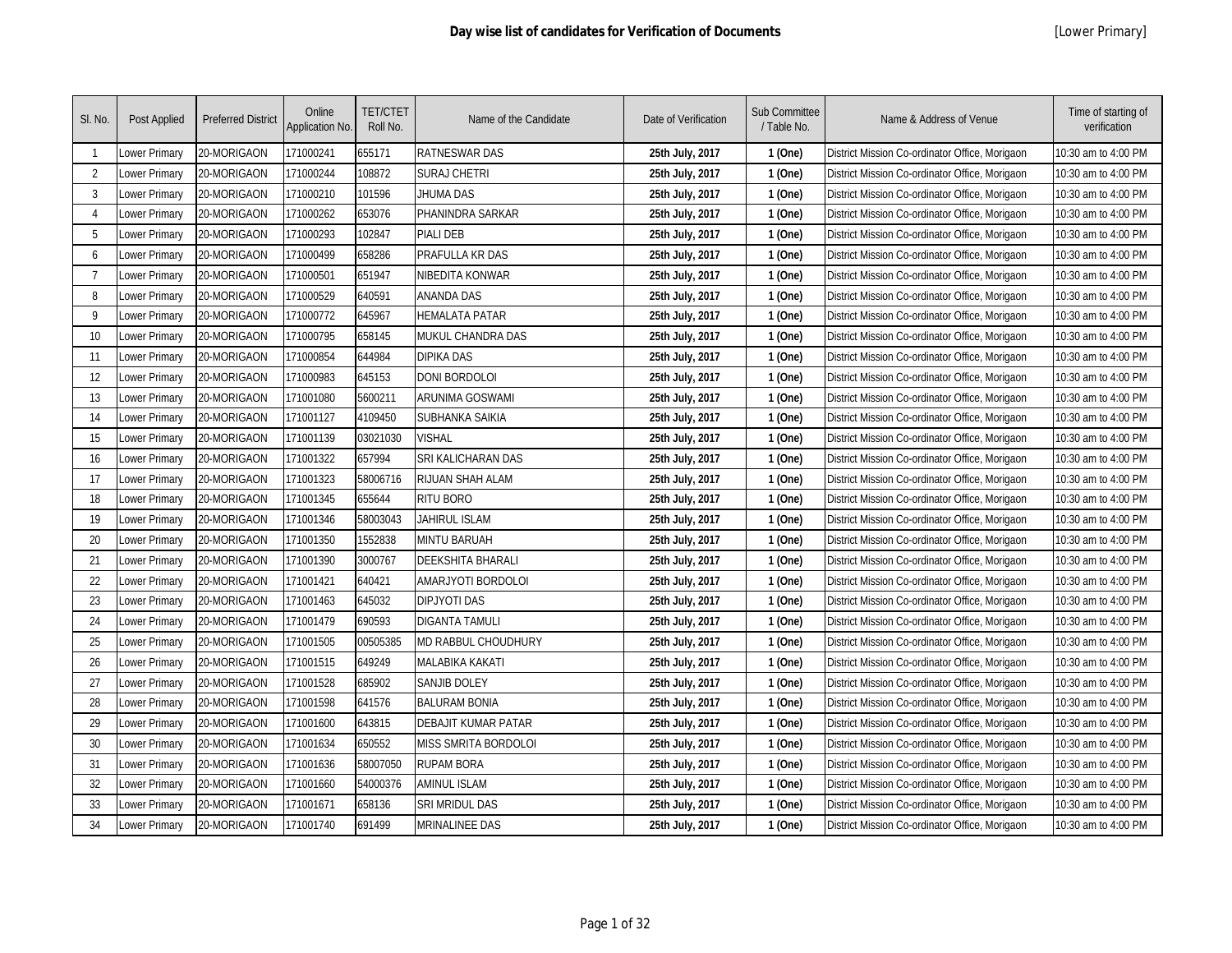| SI. No. | Post Applied         | <b>Preferred District</b> | Online<br>Application No. | <b>TET/CTET</b><br>Roll No. | Name of the Candidate     | Date of Verification | Sub Committee<br>/ Table No. | Name & Address of Venue                        | Time of starting of<br>verification |
|---------|----------------------|---------------------------|---------------------------|-----------------------------|---------------------------|----------------------|------------------------------|------------------------------------------------|-------------------------------------|
| 35      | Lower Primary        | 20-MORIGAON               | 171001755                 | 672696                      | JANMONI BORA              | 25th July, 2017      | 1 (One)                      | District Mission Co-ordinator Office, Morigaon | 10:30 am to 4:00 PM                 |
| 36      | Lower Primary        | 20-MORIGAON               | 171001816                 | 645644                      | <b>GITU MEDHI</b>         | 25th July, 2017      | 1 (One)                      | District Mission Co-ordinator Office, Morigaon | 10:30 am to 4:00 PM                 |
| 37      | Lower Primary        | 20-MORIGAON               | 171001925                 | 54002558                    | <b>MAHSIN ALI</b>         | 25th July, 2017      | 1 (One)                      | District Mission Co-ordinator Office, Morigaon | 10:30 am to 4:00 PM                 |
| 38      | Lower Primary        | 20-MORIGAON               | 171001939                 | 647298                      | JULI MEDHI                | 25th July, 2017      | 1 (One)                      | District Mission Co-ordinator Office, Morigaon | 10:30 am to 4:00 PM                 |
| 39      | Lower Primary        | 20-MORIGAON               | 171001988                 | 653219                      | <b>PLABITA DAS</b>        | 25th July, 2017      | 1 (One)                      | District Mission Co-ordinator Office, Morigaon | 10:30 am to 4:00 PM                 |
| 40      | Lower Primary        | 20-MORIGAON               | 171002004                 | 640687                      | <b>ANIMA MANDAL</b>       | 25th July, 2017      | 1 (One)                      | District Mission Co-ordinator Office, Morigaon | 10:30 am to 4:00 PM                 |
| 41      | Lower Primary        | 20-MORIGAON               | 171002024                 | 654247                      | PURABI KONWAR             | 25th July, 2017      | 1 (One)                      | District Mission Co-ordinator Office, Morigaon | 10:30 am to 4:00 PM                 |
| 42      | Lower Primary        | 20-MORIGAON               | 171002079                 | 650693                      | MITUN MOZUMDER            | 25th July, 2017      | 1 (One)                      | District Mission Co-ordinator Office, Morigaon | 10:30 am to 4:00 PM                 |
| 43      | Lower Primary        | 20-MORIGAON               | 171002104                 | 655549                      | RINU PRABHA DAS           | 25th July, 2017      | 1 (One)                      | District Mission Co-ordinator Office, Morigaon | 10:30 am to 4:00 PM                 |
| 44      | Lower Primary        | 20-MORIGAON               | 171002121                 | 00601861                    | KAMAL CHANDRA NATH        | 25th July, 2017      | 1 (One)                      | District Mission Co-ordinator Office, Morigaon | 10:30 am to 4:00 PM                 |
| 45      | Lower Primary        | 20-MORIGAON               | 171002133                 | 645321                      | <b>FULTARA DAS</b>        | 25th July, 2017      | 1 (One)                      | District Mission Co-ordinator Office, Morigaon | 10:30 am to 4:00 PM                 |
| 46      | Lower Primary        | 20-MORIGAON               | 171002134                 | 643016                      | <b>BISHWA JYOTI PATAR</b> | 25th July, 2017      | 1 (One)                      | District Mission Co-ordinator Office, Morigaon | 10:30 am to 4:00 PM                 |
| 47      | Lower Primary        | 20-MORIGAON               | 171002156                 | 3017834                     | REKHA MOUR AGARWAL        | 25th July, 2017      | 1 (One)                      | District Mission Co-ordinator Office, Morigaon | 10:30 am to 4:00 PM                 |
| 48      | Lower Primary        | 20-MORIGAON               | 171002178                 | 3010991                     | <b>MORAMI KUMARI</b>      | 25th July, 2017      | 1 (One)                      | District Mission Co-ordinator Office, Morigaon | 10:30 am to 4:00 PM                 |
| 49      | Lower Primary        | 20-MORIGAON               | 171002191                 | 643937                      | <b>DEEPA DAS</b>          | 25th July, 2017      | 1 (One)                      | District Mission Co-ordinator Office, Morigaon | 10:30 am to 4:00 PM                 |
| 50      | Lower Primary        | 20-MORIGAON               | 171002205                 | 58006830                    | <b>ROSELIN FARUKY</b>     | 25th July, 2017      | 1 (One)                      | District Mission Co-ordinator Office, Morigaon | 10:30 am to 4:00 PM                 |
| 51      | Lower Primary        | 20-MORIGAON               | 171002221                 | 690701                      | <b>GAGAN CHANDRA DAS</b>  | 25th July, 2017      | 1 (One)                      | District Mission Co-ordinator Office, Morigaon | 10:30 am to 4:00 PM                 |
| 52      | Lower Primary        | 20-MORIGAON               | 171002266                 | 00501951                    | JOY PRAKASH BARUAH        | 25th July, 2017      | 1 (One)                      | District Mission Co-ordinator Office, Morigaon | 10:30 am to 4:00 PM                 |
| 53      | Lower Primary        | 20-MORIGAON               | 171002295                 | 57010126                    | PRABITRA BORAH            | 25th July, 2017      | 1 (One)                      | District Mission Co-ordinator Office, Morigaon | 10:30 am to 4:00 PM                 |
| 54      | Lower Primary        | 20-MORIGAON               | 171002401                 | 504333                      | HASINA MOMTAZ BARBHUIYAN  | 25th July, 2017      | 1 (One)                      | District Mission Co-ordinator Office, Morigaon | 10:30 am to 4:00 PM                 |
| 55      | Lower Primary        | 20-MORIGAON               | 171002518                 | 4700934                     | <b>CHUMPI DIHINGIA</b>    | 25th July, 2017      | 1 (One)                      | District Mission Co-ordinator Office, Morigaon | 10:30 am to 4:00 PM                 |
| 56      | Lower Primary        | 20-MORIGAON               | 171002580                 | 5602830                     | SRI UJJAL DEV SARMA       | 25th July, 2017      | 1 (One)                      | District Mission Co-ordinator Office, Morigaon | 10:30 am to 4:00 PM                 |
| 57      | Lower Primary        | 20-MORIGAON               | 171002653                 | 640436                      | AMBIKA DEWRI              | 25th July, 2017      | 1 (One)                      | District Mission Co-ordinator Office, Morigaon | 10:30 am to 4:00 PM                 |
| 58      | Lower Primary        | 20-MORIGAON               | 171002701                 | 690596                      | <b>DIJU KUMAR DAS</b>     | 25th July, 2017      | 1 (One)                      | District Mission Co-ordinator Office, Morigaon | 10:30 am to 4:00 PM                 |
| 59      | Lower Primary        | 20-MORIGAON               | 171002704                 | 643793                      | DEBAJANI HAZARIKA         | 25th July, 2017      | 1 (One)                      | District Mission Co-ordinator Office, Morigaon | 10:30 am to 4:00 PM                 |
| 60      | Lower Primary        | 20-MORIGAON               | 171002827                 | 3016468                     | <b>RUMI KALITA</b>        | 25th July, 2017      | 1 (One)                      | District Mission Co-ordinator Office, Morigaon | 10:30 am to 4:00 PM                 |
| 61      | Lower Primary        | 20-MORIGAON               | 171002871                 | 106352                      | <b>KABITA SHOME</b>       | 25th July, 2017      | 1 (One)                      | District Mission Co-ordinator Office, Morigaon | 10:30 am to 4:00 PM                 |
| 62      | Lower Primary        | 20-MORIGAON               | 171002887                 | 656676                      | <b>SANTANA HALOI</b>      | 25th July, 2017      | 1 (One)                      | District Mission Co-ordinator Office, Morigaon | 10:30 am to 4:00 PM                 |
| 63      | Lower Primary        | 20-MORIGAON               | 171002970                 | 646437                      | <b>INDRAJIT DAS</b>       | 25th July, 2017      | 1 (One)                      | District Mission Co-ordinator Office, Morigaon | 10:30 am to 4:00 PM                 |
| 64      | Lower Primary        | 20-MORIGAON               | 171002999                 | 643298                      | <b>BULTI BARMAN</b>       | 25th July, 2017      | 1 (One)                      | District Mission Co-ordinator Office, Morigaon | 10:30 am to 4:00 PM                 |
| 65      | Lower Primary        | 20-MORIGAON               | 171003154                 | 654555                      | <b>RAJESH KUMAR BORO</b>  | 25th July, 2017      | 1 (One)                      | District Mission Co-ordinator Office, Morigaon | 10:30 am to 4:00 PM                 |
| 66      | Lower Primary        | 20-MORIGAON               | 171000030                 | 645479                      | <b>GEETANJALI DAS</b>     | 25th July, 2017      | 1 (One)                      | District Mission Co-ordinator Office, Morigaon | 10:30 am to 4:00 PM                 |
| 67      | Lower Primary        | 20-MORIGAON               | 171000160                 | 643618                      | <b>CHINU DAS</b>          | 25th July, 2017      | 1 (One)                      | District Mission Co-ordinator Office, Morigaon | 10:30 am to 4:00 PM                 |
| 68      | <b>Lower Primary</b> | 20-MORIGAON               | 171003214                 | 653226                      | PODMESWAR MEDHI           | 25th July, 2017      | 1 (One)                      | District Mission Co-ordinator Office, Morigaon | 10:30 am to 4:00 PM                 |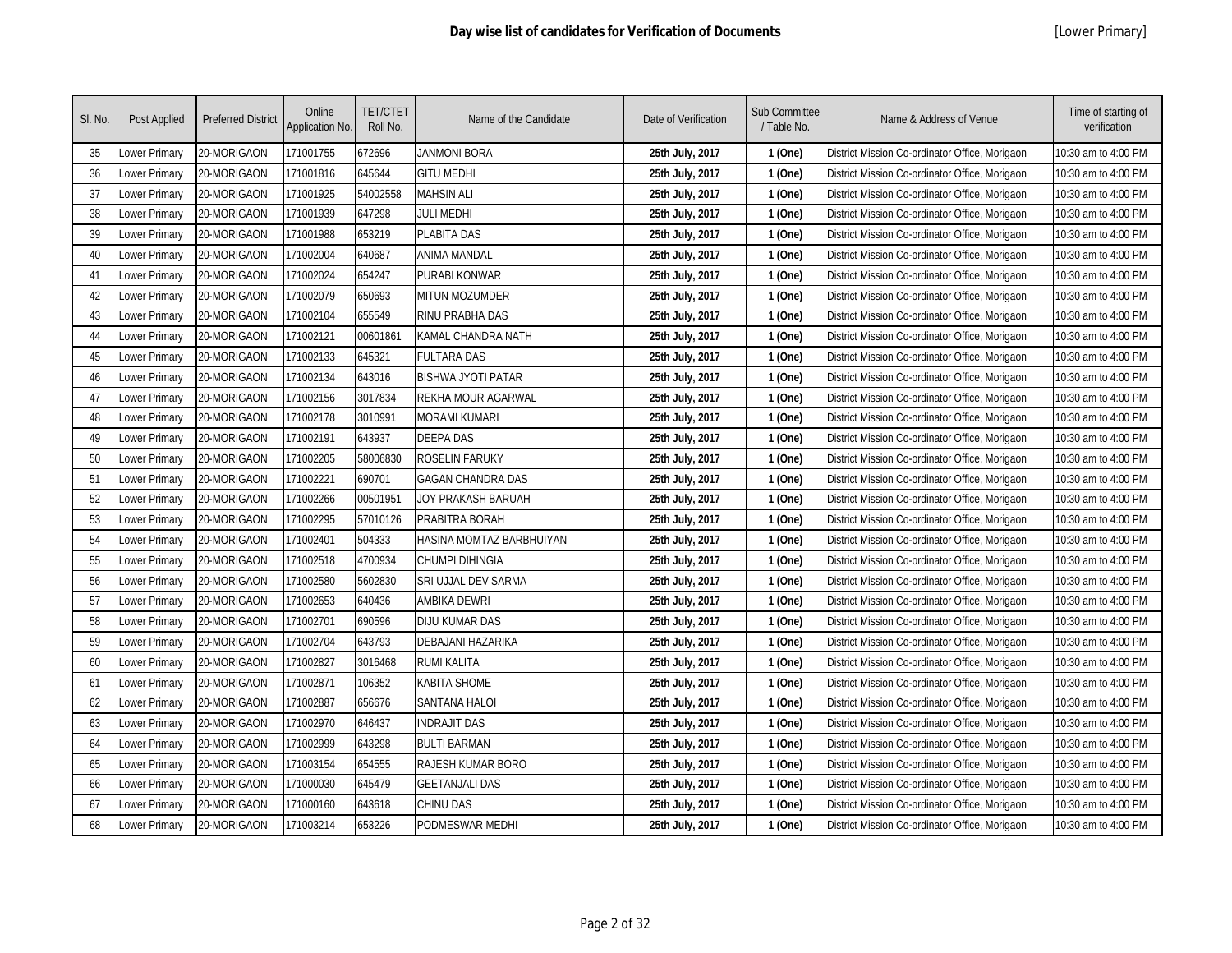| SI. No. | Post Applied         | <b>Preferred District</b> | Online<br>Application No. | <b>TET/CTET</b><br>Roll No. | Name of the Candidate       | Date of Verification | Sub Committee<br>/ Table No. | Name & Address of Venue                        | Time of starting of<br>verification |
|---------|----------------------|---------------------------|---------------------------|-----------------------------|-----------------------------|----------------------|------------------------------|------------------------------------------------|-------------------------------------|
| 69      | Lower Primary        | 20-MORIGAON               | 171003297                 | 649068                      | <b>MADHAB DAS</b>           | 25th July, 2017      | 1 (One)                      | District Mission Co-ordinator Office, Morigaon | 10:30 am to 4:00 PM                 |
| 70      | Lower Primary        | 20-MORIGAON               | 171003306                 | 647379                      | JUNTI PATAR                 | 25th July, 2017      | 1 (One)                      | District Mission Co-ordinator Office, Morigaon | 10:30 am to 4:00 PM                 |
| 71      | Lower Primary        | 20-MORIGAON               | 171003427                 | 640277                      | <b>AJOY KUMAR TERON</b>     | 25th July, 2017      | 1 (One)                      | District Mission Co-ordinator Office, Morigaon | 10:30 am to 4:00 PM                 |
| 72      | Lower Primary        | 20-MORIGAON               | 171003549                 | 650334                      | <b>LIPIKA BISWAS</b>        | 25th July, 2017      | 1 (One)                      | District Mission Co-ordinator Office, Morigaon | 10:30 am to 4:00 PM                 |
| 73      | Lower Primary        | 20-MORIGAON               | 171003623                 | 657013                      | SHIBANANDA SARKAR           | 25th July, 2017      | 1 (One)                      | District Mission Co-ordinator Office, Morigaon | 10:30 am to 4:00 PM                 |
| 74      | Lower Primary        | 20-MORIGAON               | 171003650                 | 649657                      | <b>MANJIT SINGH</b>         | 25th July, 2017      | 1 (One)                      | District Mission Co-ordinator Office, Morigaon | 10:30 am to 4:00 PM                 |
| 75      | Lower Primary        | 20-MORIGAON               | 171003703                 | 645577                      | <b>GITANJALI DAS</b>        | 25th July, 2017      | 1 (One)                      | District Mission Co-ordinator Office, Morigaon | 10:30 am to 4:00 PM                 |
| 76      | Lower Primary        | 20-MORIGAON               | 171003818                 | 647384                      | <b>JUNTI DAS</b>            | 25th July, 2017      | 1 (One)                      | District Mission Co-ordinator Office, Morigaon | 10:30 am to 4:00 PM                 |
| 77      | Lower Primary        | 20-MORIGAON               | 171003918                 | 645000                      | <b>DIPIKA DOLEY</b>         | 25th July, 2017      | 1 (One)                      | District Mission Co-ordinator Office, Morigaon | 10:30 am to 4:00 PM                 |
| 78      | Lower Primary        | 20-MORIGAON               | 171003969                 | 649970                      | MILAN JYOTI BORDOLOI        | 25th July, 2017      | 1 (One)                      | District Mission Co-ordinator Office, Morigaon | 10:30 am to 4:00 PM                 |
| 79      | Lower Primary        | 20-MORIGAON               | 171004017                 | 2201737                     | <b>BIJOY HAZARIKA</b>       | 25th July, 2017      | 1 (One)                      | District Mission Co-ordinator Office, Morigaon | 10:30 am to 4:00 PM                 |
| 80      | Lower Primary        | 20-MORIGAON               | 171004077                 | 675184                      | <b>NABANITA DOIMARI</b>     | 25th July, 2017      | 1 (One)                      | District Mission Co-ordinator Office, Morigaon | 10:30 am to 4:00 PM                 |
| 81      | Lower Primary        | 20-MORIGAON               | 171004095                 | 644834                      | DIPANJALI SARANIAH          | 25th July, 2017      | 1 (One)                      | District Mission Co-ordinator Office, Morigaon | 10:30 am to 4:00 PM                 |
| 82      | Lower Primary        | 20-MORIGAON               | 171004112                 | 658227                      | PALLAB BORDOLOI             | 25th July, 2017      | 1 (One)                      | District Mission Co-ordinator Office, Morigaon | 10:30 am to 4:00 PM                 |
| 83      | Lower Primary        | 20-MORIGAON               | 171004275                 | 641674                      | <b>BANDANA TALUKDAR</b>     | 25th July, 2017      | 1 (One)                      | District Mission Co-ordinator Office, Morigaon | 10:30 am to 4:00 PM                 |
| 84      | Lower Primary        | 20-MORIGAON               | 171004311                 | 645480                      | <b>GEETANJALI DAS</b>       | 25th July, 2017      | 1 (One)                      | District Mission Co-ordinator Office, Morigaon | 10:30 am to 4:00 PM                 |
| 85      | Lower Primary        | 20-MORIGAON               | 171004331                 | 00505223                    | <b>HUMAYUN SHAH PAHLOVI</b> | 25th July, 2017      | 1 (One)                      | District Mission Co-ordinator Office, Morigaon | 10:30 am to 4:00 PM                 |
| 86      | Lower Primary        | 20-MORIGAON               | 171004405                 | 652257                      | NIRMAL CHANDRA PATAR        | 25th July, 2017      | 1 (One)                      | District Mission Co-ordinator Office, Morigaon | 10:30 am to 4:00 PM                 |
| 87      | Lower Primary        | 20-MORIGAON               | 171004411                 | 00600897                    | <b>HIMANJANA SINGHA</b>     | 25th July, 2017      | 1 (One)                      | District Mission Co-ordinator Office, Morigaon | 10:30 am to 4:00 PM                 |
| 88      | Lower Primary        | 20-MORIGAON               | 171004430                 | 107418                      | RAJU CHAUHAN                | 25th July, 2017      | 1 (One)                      | District Mission Co-ordinator Office, Morigaon | 10:30 am to 4:00 PM                 |
| 89      | Lower Primary        | 20-MORIGAON               | 171004448                 | 642327                      | <b>BHUPEN DAS</b>           | 25th July, 2017      | 1 (One)                      | District Mission Co-ordinator Office, Morigaon | 10:30 am to 4:00 PM                 |
| 90      | Lower Primary        | 20-MORIGAON               | 171004603                 | 4000522                     | <b>MAHANANDA DEKA</b>       | 25th July, 2017      | 1 (One)                      | District Mission Co-ordinator Office, Morigaon | 10:30 am to 4:00 PM                 |
| 91      | Lower Primary        | 20-MORIGAON               | 171004617                 | 686584                      | SRI SACHITRA ROY            | 25th July, 2017      | 2 (Two)                      | District Mission Co-ordinator Office, Morigaon | 10:30 am to 4:00 PM                 |
| 92      | Lower Primary        | 20-MORIGAON               | 171004699                 | 651173                      | <b>MRITYUNJOY MALLIK</b>    | 25th July, 2017      | 2 (Two)                      | District Mission Co-ordinator Office, Morigaon | 10:30 am to 4:00 PM                 |
| 93      | Lower Primary        | 20-MORIGAON               | 171004709                 | 05701948                    | JASWINDER SINGH             | 25th July, 2017      | 2 (Two)                      | District Mission Co-ordinator Office, Morigaon | 10:30 am to 4:00 PM                 |
| 94      | Lower Primary        | 20-MORIGAON               | 171004866                 | 649749                      | <b>MANOJ SARKAR</b>         | 25th July, 2017      | 2 (Two)                      | District Mission Co-ordinator Office, Morigaon | 10:30 am to 4:00 PM                 |
| 95      | Lower Primary        | 20-MORIGAON               | 171004902                 | 640504                      | AMRITA KONWAR               | 25th July, 2017      | 2 (Two)                      | District Mission Co-ordinator Office, Morigaon | 10:30 am to 4:00 PM                 |
| 96      | Lower Primary        | 20-MORIGAON               | 171004906                 | 649067                      | <b>MADHAB DAS</b>           | 25th July, 2017      | 2 (Two)                      | District Mission Co-ordinator Office, Morigaon | 10:30 am to 4:00 PM                 |
| 97      | Lower Primary        | 20-MORIGAON               | 171004933                 | 00502086                    | <b>NIRUPAM DEKA</b>         | 25th July, 2017      | 2 (Two)                      | District Mission Co-ordinator Office, Morigaon | 10:30 am to 4:00 PM                 |
| 98      | Lower Primary        | 20-MORIGAON               | 171004969                 | 00505339                    | MUSTAFIZUR RAHMAN           | 25th July, 2017      | 2 (Two)                      | District Mission Co-ordinator Office, Morigaon | 10:30 am to 4:00 PM                 |
| 99      | Lower Primary        | 20-MORIGAON               | 171004974                 | 653809                      | PRASANTA KUMAR HAZARIKA     | 25th July, 2017      | 2 (Two)                      | District Mission Co-ordinator Office, Morigaon | 10:30 am to 4:00 PM                 |
| 100     | Lower Primary        | 20-MORIGAON               | 171004976                 | 58004352                    | <b>MD IMAMUL ISLAM</b>      | 25th July, 2017      | 2 (Two)                      | District Mission Co-ordinator Office, Morigaon | 10:30 am to 4:00 PM                 |
| 101     | Lower Primary        | 20-MORIGAON               | 171004993                 | 3550755                     | <b>RAJIB DEKA</b>           | 25th July, 2017      | 2 (Two)                      | District Mission Co-ordinator Office, Morigaon | 10:30 am to 4:00 PM                 |
| 102     | <b>Lower Primary</b> | 20-MORIGAON               | 171005038                 | 643590                      | <b>CHINKEE DAS</b>          | 25th July, 2017      | 2 (Two)                      | District Mission Co-ordinator Office, Morigaon | 10:30 am to 4:00 PM                 |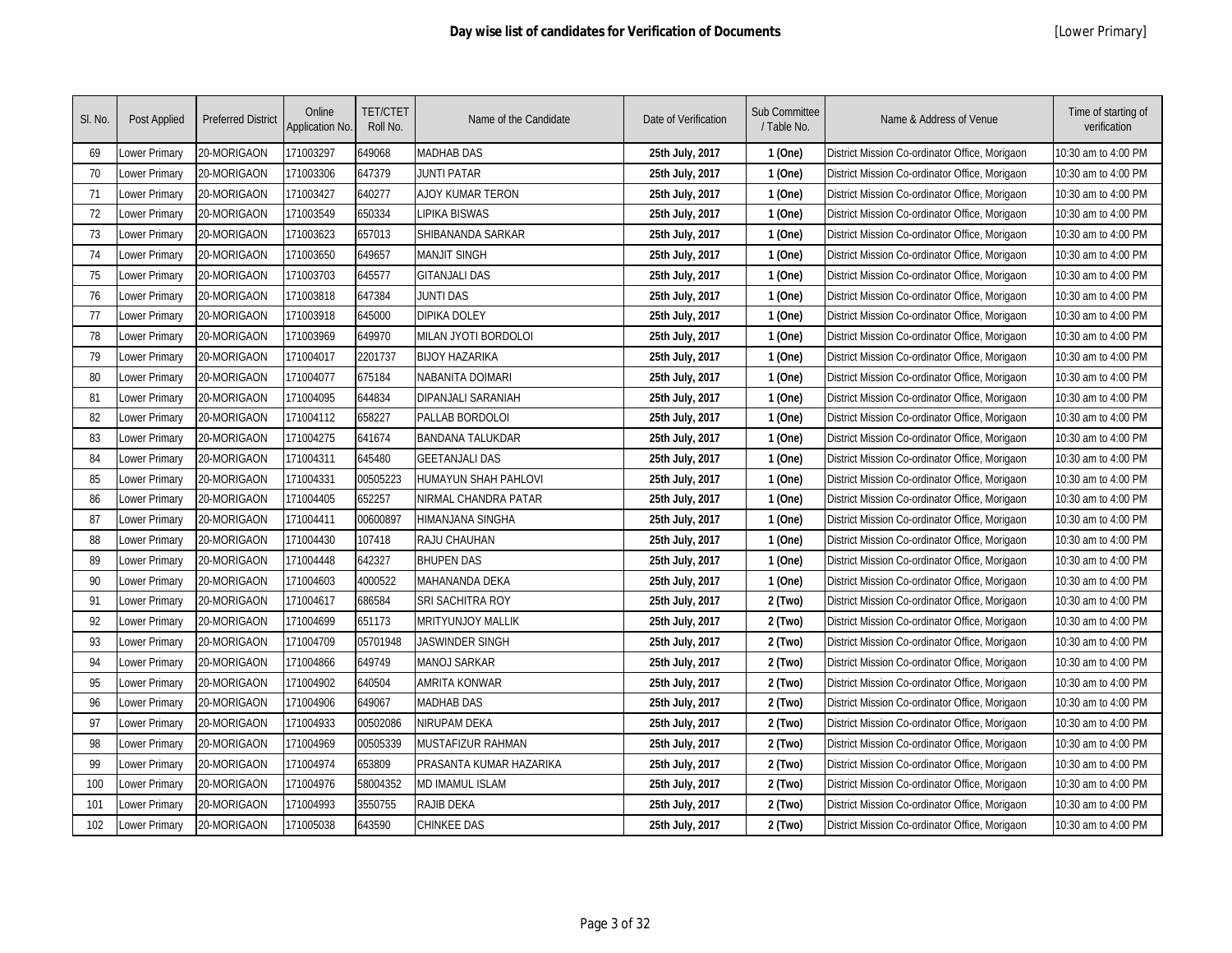| SI. No. | Post Applied  | <b>Preferred District</b> | Online<br>Application No. | <b>TET/CTET</b><br>Roll No. | Name of the Candidate   | Date of Verification | Sub Committee<br>/ Table No. | Name & Address of Venue                        | Time of starting of<br>verification |
|---------|---------------|---------------------------|---------------------------|-----------------------------|-------------------------|----------------------|------------------------------|------------------------------------------------|-------------------------------------|
| 103     | ower Primary  | 20-MORIGAON               | 171005053                 | 00506634                    | <b>MERAZUL ISLAM</b>    | 25th July, 2017      | 2 (Two)                      | District Mission Co-ordinator Office, Morigaon | 10:30 am to 4:00 PM                 |
| 104     | Lower Primary | 20-MORIGAON               | 171005099                 | 651106                      | MRINAL BAISHYA          | 25th July, 2017      | 2 (Two)                      | District Mission Co-ordinator Office, Morigaon | 10:30 am to 4:00 PM                 |
| 105     | Lower Primary | 20-MORIGAON               | 171005100                 | 640886                      | ANKUR TALUKDAR          | 25th July, 2017      | 2 (Two)                      | District Mission Co-ordinator Office, Morigaon | 10:30 am to 4:00 PM                 |
| 106     | Lower Primary | 20-MORIGAON               | 171005114                 | 644250                      | DHARMENDRA KUMAR DAS    | 25th July, 2017      | 2 (Two)                      | District Mission Co-ordinator Office, Morigaon | 10:30 am to 4:00 PM                 |
| 107     | Lower Primary | 20-MORIGAON               | 171005166                 | 3540098                     | <b>BICHITRA DEVI</b>    | 25th July, 2017      | 2 (Two)                      | District Mission Co-ordinator Office, Morigaon | 10:30 am to 4:00 PM                 |
| 108     | Lower Primary | 20-MORIGAON               | 171005200                 | 658250                      | PARAMANANDA BHARALI     | 25th July, 2017      | 2 (Two)                      | District Mission Co-ordinator Office, Morigaon | 10:30 am to 4:00 PM                 |
| 109     | Lower Primary | 20-MORIGAON               | 171005221                 | 3030556                     | <b>PRANAB MEDHI</b>     | 25th July, 2017      | 2 (Two)                      | District Mission Co-ordinator Office, Morigaon | 10:30 am to 4:00 PM                 |
| 110     | Lower Primary | 20-MORIGAON               | 171005279                 | 692320                      | SAYA RANI SARKAR        | 25th July, 2017      | 2 (Two)                      | District Mission Co-ordinator Office, Morigaon | 10:30 am to 4:00 PM                 |
| 111     | Lower Primary | 20-MORIGAON               | 171005284                 | 1542696                     | <b>KHARGESWAR KUMAR</b> | 25th July, 2017      | 2 (Two)                      | District Mission Co-ordinator Office, Morigaon | 10:30 am to 4:00 PM                 |
| 112     | Lower Primary | 20-MORIGAON               | 171005334                 | 640261                      | <b>AJIT SARKAR</b>      | 25th July, 2017      | 2 (Two)                      | District Mission Co-ordinator Office, Morigaon | 10:30 am to 4:00 PM                 |
| 113     | Lower Primary | 20-MORIGAON               | 171005344                 | 58003683                    | <b>KUTUB UDDIN</b>      | 25th July, 2017      | 2 (Two)                      | District Mission Co-ordinator Office, Morigaon | 10:30 am to 4:00 PM                 |
| 114     | Lower Primary | 20-MORIGAON               | 171005353                 | 645871                      | HARESWAR RABHA          | 25th July, 2017      | 2 (Two)                      | District Mission Co-ordinator Office, Morigaon | 10:30 am to 4:00 PM                 |
| 115     | Lower Primary | 20-MORIGAON               | 171005358                 | 58004275                    | <b>MD ATIQUL ISLAM</b>  | 25th July, 2017      | 2 (Two)                      | District Mission Co-ordinator Office, Morigaon | 10:30 am to 4:00 PM                 |
| 116     | Lower Primary | 20-MORIGAON               | 171005690                 | 57008756                    | <b>NABAB ALI</b>        | 25th July, 2017      | 2 (Two)                      | District Mission Co-ordinator Office, Morigaon | 10:30 am to 4:00 PM                 |
| 117     | Lower Primary | 20-MORIGAON               | 171005696                 | 647510                      | JYOTI HAZARIKA          | 25th July, 2017      | 2 (Two)                      | District Mission Co-ordinator Office, Morigaon | 10:30 am to 4:00 PM                 |
| 118     | Lower Primary | 20-MORIGAON               | 171005722                 | 646827                      | JEEMONI CHOWDHURY       | 25th July, 2017      | 2 (Two)                      | District Mission Co-ordinator Office, Morigaon | 10:30 am to 4:00 PM                 |
| 119     | Lower Primary | 20-MORIGAON               | 171005808                 | 642653                      | <b>BIKRAM MANDAL</b>    | 25th July, 2017      | 2 (Two)                      | District Mission Co-ordinator Office, Morigaon | 10:30 am to 4:00 PM                 |
| 120     | Lower Primary | 20-MORIGAON               | 171005840                 | 642241                      | <b>BHASWATI BORO</b>    | 25th July, 2017      | 2 (Two)                      | District Mission Co-ordinator Office, Morigaon | 10:30 am to 4:00 PM                 |
| 121     | Lower Primary | 20-MORIGAON               | 171005894                 | 641706                      | <b>BANTI BANIA</b>      | 25th July, 2017      | 2 (Two)                      | District Mission Co-ordinator Office, Morigaon | 10:30 am to 4:00 PM                 |
| 122     | Lower Primary | 20-MORIGAON               | 171005968                 | 690930                      | JUNTI PATOR             | 25th July, 2017      | 2 (Two)                      | District Mission Co-ordinator Office, Morigaon | 10:30 am to 4:00 PM                 |
| 123     | Lower Primary | 20-MORIGAON               | 171006015                 | 654925                      | RANJIT KUMAR DAS        | 25th July, 2017      | 2 (Two)                      | District Mission Co-ordinator Office, Morigaon | 10:30 am to 4:00 PM                 |
| 124     | Lower Primary | 20-MORIGAON               | 171006058                 | 652566                      | PABITRA KUMAR SWARGIARY | 25th July, 2017      | 2 (Two)                      | District Mission Co-ordinator Office, Morigaon | 10:30 am to 4:00 PM                 |
| 125     | Lower Primary | 20-MORIGAON               | 171006093                 | 641720                      | <b>BAPAN DAS</b>        | 25th July, 2017      | 2 (Two)                      | District Mission Co-ordinator Office, Morigaon | 10:30 am to 4:00 PM                 |
| 126     | Lower Primary | 20-MORIGAON               | 171006105                 | 691606                      | NAYANMONI DAS           | 25th July, 2017      | 2 (Two)                      | District Mission Co-ordinator Office, Morigaon | 10:30 am to 4:00 PM                 |
| 127     | Lower Primary | 20-MORIGAON               | 171006120                 | 649400                      | <b>MANMOHAN HIRA</b>    | 25th July, 2017      | 2 (Two)                      | District Mission Co-ordinator Office, Morigaon | 10:30 am to 4:00 PM                 |
| 128     | Lower Primary | 20-MORIGAON               | 171006142                 | 686124                      | SANGHAMITRA SARANIA     | 25th July, 2017      | 2 (Two)                      | District Mission Co-ordinator Office, Morigaon | 10:30 am to 4:00 PM                 |
| 129     | Lower Primary | 20-MORIGAON               | 171006201                 | 651765                      | NARENDRA MANDAL         | 25th July, 2017      | 2 (Two)                      | District Mission Co-ordinator Office, Morigaon | 10:30 am to 4:00 PM                 |
| 130     | Lower Primary | 20-MORIGAON               | 171006221                 | 685627                      | <b>RINKUMONI MILI</b>   | 25th July, 2017      | 2 (Two)                      | District Mission Co-ordinator Office, Morigaon | 10:30 am to 4:00 PM                 |
| 131     | Lower Primary | 20-MORIGAON               | 171006310                 | 58008310                    | SULTANA AKTARA BEGUM    | 25th July, 2017      | 2 (Two)                      | District Mission Co-ordinator Office, Morigaon | 10:30 am to 4:00 PM                 |
| 132     | Lower Primary | 20-MORIGAON               | 171006312                 | 690279                      | <b>BARNALI BORA</b>     | 25th July, 2017      | 2 (Two)                      | District Mission Co-ordinator Office, Morigaon | 10:30 am to 4:00 PM                 |
| 133     | Lower Primary | 20-MORIGAON               | 171006334                 | 644813                      | <b>DIPAMONI KALIYA</b>  | 25th July, 2017      | 2 (Two)                      | District Mission Co-ordinator Office, Morigaon | 10:30 am to 4:00 PM                 |
| 134     | Lower Primary | 20-MORIGAON               | 171006415                 | 646023                      | HEMANTA SUKAI           | 25th July, 2017      | 2 (Two)                      | District Mission Co-ordinator Office, Morigaon | 10:30 am to 4:00 PM                 |
| 135     | Lower Primary | 20-MORIGAON               | 171006447                 | 3010432                     | MEHJABIN ARA BEGUM      | 25th July, 2017      | 2 (Two)                      | District Mission Co-ordinator Office, Morigaon | 10:30 am to 4:00 PM                 |
| 136     | Lower Primary | 20-MORIGAON               | 171006470                 | 657513                      | <b>AMBU DEWRI</b>       | 25th July, 2017      | 2 (Two)                      | District Mission Co-ordinator Office, Morigaon | 10:30 am to 4:00 PM                 |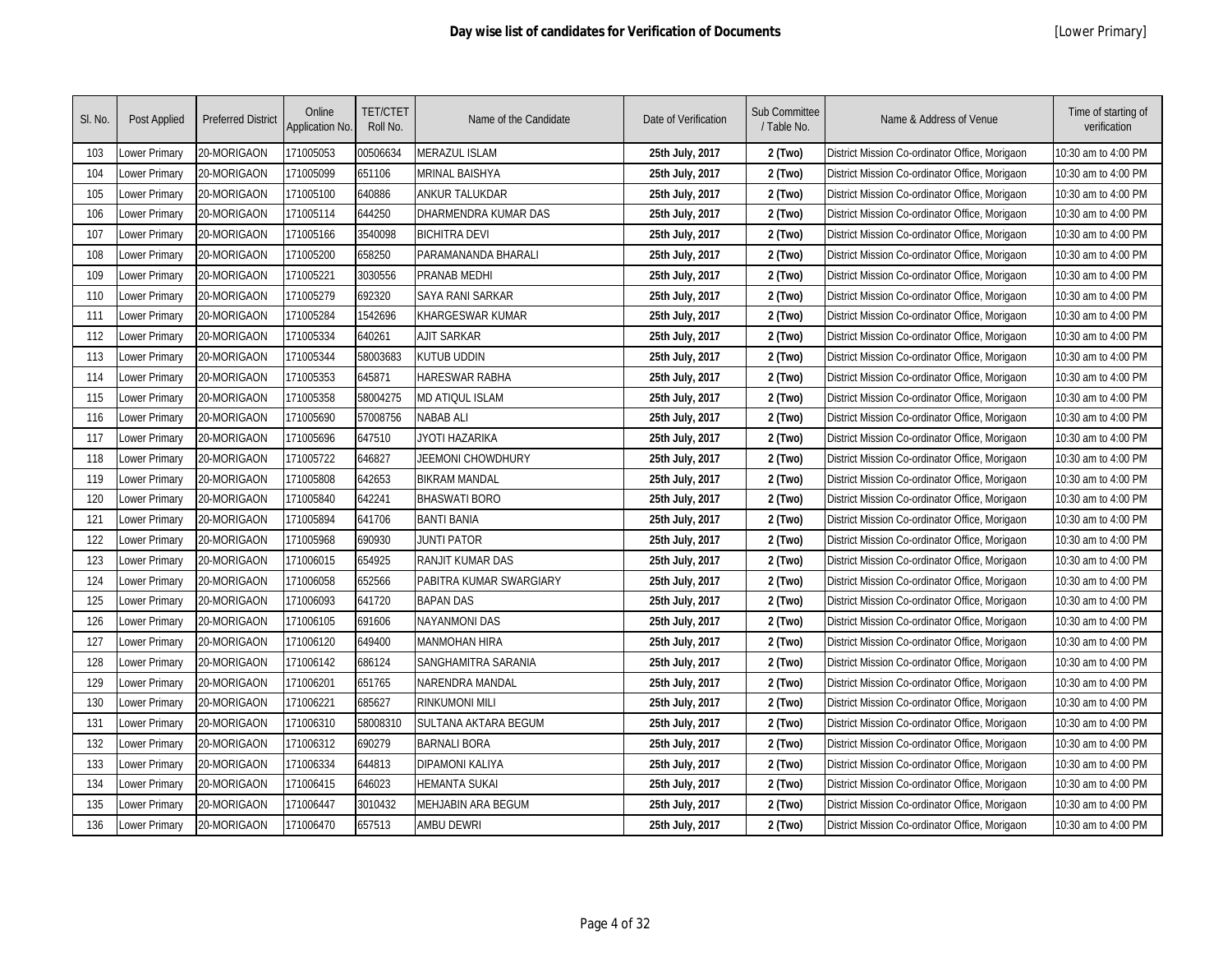| SI. No. | Post Applied  | <b>Preferred District</b> | Online<br>Application No. | <b>TET/CTET</b><br>Roll No. | Name of the Candidate     | Date of Verification | Sub Committee<br>/ Table No. | Name & Address of Venue                        | Time of starting of<br>verification |
|---------|---------------|---------------------------|---------------------------|-----------------------------|---------------------------|----------------------|------------------------------|------------------------------------------------|-------------------------------------|
| 137     | ower Primary  | 20-MORIGAON               | 171006477                 | 2604115                     | KARABI BORAH              | 25th July, 2017      | 2 (Two)                      | District Mission Co-ordinator Office, Morigaon | 10:30 am to 4:00 PM                 |
| 138     | Lower Primary | 20-MORIGAON               | 171006585                 | 642950                      | <b>BIREN BISWAS</b>       | 25th July, 2017      | 2 (Two)                      | District Mission Co-ordinator Office, Morigaon | 10:30 am to 4:00 PM                 |
| 139     | Lower Primary | 20-MORIGAON               | 171006614                 | 4701659                     | MUNMUN CHUTIA PHUKON      | 25th July, 2017      | 2 (Two)                      | District Mission Co-ordinator Office, Morigaon | 10:30 am to 4:00 PM                 |
| 140     | Lower Primary | 20-MORIGAON               | 171006619                 | 655382                      | <b>RIJU MONI PATAR</b>    | 25th July, 2017      | 2 (Two)                      | District Mission Co-ordinator Office, Morigaon | 10:30 am to 4:00 PM                 |
| 141     | Lower Primary | 20-MORIGAON               | 171006673                 | 2606928                     | <b>SANTANU BORA</b>       | 25th July, 2017      | 2 (Two)                      | District Mission Co-ordinator Office, Morigaon | 10:30 am to 4:00 PM                 |
| 142     | Lower Primary | 20-MORIGAON               | 171006689                 | 4700378                     | KONIKA BORGOHAIN          | 25th July, 2017      | 2 (Two)                      | District Mission Co-ordinator Office, Morigaon | 10:30 am to 4:00 PM                 |
| 143     | Lower Primary | 20-MORIGAON               | 171006703                 | 58005218                    | MUKUNDA MADHAB MEDHI      | 25th July, 2017      | 2 (Two)                      | District Mission Co-ordinator Office, Morigaon | 10:30 am to 4:00 PM                 |
| 144     | Lower Primary | 20-MORIGAON               | 171006754                 | 692438                      | <b>BASANTA DAS</b>        | 25th July, 2017      | 2 (Two)                      | District Mission Co-ordinator Office, Morigaon | 10:30 am to 4:00 PM                 |
| 145     | Lower Primary | 20-MORIGAON               | 171006761                 | 656090                      | <b>SABITA BISWAS</b>      | 25th July, 2017      | 2 (Two)                      | District Mission Co-ordinator Office, Morigaon | 10:30 am to 4:00 PM                 |
| 146     | Lower Primary | 20-MORIGAON               | 171006769                 | 58001801                    | <b>DIPANGKAR GAYAN</b>    | 25th July, 2017      | 2 (Two)                      | District Mission Co-ordinator Office, Morigaon | 10:30 am to 4:00 PM                 |
| 147     | Lower Primary | 20-MORIGAON               | 171006778                 | 4103126                     | ABDUL SADIQUE MOZUMDER    | 25th July, 2017      | 2 (Two)                      | District Mission Co-ordinator Office, Morigaon | 10:30 am to 4:00 PM                 |
| 148     | Lower Primary | 20-MORIGAON               | 171006783                 | 690984                      | KABITA PATAR              | 25th July, 2017      | 2 (Two)                      | District Mission Co-ordinator Office, Morigaon | 10:30 am to 4:00 PM                 |
| 149     | Lower Primary | 20-MORIGAON               | 171006787                 | 658951                      | <b>SUNIL DAS</b>          | 25th July, 2017      | 2 (Two)                      | District Mission Co-ordinator Office, Morigaon | 10:30 am to 4:00 PM                 |
| 150     | Lower Primary | 20-MORIGAON               | 171006827                 | 4701587                     | <b>JULIMONI PHUKON</b>    | 25th July, 2017      | 2 (Two)                      | District Mission Co-ordinator Office, Morigaon | 10:30 am to 4:00 PM                 |
| 151     | Lower Primary | 20-MORIGAON               | 171006871                 | 5601435                     | MD.RAJIB UDDIN AHMED      | 25th July, 2017      | 2 (Two)                      | District Mission Co-ordinator Office, Morigaon | 10:30 am to 4:00 PM                 |
| 152     | Lower Primary | 20-MORIGAON               | 171006903                 | 655552                      | <b>RIPA MONI DAS</b>      | 25th July, 2017      | 2 (Two)                      | District Mission Co-ordinator Office, Morigaon | 10:30 am to 4:00 PM                 |
| 153     | Lower Primary | 20-MORIGAON               | 171006912                 | 652391                      | NITU MONI HAZARIKA        | 25th July, 2017      | 2 (Two)                      | District Mission Co-ordinator Office, Morigaon | 10:30 am to 4:00 PM                 |
| 154     | Lower Primary | 20-MORIGAON               | 171006973                 | 690662                      | <b>DIPIKA DAS</b>         | 25th July, 2017      | 2 (Two)                      | District Mission Co-ordinator Office, Morigaon | 10:30 am to 4:00 PM                 |
| 155     | Lower Primary | 20-MORIGAON               | 171007008                 | 650447                      | <b>PRANAMI DAS</b>        | 25th July, 2017      | 2 (Two)                      | District Mission Co-ordinator Office, Morigaon | 10:30 am to 4:00 PM                 |
| 156     | Lower Primary | 20-MORIGAON               | 171007023                 | 691126                      | LAKHYA JYOTI DAS          | 25th July, 2017      | 2 (Two)                      | District Mission Co-ordinator Office, Morigaon | 10:30 am to 4:00 PM                 |
| 157     | Lower Primary | 20-MORIGAON               | 171007096                 | 657721                      | <b>BRINDABAN ADHIKARI</b> | 25th July, 2017      | 2 (Two)                      | District Mission Co-ordinator Office, Morigaon | 10:30 am to 4:00 PM                 |
| 158     | Lower Primary | 20-MORIGAON               | 171007130                 | 657744                      | SRI DADUL KUMAR DAS       | 25th July, 2017      | 2 (Two)                      | District Mission Co-ordinator Office, Morigaon | 10:30 am to 4:00 PM                 |
| 159     | Lower Primary | 20-MORIGAON               | 171007222                 | 658062                      | LILADHAR BORDOLOI         | 25th July, 2017      | 2 (Two)                      | District Mission Co-ordinator Office, Morigaon | 10:30 am to 4:00 PM                 |
| 160     | Lower Primary | 20-MORIGAON               | 171007224                 | 691411                      | MOHAN CHANDRA DAS         | 25th July, 2017      | 2 (Two)                      | District Mission Co-ordinator Office, Morigaon | 10:30 am to 4:00 PM                 |
| 161     | Lower Primary | 20-MORIGAON               | 171007258                 | 103039                      | PRANJIT MAZUMDER          | 25th July, 2017      | 2 (Two)                      | District Mission Co-ordinator Office, Morigaon | 10:30 am to 4:00 PM                 |
| 162     | Lower Primary | 20-MORIGAON               | 171007405                 | 649257                      | <b>MALATI DAS</b>         | 25th July, 2017      | 2 (Two)                      | District Mission Co-ordinator Office, Morigaon | 10:30 am to 4:00 PM                 |
| 163     | Lower Primary | 20-MORIGAON               | 171007463                 | 659948                      | YONGKA BORDOLOI           | 25th July, 2017      | 2 (Two)                      | District Mission Co-ordinator Office, Morigaon | 10:30 am to 4:00 PM                 |
| 164     | Lower Primary | 20-MORIGAON               | 171007478                 | 640096                      | <b>ABHIJIT DAS</b>        | 25th July, 2017      | 2 (Two)                      | District Mission Co-ordinator Office, Morigaon | 10:30 am to 4:00 PM                 |
| 165     | Lower Primary | 20-MORIGAON               | 171007496                 | 100972                      | CHANDRIKA CHAKRABORTY     | 25th July, 2017      | 2 (Two)                      | District Mission Co-ordinator Office, Morigaon | 10:30 am to 4:00 PM                 |
| 166     | Lower Primary | 20-MORIGAON               | 171007580                 | 690843                      | JAYAMONI DAS              | 25th July, 2017      | 2 (Two)                      | District Mission Co-ordinator Office, Morigaon | 10:30 am to 4:00 PM                 |
| 167     | Lower Primary | 20-MORIGAON               | 171007600                 | 6521619                     | <b>PADUMI KAMAN</b>       | 25th July, 2017      | 2 (Two)                      | District Mission Co-ordinator Office, Morigaon | 10:30 am to 4:00 PM                 |
| 168     | Lower Primary | 20-MORIGAON               | 171007601                 | 653935                      | PREMESWAR BISWAS          | 25th July, 2017      | 2 (Two)                      | District Mission Co-ordinator Office, Morigaon | 10:30 am to 4:00 PM                 |
| 169     | Lower Primary | 20-MORIGAON               | 171007649                 | 684915                      | PRIYANKA KAMAN            | 25th July, 2017      | 2 (Two)                      | District Mission Co-ordinator Office, Morigaon | 10:30 am to 4:00 PM                 |
| 170     | Lower Primary | 20-MORIGAON               | 171007654                 | 102757                      | PAPIYA ROY                | 25th July, 2017      | 2 (Two)                      | District Mission Co-ordinator Office, Morigaon | 10:30 am to 4:00 PM                 |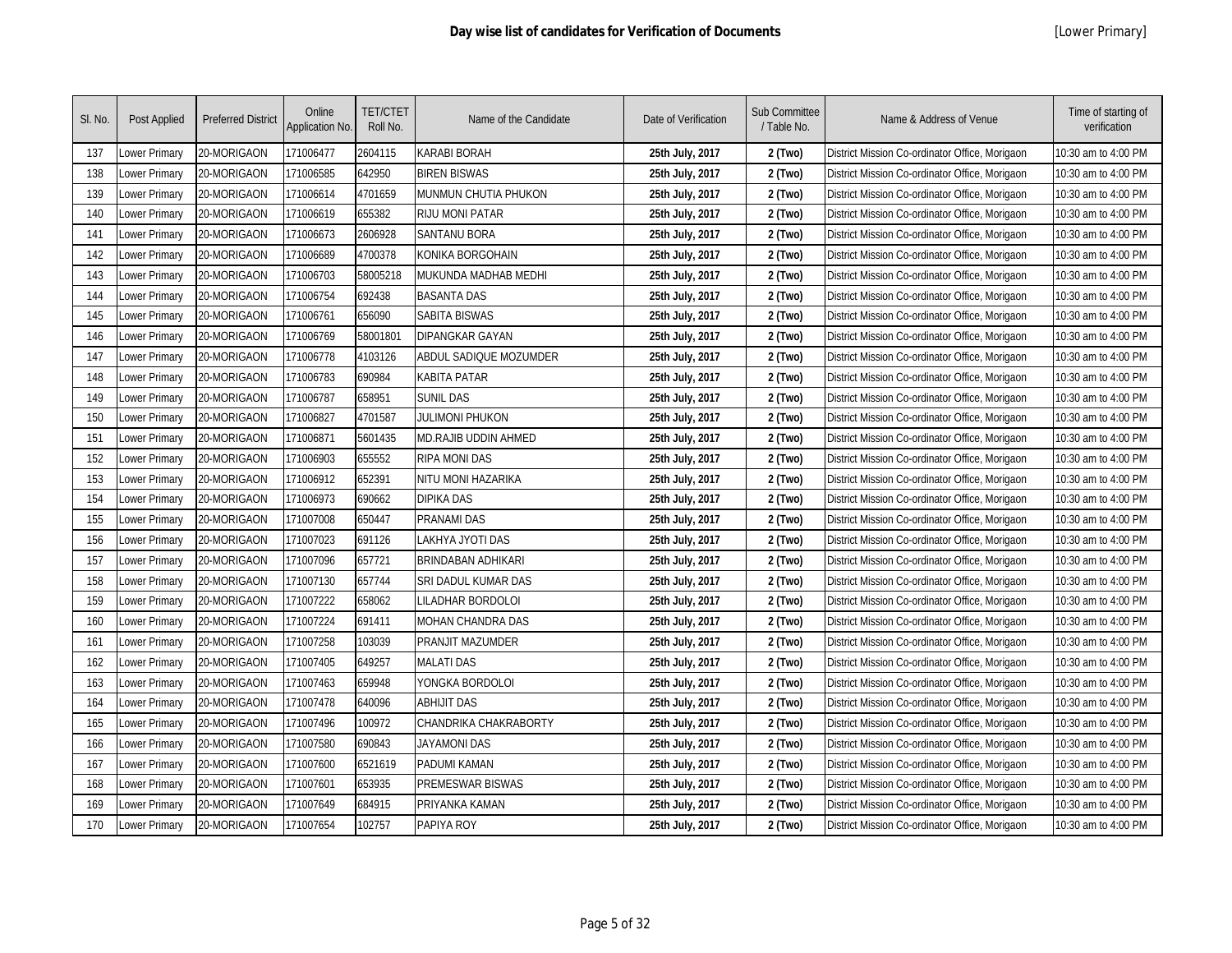| SI. No. | Post Applied  | <b>Preferred District</b> | Online<br>Application No. | <b>TET/CTET</b><br>Roll No. | Name of the Candidate      | Date of Verification | Sub Committee<br>/ Table No. | Name & Address of Venue                        | Time of starting of<br>verification |
|---------|---------------|---------------------------|---------------------------|-----------------------------|----------------------------|----------------------|------------------------------|------------------------------------------------|-------------------------------------|
| 171     | ower Primary  | 20-MORIGAON               | 171007659                 | 643806                      | <b>DEBAJIT DAS</b>         | 25th July, 2017      | 2 (Two)                      | District Mission Co-ordinator Office, Morigaon | 10:30 am to 4:00 PM                 |
| 172     | Lower Primary | 20-MORIGAON               | 171007688                 | 656234                      | SAMARJIT SAIKIA            | 25th July, 2017      | 2 (Two)                      | District Mission Co-ordinator Office, Morigaon | 10:30 am to 4:00 PM                 |
| 173     | Lower Primary | 20-MORIGAON               | 171007738                 | 641793                      | <b>BARNALI DAS</b>         | 25th July, 2017      | 2 (Two)                      | District Mission Co-ordinator Office, Morigaon | 10:30 am to 4:00 PM                 |
| 174     | Lower Primary | 20-MORIGAON               | 171007746                 | 691113                      | KUSUM KUMARI DAS           | 25th July, 2017      | 2 (Two)                      | District Mission Co-ordinator Office, Morigaon | 10:30 am to 4:00 PM                 |
| 175     | Lower Primary | 20-MORIGAON               | 171007748                 | 659334                      | <b>TAPAS DAS</b>           | 25th July, 2017      | 2 (Two)                      | District Mission Co-ordinator Office, Morigaon | 10:30 am to 4:00 PM                 |
| 176     | Lower Primary | 20-MORIGAON               | 171007766                 | 4004364                     | <b>PINKU SAIKIA</b>        | 25th July, 2017      | 2 (Two)                      | District Mission Co-ordinator Office, Morigaon | 10:30 am to 4:00 PM                 |
| 177     | Lower Primary | 20-MORIGAON               | 171007789                 | 659573                      | TRISHNA MALI               | 25th July, 2017      | 2 (Two)                      | District Mission Co-ordinator Office, Morigaon | 10:30 am to 4:00 PM                 |
| 178     | Lower Primary | 20-MORIGAON               | 171007834                 | 658628                      | <b>SUBARNA DAS</b>         | 25th July, 2017      | 2 (Two)                      | District Mission Co-ordinator Office, Morigaon | 10:30 am to 4:00 PM                 |
| 179     | Lower Primary | 20-MORIGAON               | 171007865                 | 658923                      | <b>SAPUN BISWAS</b>        | 25th July, 2017      | 2 (Two)                      | District Mission Co-ordinator Office, Morigaon | 10:30 am to 4:00 PM                 |
| 180     | Lower Primary | 20-MORIGAON               | 171007909                 | 647523                      | JYOTI PRAKASH DAS          | 25th July, 2017      | 2 (Two)                      | District Mission Co-ordinator Office, Morigaon | 10:30 am to 4:00 PM                 |
| 181     | Lower Primary | 20-MORIGAON               | 171007927                 | 631517                      | <b>MOHAT KR BORAH</b>      | 25th July, 2017      | 3 (Three)                    | District Mission Co-ordinator Office, Morigaon | 10:30 am to 4:00 PM                 |
| 182     | Lower Primary | 20-MORIGAON               | 171007990                 | 104898                      | <b>SUMIT GHOSH</b>         | 25th July, 2017      | 3 (Three)                    | District Mission Co-ordinator Office, Morigaon | 10:30 am to 4:00 PM                 |
| 183     | Lower Primary | 20-MORIGAON               | 171007995                 | 676550                      | PURBALI BORAH              | 25th July, 2017      | 3 (Three)                    | District Mission Co-ordinator Office, Morigaon | 10:30 am to 4:00 PM                 |
| 184     | Lower Primary | 20-MORIGAON               | 171008000                 | 1806218                     | DIPTI BORAHDHADUMIA        | 25th July, 2017      | 3 (Three)                    | District Mission Co-ordinator Office, Morigaon | 10:30 am to 4:00 PM                 |
| 185     | Lower Primary | 20-MORIGAON               | 171008030                 | 201479                      | <b>MICLE KANWAR</b>        | 25th July, 2017      | 3 (Three)                    | District Mission Co-ordinator Office, Morigaon | 10:30 am to 4:00 PM                 |
| 186     | Lower Primary | 20-MORIGAON               | 171008074                 | 58007080                    | SABBIRUDDIN AHMED          | 25th July, 2017      | 3 (Three)                    | District Mission Co-ordinator Office, Morigaon | 10:30 am to 4:00 PM                 |
| 187     | Lower Primary | 20-MORIGAON               | 171008076                 | 652479                      | NOMAL BORDOLOI             | 25th July, 2017      | 3 (Three)                    | District Mission Co-ordinator Office, Morigaon | 10:30 am to 4:00 PM                 |
| 188     | Lower Primary | 20-MORIGAON               | 171008166                 | 650792                      | <b>MONI BALA DAS</b>       | 25th July, 2017      | 3 (Three)                    | District Mission Co-ordinator Office, Morigaon | 10:30 am to 4:00 PM                 |
| 189     | Lower Primary | 20-MORIGAON               | 171008176                 | 657101                      | PRAMOD MEDHI               | 25th July, 2017      | 3 (Three)                    | District Mission Co-ordinator Office, Morigaon | 10:30 am to 4:00 PM                 |
| 190     | Lower Primary | 20-MORIGAON               | 171008231                 | 657396                      | <b>SONESWAR DAS</b>        | 25th July, 2017      | 3 (Three)                    | District Mission Co-ordinator Office, Morigaon | 10:30 am to 4:00 PM                 |
| 191     | Lower Primary | 20-MORIGAON               | 171008244                 | 3005746                     | <b>ANUP PAUL</b>           | 25th July, 2017      | 3 (Three)                    | District Mission Co-ordinator Office, Morigaon | 10:30 am to 4:00 PM                 |
| 192     | Lower Primary | 20-MORIGAON               | 171008250                 | 58006025                    | <b>OBAIDUL ISLAM</b>       | 25th July, 2017      | 3 (Three)                    | District Mission Co-ordinator Office, Morigaon | 10:30 am to 4:00 PM                 |
| 193     | Lower Primary | 20-MORIGAON               | 171008288                 | 642039                      | <b>BHAGYASHREE DAS</b>     | 25th July, 2017      | 3 (Three)                    | District Mission Co-ordinator Office, Morigaon | 10:30 am to 4:00 PM                 |
| 194     | Lower Primary | 20-MORIGAON               | 171008297                 | 647556                      | JYOTI SIKHA DOLOI          | 25th July, 2017      | 3 (Three)                    | District Mission Co-ordinator Office, Morigaon | 10:30 am to 4:00 PM                 |
| 195     | Lower Primary | 20-MORIGAON               | 171008298                 | 644984                      | <b>DIPIKA DAS</b>          | 25th July, 2017      | 3 (Three)                    | District Mission Co-ordinator Office, Morigaon | 10:30 am to 4:00 PM                 |
| 196     | Lower Primary | 20-MORIGAON               | 171008299                 | 657761                      | <b>DEEP KUMAR DAS</b>      | 25th July, 2017      | 3 (Three)                    | District Mission Co-ordinator Office, Morigaon | 10:30 am to 4:00 PM                 |
| 197     | Lower Primary | 20-MORIGAON               | 171008369                 | 644563                      | <b>DILIP DAS</b>           | 25th July, 2017      | 3 (Three)                    | District Mission Co-ordinator Office, Morigaon | 10:30 am to 4:00 PM                 |
| 198     | Lower Primary | 20-MORIGAON               | 171008371                 | 658612                      | <b>SRIMANTA DAS</b>        | 25th July, 2017      | 3 (Three)                    | District Mission Co-ordinator Office, Morigaon | 10:30 am to 4:00 PM                 |
| 199     | Lower Primary | 20-MORIGAON               | 171008433                 | 644335                      | <b>DHRUBA DAS</b>          | 25th July, 2017      | 3 (Three)                    | District Mission Co-ordinator Office, Morigaon | 10:30 am to 4:00 PM                 |
| 200     | Lower Primary | 20-MORIGAON               | 171008542                 | 1801183                     | JUGAJYOTI BORAH            | 25th July, 2017      | 3 (Three)                    | District Mission Co-ordinator Office, Morigaon | 10:30 am to 4:00 PM                 |
| 201     | Lower Primary | 20-MORIGAON               | 171008644                 | 642041                      | <b>BHAGYASHRI BORDOLOI</b> | 25th July, 2017      | 3 (Three)                    | District Mission Co-ordinator Office, Morigaon | 10:30 am to 4:00 PM                 |
| 202     | Lower Primary | 20-MORIGAON               | 171008743                 | 656644                      | <b>SANKAR JYOTI DAS</b>    | 25th July, 2017      | 3 (Three)                    | District Mission Co-ordinator Office, Morigaon | 10:30 am to 4:00 PM                 |
| 203     | ower Primary  | 20-MORIGAON               | 171008785                 | 200637                      | SHAMBHU SHIL               | 25th July, 2017      | 3 (Three)                    | District Mission Co-ordinator Office, Morigaon | 10:30 am to 4:00 PM                 |
| 204     | Lower Primary | 20-MORIGAON               | 171008786                 | 58008294                    | <b>SULEMAN ALI</b>         | 25th July, 2017      | 3 (Three)                    | District Mission Co-ordinator Office, Morigaon | 10:30 am to 4:00 PM                 |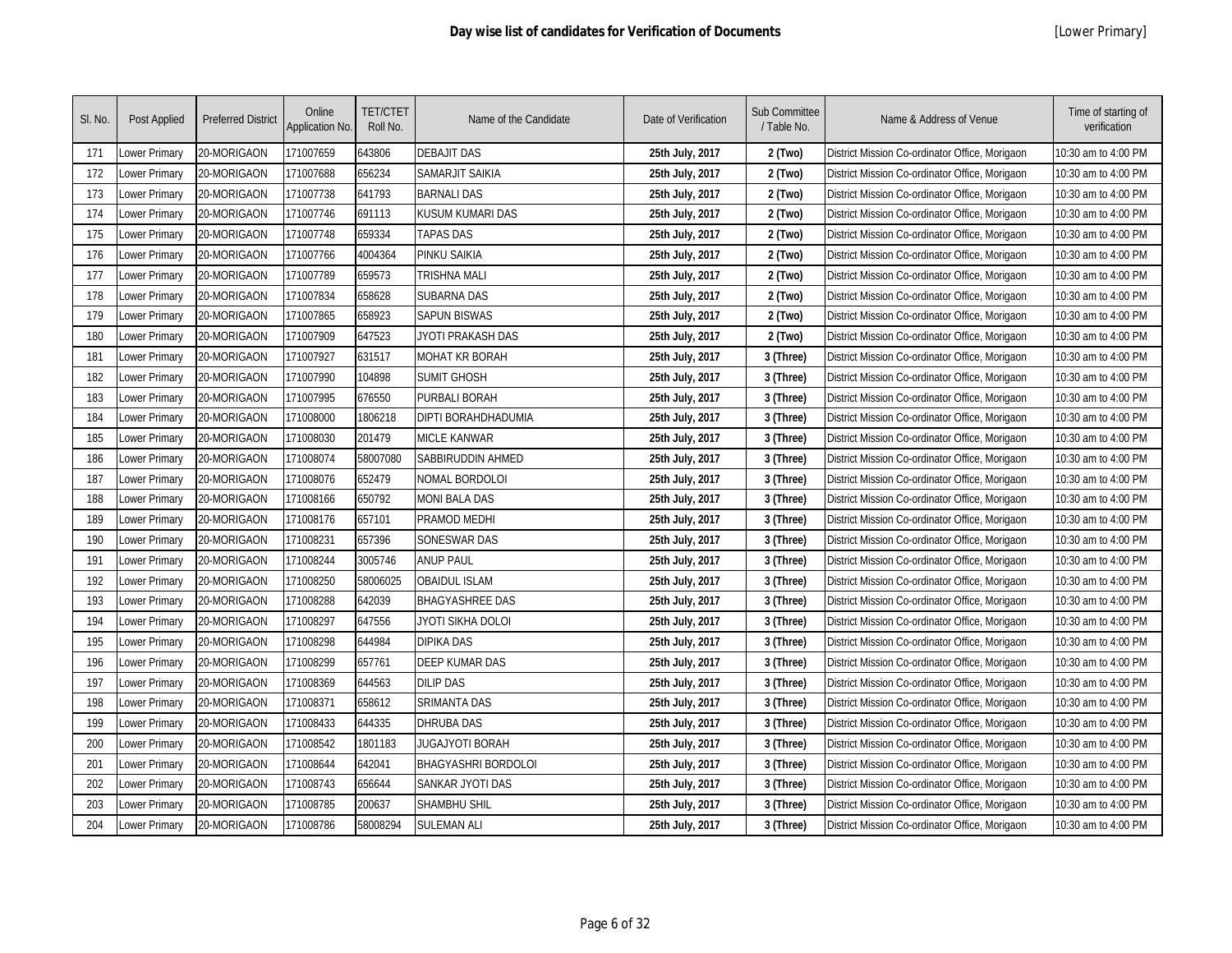| SI. No. | Post Applied  | <b>Preferred District</b> | Online<br>Application No. | <b>TET/CTET</b><br>Roll No. | Name of the Candidate     | Date of Verification | Sub Committee<br>/ Table No. | Name & Address of Venue                        | Time of starting of<br>verification |
|---------|---------------|---------------------------|---------------------------|-----------------------------|---------------------------|----------------------|------------------------------|------------------------------------------------|-------------------------------------|
| 205     | Lower Primary | 20-MORIGAON               | 171008845                 | 58005394                    | MUZAHIDUL ISLAM           | 25th July, 2017      | 3 (Three)                    | District Mission Co-ordinator Office, Morigaon | 10:30 am to 4:00 PM                 |
| 206     | Lower Primary | 20-MORIGAON               | 171008873                 | 651843                      | NAYAN MANI PATAR          | 25th July, 2017      | 3 (Three)                    | District Mission Co-ordinator Office, Morigaon | 10:30 am to 4:00 PM                 |
| 207     | Lower Primary | 20-MORIGAON               | 171008877                 | 673959                      | <b>MANOJ DAS</b>          | 25th July, 2017      | 3 (Three)                    | District Mission Co-ordinator Office, Morigaon | 10:30 am to 4:00 PM                 |
| 208     | Lower Primary | 20-MORIGAON               | 171008886                 | 657415                      | <b>SONJOY SUTRADHAR</b>   | 25th July, 2017      | 3 (Three)                    | District Mission Co-ordinator Office, Morigaon | 10:30 am to 4:00 PM                 |
| 209     | Lower Primary | 20-MORIGAON               | 171008962                 | 5607617                     | RANIARA BEGUM             | 25th July, 2017      | 3 (Three)                    | District Mission Co-ordinator Office, Morigaon | 10:30 am to 4:00 PM                 |
| 210     | Lower Primary | 20-MORIGAON               | 171008980                 | 692288                      | <b>SANTA RAM BORDOLOI</b> | 25th July, 2017      | 3 (Three)                    | District Mission Co-ordinator Office, Morigaon | 10:30 am to 4:00 PM                 |
| 211     | Lower Primary | 20-MORIGAON               | 171008991                 | 02304966                    | PARDEEP KUMAR             | 25th July, 2017      | 3 (Three)                    | District Mission Co-ordinator Office, Morigaon | 10:30 am to 4:00 PM                 |
| 212     | Lower Primary | 20-MORIGAON               | 171009022                 | 652007                      | NIJUMONI MEDHI            | 25th July, 2017      | 3 (Three)                    | District Mission Co-ordinator Office, Morigaon | 10:30 am to 4:00 PM                 |
| 213     | Lower Primary | 20-MORIGAON               | 171009045                 | 649997                      | <b>MINA RANI DAS</b>      | 25th July, 2017      | 3 (Three)                    | District Mission Co-ordinator Office, Morigaon | 10:30 am to 4:00 PM                 |
| 214     | Lower Primary | 20-MORIGAON               | 171009058                 | 652939                      | PARAS MANI DAS            | 25th July, 2017      | 3 (Three)                    | District Mission Co-ordinator Office, Morigaon | 10:30 am to 4:00 PM                 |
| 215     | Lower Primary | 20-MORIGAON               | 171009075                 | 647423                      | <b>JURI AMCHI</b>         | 25th July, 2017      | 3 (Three)                    | District Mission Co-ordinator Office, Morigaon | 10:30 am to 4:00 PM                 |
| 216     | Lower Primary | 20-MORIGAON               | 171009081                 | 644502                      | <b>DIGANTA KHATANIAR</b>  | 25th July, 2017      | 3 (Three)                    | District Mission Co-ordinator Office, Morigaon | 10:30 am to 4:00 PM                 |
| 217     | Lower Primary | 20-MORIGAON               | 171009085                 | 649318                      | MAMANI RANI SARKAR        | 25th July, 2017      | 3 (Three)                    | District Mission Co-ordinator Office, Morigaon | 10:30 am to 4:00 PM                 |
| 218     | Lower Primary | 20-MORIGAON               | 171009124                 | 656541                      | <b>SANJIB MAZUMDAR</b>    | 25th July, 2017      | 3 (Three)                    | District Mission Co-ordinator Office, Morigaon | 10:30 am to 4:00 PM                 |
| 219     | Lower Primary | 20-MORIGAON               | 171009141                 | 658023                      | SRI KHAGAEN BORDOLOI      | 25th July, 2017      | 3 (Three)                    | District Mission Co-ordinator Office, Morigaon | 10:30 am to 4:00 PM                 |
| 220     | Lower Primary | 20-MORIGAON               | 171009166                 | 690750                      | <b>GOLAP DAS</b>          | 25th July, 2017      | 3 (Three)                    | District Mission Co-ordinator Office, Morigaon | 10:30 am to 4:00 PM                 |
| 221     | Lower Primary | 20-MORIGAON               | 171009177                 | 648841                      | LALIT CHANDRA DAS         | 25th July, 2017      | 3 (Three)                    | District Mission Co-ordinator Office, Morigaon | 10:30 am to 4:00 PM                 |
| 222     | Lower Primary | 20-MORIGAON               | 171009184                 | 649435                      | <b>MANALISHA DAS</b>      | 25th July, 2017      | 3 (Three)                    | District Mission Co-ordinator Office, Morigaon | 10:30 am to 4:00 PM                 |
| 223     | Lower Primary | 20-MORIGAON               | 171009193                 | 656059                      | <b>RUPJYOTI PATHAK</b>    | 25th July, 2017      | 3 (Three)                    | District Mission Co-ordinator Office, Morigaon | 10:30 am to 4:00 PM                 |
| 224     | Lower Primary | 20-MORIGAON               | 171009243                 | 657196                      | <b>SIKHA RANI DAS</b>     | 25th July, 2017      | 3 (Three)                    | District Mission Co-ordinator Office, Morigaon | 10:30 am to 4:00 PM                 |
| 225     | Lower Primary | 20-MORIGAON               | 171009258                 | 650304                      | KABITA BANIA              | 25th July, 2017      | 3 (Three)                    | District Mission Co-ordinator Office, Morigaon | 10:30 am to 4:00 PM                 |
| 226     | Lower Primary | 20-MORIGAON               | 171009338                 | 654878                      | RANGMALA BISWAS           | 25th July, 2017      | 3 (Three)                    | District Mission Co-ordinator Office, Morigaon | 10:30 am to 4:00 PM                 |
| 227     | Lower Primary | 20-MORIGAON               | 171009342                 | 657190                      | SIKHA MUDOI               | 25th July, 2017      | 3 (Three)                    | District Mission Co-ordinator Office, Morigaon | 10:30 am to 4:00 PM                 |
| 228     | Lower Primary | 20-MORIGAON               | 171009359                 | 643523                      | CHANDRAMA DAS             | 25th July, 2017      | 3 (Three)                    | District Mission Co-ordinator Office, Morigaon | 10:30 am to 4:00 PM                 |
| 229     | Lower Primary | 20-MORIGAON               | 171009363                 | 646770                      | JAYANTA THAKURIA          | 25th July, 2017      | 3 (Three)                    | District Mission Co-ordinator Office, Morigaon | 10:30 am to 4:00 PM                 |
| 230     | Lower Primary | 20-MORIGAON               | 171009426                 | 649801                      | <b>MANUJ BORA</b>         | 25th July, 2017      | 3 (Three)                    | District Mission Co-ordinator Office, Morigaon | 10:30 am to 4:00 PM                 |
| 231     | Lower Primary | 20-MORIGAON               | 171009439                 | 651229                      | PRATIBHA DAS              | 25th July, 2017      | 3 (Three)                    | District Mission Co-ordinator Office, Morigaon | 10:30 am to 4:00 PM                 |
| 232     | Lower Primary | 20-MORIGAON               | 171009516                 | 655741                      | RUBUL PRASAD DAS          | 25th July, 2017      | 3 (Three)                    | District Mission Co-ordinator Office, Morigaon | 10:30 am to 4:00 PM                 |
| 233     | Lower Primary | 20-MORIGAON               | 171009523                 | 675353                      | NIJUSHREE HAZARIKA        | 25th July, 2017      | 3 (Three)                    | District Mission Co-ordinator Office, Morigaon | 10:30 am to 4:00 PM                 |
| 234     | Lower Primary | 20-MORIGAON               | 171009568                 | 659719                      | <b>UJJAL DAS</b>          | 25th July, 2017      | 3 (Three)                    | District Mission Co-ordinator Office, Morigaon | 10:30 am to 4:00 PM                 |
| 235     | Lower Primary | 20-MORIGAON               | 171009570                 | 00600505                    | CHIMI DAS                 | 25th July, 2017      | 3 (Three)                    | District Mission Co-ordinator Office, Morigaon | 10:30 am to 4:00 PM                 |
| 236     | Lower Primary | 20-MORIGAON               | 171009572                 | 650533                      | <b>SARU MONI MEDHI</b>    | 25th July, 2017      | 3 (Three)                    | District Mission Co-ordinator Office, Morigaon | 10:30 am to 4:00 PM                 |
| 237     | Lower Primary | 20-MORIGAON               | 171009607                 | 645416                      | <b>GAUTAM DAS</b>         | 25th July, 2017      | 3 (Three)                    | District Mission Co-ordinator Office, Morigaon | 10:30 am to 4:00 PM                 |
| 238     | Lower Primary | 20-MORIGAON               | 171009619                 | 675804                      | <b>PARISMITA DAS</b>      | 25th July, 2017      | 3 (Three)                    | District Mission Co-ordinator Office, Morigaon | 10:30 am to 4:00 PM                 |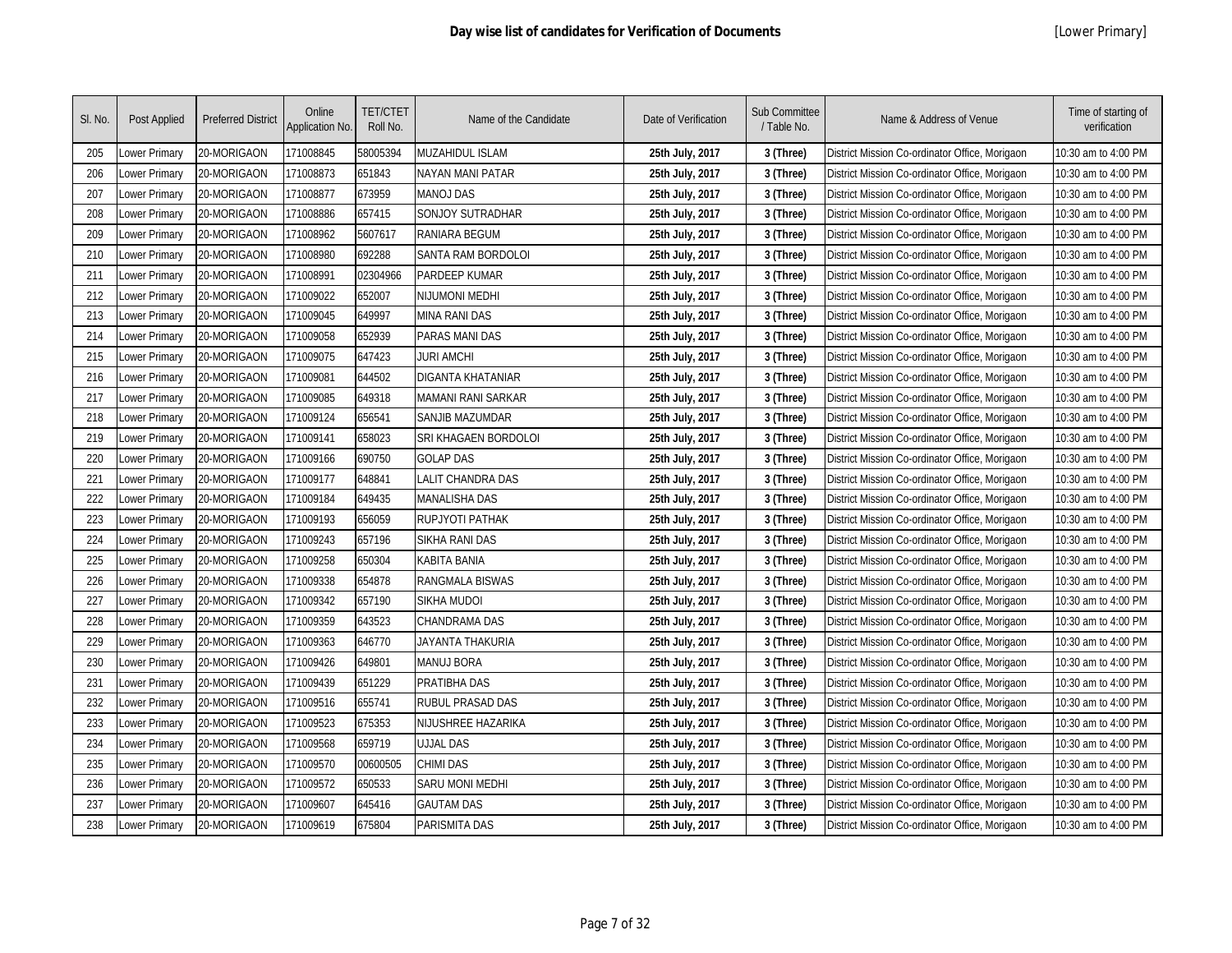| SI. No. | Post Applied  | <b>Preferred District</b> | Online<br><b>Application No.</b> | <b>TET/CTET</b><br>Roll No. | Name of the Candidate       | Date of Verification | Sub Committee<br>/ Table No. | Name & Address of Venue                        | Time of starting of<br>verification |
|---------|---------------|---------------------------|----------------------------------|-----------------------------|-----------------------------|----------------------|------------------------------|------------------------------------------------|-------------------------------------|
| 239     | Lower Primary | 20-MORIGAON               | 171009638                        | 647374                      | <b>JUNMONI PATAR</b>        | 25th July, 2017      | 3 (Three)                    | District Mission Co-ordinator Office, Morigaon | 10:30 am to 4:00 PM                 |
| 240     | Lower Primary | 20-MORIGAON               | 171009688                        | 659171                      | <b>SWAGOTAM BHUYAN</b>      | 25th July, 2017      | 3 (Three)                    | District Mission Co-ordinator Office, Morigaon | 10:30 am to 4:00 PM                 |
| 241     | Lower Primary | 20-MORIGAON               | 171009701                        | 655676                      | <b>RITURAJ HIRA</b>         | 25th July, 2017      | 3 (Three)                    | District Mission Co-ordinator Office, Morigaon | 10:30 am to 4:00 PM                 |
| 242     | Lower Primary | 20-MORIGAON               | 171009715                        | 1551884                     | <b>BHASKAR JYOTI SAIKIA</b> | 25th July, 2017      | 3 (Three)                    | District Mission Co-ordinator Office, Morigaon | 10:30 am to 4:00 PM                 |
| 243     | Lower Primary | 20-MORIGAON               | 171009746                        | 654687                      | RAJU CHANDRA DAS            | 25th July, 2017      | 3 (Three)                    | District Mission Co-ordinator Office, Morigaon | 10:30 am to 4:00 PM                 |
| 244     | Lower Primary | 20-MORIGAON               | 171009752                        | 655819                      | <b>RUMI MALLIK</b>          | 25th July, 2017      | 3 (Three)                    | District Mission Co-ordinator Office, Morigaon | 10:30 am to 4:00 PM                 |
| 245     | Lower Primary | 20-MORIGAON               | 171009842                        | 655485                      | <b>RINJU MONI DAS</b>       | 25th July, 2017      | 3 (Three)                    | District Mission Co-ordinator Office, Morigaon | 10:30 am to 4:00 PM                 |
| 246     | Lower Primary | 20-MORIGAON               | 171009901                        | 646972                      | <b>JITALI DAS</b>           | 25th July, 2017      | 3 (Three)                    | District Mission Co-ordinator Office, Morigaon | 10:30 am to 4:00 PM                 |
| 247     | Lower Primary | 20-MORIGAON               | 171009907                        | 659545                      | <b>TRIBENI PATAR</b>        | 25th July, 2017      | 3 (Three)                    | District Mission Co-ordinator Office, Morigaon | 10:30 am to 4:00 PM                 |
| 248     | Lower Primary | 20-MORIGAON               | 171009962                        | 643286                      | <b>BUDHI BARMAN</b>         | 25th July, 2017      | 3 (Three)                    | District Mission Co-ordinator Office, Morigaon | 10:30 am to 4:00 PM                 |
| 249     | Lower Primary | 20-MORIGAON               | 171009976                        | 656180                      | <b>SAGARIKA DAS</b>         | 25th July, 2017      | 3 (Three)                    | District Mission Co-ordinator Office, Morigaon | 10:30 am to 4:00 PM                 |
| 250     | Lower Primary | 20-MORIGAON               | 171010002                        | 1552192                     | <b>DIPTEE DEKA</b>          | 25th July, 2017      | 3 (Three)                    | District Mission Co-ordinator Office, Morigaon | 10:30 am to 4:00 PM                 |
| 251     | Lower Primary | 20-MORIGAON               | 171010027                        | 4000569                     | <b>MD ABDUL JALIL</b>       | 25th July, 2017      | 3 (Three)                    | District Mission Co-ordinator Office, Morigaon | 10:30 am to 4:00 PM                 |
| 252     | Lower Primary | 20-MORIGAON               | 171010098                        | 650321                      | MISS KELISHPA DOLOI         | 25th July, 2017      | 3 (Three)                    | District Mission Co-ordinator Office, Morigaon | 10:30 am to 4:00 PM                 |
| 253     | Lower Primary | 20-MORIGAON               | 171010187                        | 657087                      | <b>GITIKA PATHAK</b>        | 25th July, 2017      | 3 (Three)                    | District Mission Co-ordinator Office, Morigaon | 10:30 am to 4:00 PM                 |
| 254     | Lower Primary | 20-MORIGAON               | 171010189                        | 657102                      | SHRI PRASANTA MEDHI         | 25th July, 2017      | 3 (Three)                    | District Mission Co-ordinator Office, Morigaon | 10:30 am to 4:00 PM                 |
| 255     | Lower Primary | 20-MORIGAON               | 171010194                        | 654313                      | PURNIMA DEKARAJA            | 25th July, 2017      | 3 (Three)                    | District Mission Co-ordinator Office, Morigaon | 10:30 am to 4:00 PM                 |
| 256     | Lower Primary | 20-MORIGAON               | 171010208                        | 657568                      | <b>ASHIM KUMAR DAS</b>      | 25th July, 2017      | 3 (Three)                    | District Mission Co-ordinator Office, Morigaon | 10:30 am to 4:00 PM                 |
| 257     | Lower Primary | 20-MORIGAON               | 171010252                        | 5400513                     | <b>SANGEETA PATHAK</b>      | 25th July, 2017      | 3 (Three)                    | District Mission Co-ordinator Office, Morigaon | 10:30 am to 4:00 PM                 |
| 258     | Lower Primary | 20-MORIGAON               | 171010286                        | 671682                      | <b>DEBASHIS BORA</b>        | 25th July, 2017      | 3 (Three)                    | District Mission Co-ordinator Office, Morigaon | 10:30 am to 4:00 PM                 |
| 259     | Lower Primary | 20-MORIGAON               | 171010330                        | 4600660                     | CITRARANJAN GOGOI           | 25th July, 2017      | 3 (Three)                    | District Mission Co-ordinator Office, Morigaon | 10:30 am to 4:00 PM                 |
| 260     | Lower Primary | 20-MORIGAON               | 171010395                        | 658081                      | <b>MANASH DAS</b>           | 25th July, 2017      | 3 (Three)                    | District Mission Co-ordinator Office, Morigaon | 10:30 am to 4:00 PM                 |
| 261     | Lower Primary | 20-MORIGAON               | 171010435                        | 651626                      | NAMITA DAS                  | 25th July, 2017      | 3 (Three)                    | District Mission Co-ordinator Office, Morigaon | 10:30 am to 4:00 PM                 |
| 262     | Lower Primary | 20-MORIGAON               | 171010474                        | 108081                      | SONIKA SAPKOTA              | 25th July, 2017      | 3 (Three)                    | District Mission Co-ordinator Office, Morigaon | 10:30 am to 4:00 PM                 |
| 263     | Lower Primary | 20-MORIGAON               | 171010540                        | 655877                      | <b>RUNUMI DAS</b>           | 25th July, 2017      | 3 (Three)                    | District Mission Co-ordinator Office, Morigaon | 10:30 am to 4:00 PM                 |
| 264     | Lower Primary | 20-MORIGAON               | 171010647                        | 58004417                    | <b>MD MALEK OSTOR</b>       | 25th July, 2017      | 3 (Three)                    | District Mission Co-ordinator Office, Morigaon | 10:30 am to 4:00 PM                 |
| 265     | Lower Primary | 20-MORIGAON               | 171010690                        | 2904615                     | GIRIN DEKA                  | 25th July, 2017      | 3 (Three)                    | District Mission Co-ordinator Office, Morigaon | 10:30 am to 4:00 PM                 |
| 266     | Lower Primary | 20-MORIGAON               | 171010804                        | 654317                      | PURNIMA KONWAR              | 25th July, 2017      | 3 (Three)                    | District Mission Co-ordinator Office, Morigaon | 10:30 am to 4:00 PM                 |
| 267     | Lower Primary | 20-MORIGAON               | 171010918                        | 3030790                     | SARADA GAUTAM               | 25th July, 2017      | 3 (Three)                    | District Mission Co-ordinator Office, Morigaon | 10:30 am to 4:00 PM                 |
| 268     | Lower Primary | 20-MORIGAON               | 171011034                        | 58004509                    | MD SADIQUL ALAM             | 25th July, 2017      | 3 (Three)                    | District Mission Co-ordinator Office, Morigaon | 10:30 am to 4:00 PM                 |
| 269     | Lower Primary | 20-MORIGAON               | 171011103                        | 659161                      | <b>SUSMITA SARKAR</b>       | 25th July, 2017      | 3 (Three)                    | District Mission Co-ordinator Office, Morigaon | 10:30 am to 4:00 PM                 |
| 270     | Lower Primary | 20-MORIGAON               | 171011123                        | 658501                      | SIDDHARTHA SANKAR ROY       | 25th July, 2017      | 3 (Three)                    | District Mission Co-ordinator Office, Morigaon | 10:30 am to 4:00 PM                 |
| 271     | Lower Primary | 20-MORIGAON               | 171011167                        | 103379                      | <b>RAJESH BANIK</b>         | 25th July, 2017      | 4 (Four)                     | District Mission Co-ordinator Office, Morigaon | 10:30 am to 4:00 PM                 |
| 272     | Lower Primary | 20-MORIGAON               | 171011181                        | 104842                      | <b>SUMAN DAS</b>            | 25th July, 2017      | 4 (Four)                     | District Mission Co-ordinator Office, Morigaon | 10:30 am to 4:00 PM                 |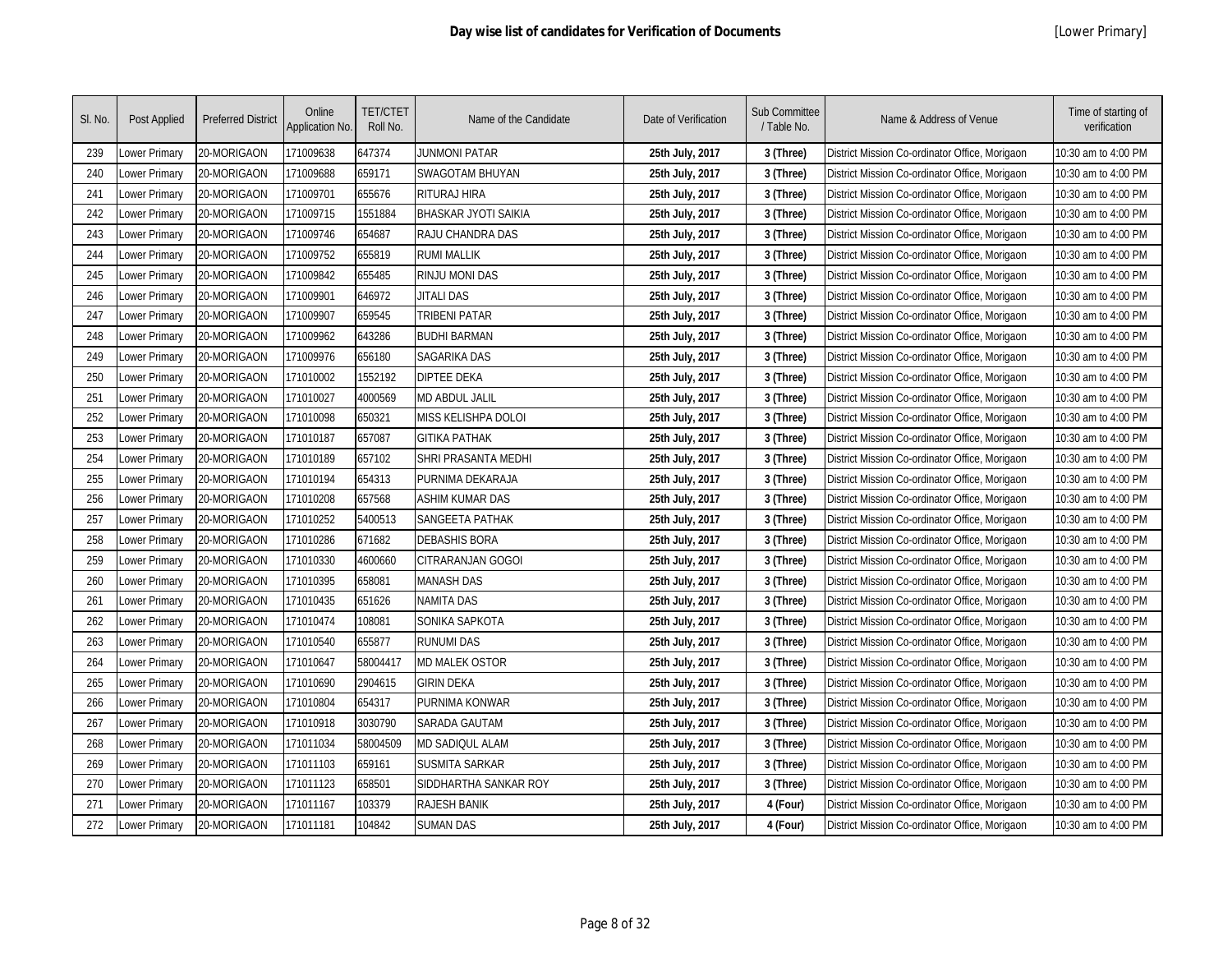| SI. No. | Post Applied  | <b>Preferred District</b> | Online<br>Application No. | <b>TET/CTET</b><br>Roll No. | Name of the Candidate   | Date of Verification | Sub Committee<br>/ Table No. | Name & Address of Venue                        | Time of starting of<br>verification |
|---------|---------------|---------------------------|---------------------------|-----------------------------|-------------------------|----------------------|------------------------------|------------------------------------------------|-------------------------------------|
| 273     | ower Primary  | 20-MORIGAON               | 171011260                 | 645565                      | GITANJALI BORDOLOI      | 25th July, 2017      | 4 (Four)                     | District Mission Co-ordinator Office, Morigaon | 10:30 am to 4:00 PM                 |
| 274     | ower Primary  | 20-MORIGAON               | 171011290                 | 2400503                     | HUKESWAR DEKA           | 25th July, 2017      | 4 (Four)                     | District Mission Co-ordinator Office, Morigaon | 10:30 am to 4:00 PM                 |
| 275     | Lower Primary | 20-MORIGAON               | 171011293                 | 3550670                     | NRITENDRA DEKA          | 25th July, 2017      | 4 (Four)                     | District Mission Co-ordinator Office, Morigaon | 10:30 am to 4:00 PM                 |
| 276     | Lower Primary | 20-MORIGAON               | 171011294                 | 643111                      | <b>BISWAJIT SARKAR</b>  | 25th July, 2017      | 4 (Four)                     | District Mission Co-ordinator Office, Morigaon | 10:30 am to 4:00 PM                 |
| 277     | Lower Primary | 20-MORIGAON               | 171011321                 | 102136                      | <b>MARAN DEBNATH</b>    | 25th July, 2017      | 4 (Four)                     | District Mission Co-ordinator Office, Morigaon | 10:30 am to 4:00 PM                 |
| 278     | Lower Primary | 20-MORIGAON               | 171011376                 | 690491                      | CHANDRA KANTA MANDAL    | 25th July, 2017      | 4 (Four)                     | District Mission Co-ordinator Office, Morigaon | 10:30 am to 4:00 PM                 |
| 279     | Lower Primary | 20-MORIGAON               | 171011382                 | 651770                      | <b>NARESWAR DAS</b>     | 25th July, 2017      | 4 (Four)                     | District Mission Co-ordinator Office, Morigaon | 10:30 am to 4:00 PM                 |
| 280     | Lower Primary | 20-MORIGAON               | 171011455                 | 643419                      | CHANDAN PATAR           | 25th July, 2017      | 4 (Four)                     | District Mission Co-ordinator Office, Morigaon | 10:30 am to 4:00 PM                 |
| 281     | Lower Primary | 20-MORIGAON               | 171011497                 | 4700564                     | SANJIB RAJKONWAR        | 25th July, 2017      | 4 (Four)                     | District Mission Co-ordinator Office, Morigaon | 10:30 am to 4:00 PM                 |
| 282     | Lower Primary | 20-MORIGAON               | 171011513                 | 651484                      | <b>NABAJYOTI DAS</b>    | 25th July, 2017      | 4 (Four)                     | District Mission Co-ordinator Office, Morigaon | 10:30 am to 4:00 PM                 |
| 283     | Lower Primary | 20-MORIGAON               | 171011573                 | 646130                      | <b>HIMAKSHI BHARALI</b> | 25th July, 2017      | 4 (Four)                     | District Mission Co-ordinator Office, Morigaon | 10:30 am to 4:00 PM                 |
| 284     | Lower Primary | 20-MORIGAON               | 171011636                 | 657503                      | SRI AJOY SARKAR         | 25th July, 2017      | 4 (Four)                     | District Mission Co-ordinator Office, Morigaon | 10:30 am to 4:00 PM                 |
| 285     | Lower Primary | 20-MORIGAON               | 171011638                 | 0686287                     | DHANANJAY DAS           | 25th July, 2017      | 4 (Four)                     | District Mission Co-ordinator Office, Morigaon | 10:30 am to 4:00 PM                 |
| 286     | Lower Primary | 20-MORIGAON               | 171011733                 | 652803                      | PANKAJ KUMAR DAS        | 25th July, 2017      | 4 (Four)                     | District Mission Co-ordinator Office, Morigaon | 10:30 am to 4:00 PM                 |
| 287     | Lower Primary | 20-MORIGAON               | 171012039                 | 652752                      | PANKAJ BORDOLOI         | 25th July, 2017      | 4 (Four)                     | District Mission Co-ordinator Office, Morigaon | 10:30 am to 4:00 PM                 |
| 288     | Lower Primary | 20-MORIGAON               | 171012051                 | 643177                      | <b>BOBY SAIKIA</b>      | 25th July, 2017      | 4 (Four)                     | District Mission Co-ordinator Office, Morigaon | 10:30 am to 4:00 PM                 |
| 289     | Lower Primary | 20-MORIGAON               | 171012112                 | 3540232                     | <b>GYANENDRA BARMAN</b> | 25th July, 2017      | 4 (Four)                     | District Mission Co-ordinator Office, Morigaon | 10:30 am to 4:00 PM                 |
| 290     | Lower Primary | 20-MORIGAON               | 171012133                 | 651237                      | <b>RUBI BAYAN DAS</b>   | 25th July, 2017      | 4 (Four)                     | District Mission Co-ordinator Office, Morigaon | 10:30 am to 4:00 PM                 |
| 291     | Lower Primary | 20-MORIGAON               | 171012146                 | 654672                      | <b>RAJMONI DAS</b>      | 25th July, 2017      | 4 (Four)                     | District Mission Co-ordinator Office, Morigaon | 10:30 am to 4:00 PM                 |
| 292     | Lower Primary | 20-MORIGAON               | 171012149                 | 658021                      | <b>KAUSHIK DAS</b>      | 25th July, 2017      | 4 (Four)                     | District Mission Co-ordinator Office, Morigaon | 10:30 am to 4:00 PM                 |
| 293     | Lower Primary | 20-MORIGAON               | 171012153                 | 3009619                     | KARABI SARMA GOSWAMI    | 25th July, 2017      | 4 (Four)                     | District Mission Co-ordinator Office, Morigaon | 10:30 am to 4:00 PM                 |
| 294     | Lower Primary | 20-MORIGAON               | 171012170                 | 643904                      | <b>DEEP CHANDRA DAS</b> | 25th July, 2017      | 4 (Four)                     | District Mission Co-ordinator Office, Morigaon | 10:30 am to 4:00 PM                 |
| 295     | Lower Primary | 20-MORIGAON               | 171012267                 | 654456                      | <b>RAHUL DEWRI</b>      | 25th July, 2017      | 4 (Four)                     | District Mission Co-ordinator Office, Morigaon | 10:30 am to 4:00 PM                 |
| 296     | Lower Primary | 20-MORIGAON               | 171012271                 | 653186                      | PINKU MONI DAS          | 25th July, 2017      | 4 (Four)                     | District Mission Co-ordinator Office, Morigaon | 10:30 am to 4:00 PM                 |
| 297     | Lower Primary | 20-MORIGAON               | 171012309                 | 692208                      | RUP REKHA KAKATI DAS    | 25th July, 2017      | 4 (Four)                     | District Mission Co-ordinator Office, Morigaon | 10:30 am to 4:00 PM                 |
| 298     | Lower Primary | 20-MORIGAON               | 171012315                 | 643856                      | <b>DEBASHISH SARKAR</b> | 25th July, 2017      | 4 (Four)                     | District Mission Co-ordinator Office, Morigaon | 10:30 am to 4:00 PM                 |
| 299     | Lower Primary | 20-MORIGAON               | 171012331                 | 647674                      | JYOTSHNA HALOI          | 25th July, 2017      | 4 (Four)                     | District Mission Co-ordinator Office, Morigaon | 10:30 am to 4:00 PM                 |
| 300     | Lower Primary | 20-MORIGAON               | 171012334                 | 657990                      | KABIN CH. PATAR         | 25th July, 2017      | 4 (Four)                     | District Mission Co-ordinator Office, Morigaon | 10:30 am to 4:00 PM                 |
| 301     | Lower Primary | 20-MORIGAON               | 171012338                 | 643933                      | <b>DEEPA BARMAN</b>     | 25th July, 2017      | 4 (Four)                     | District Mission Co-ordinator Office, Morigaon | 10:30 am to 4:00 PM                 |
| 302     | Lower Primary | 20-MORIGAON               | 171012362                 | 648364                      | KHANINDRA MEDHI         | 25th July, 2017      | 4 (Four)                     | District Mission Co-ordinator Office, Morigaon | 10:30 am to 4:00 PM                 |
| 303     | Lower Primary | 20-MORIGAON               | 171012375                 | 648189                      | <b>KARABI DAS</b>       | 25th July, 2017      | 4 (Four)                     | District Mission Co-ordinator Office, Morigaon | 10:30 am to 4:00 PM                 |
| 304     | Lower Primary | 20-MORIGAON               | 171012376                 | 657855                      | SRI GITAMONI HAZARIKA   | 25th July, 2017      | 4 (Four)                     | District Mission Co-ordinator Office, Morigaon | 10:30 am to 4:00 PM                 |
| 305     | ower Primary  | 20-MORIGAON               | 171012381                 | 653859                      | PRATIBHA BORDOLOI       | 25th July, 2017      | 4 (Four)                     | District Mission Co-ordinator Office, Morigaon | 10:30 am to 4:00 PM                 |
| 306     | Lower Primary | 20-MORIGAON               | 171012391                 | 58005851                    | NIBARAN BARUAH          | 25th July, 2017      | 4 (Four)                     | District Mission Co-ordinator Office, Morigaon | 10:30 am to 4:00 PM                 |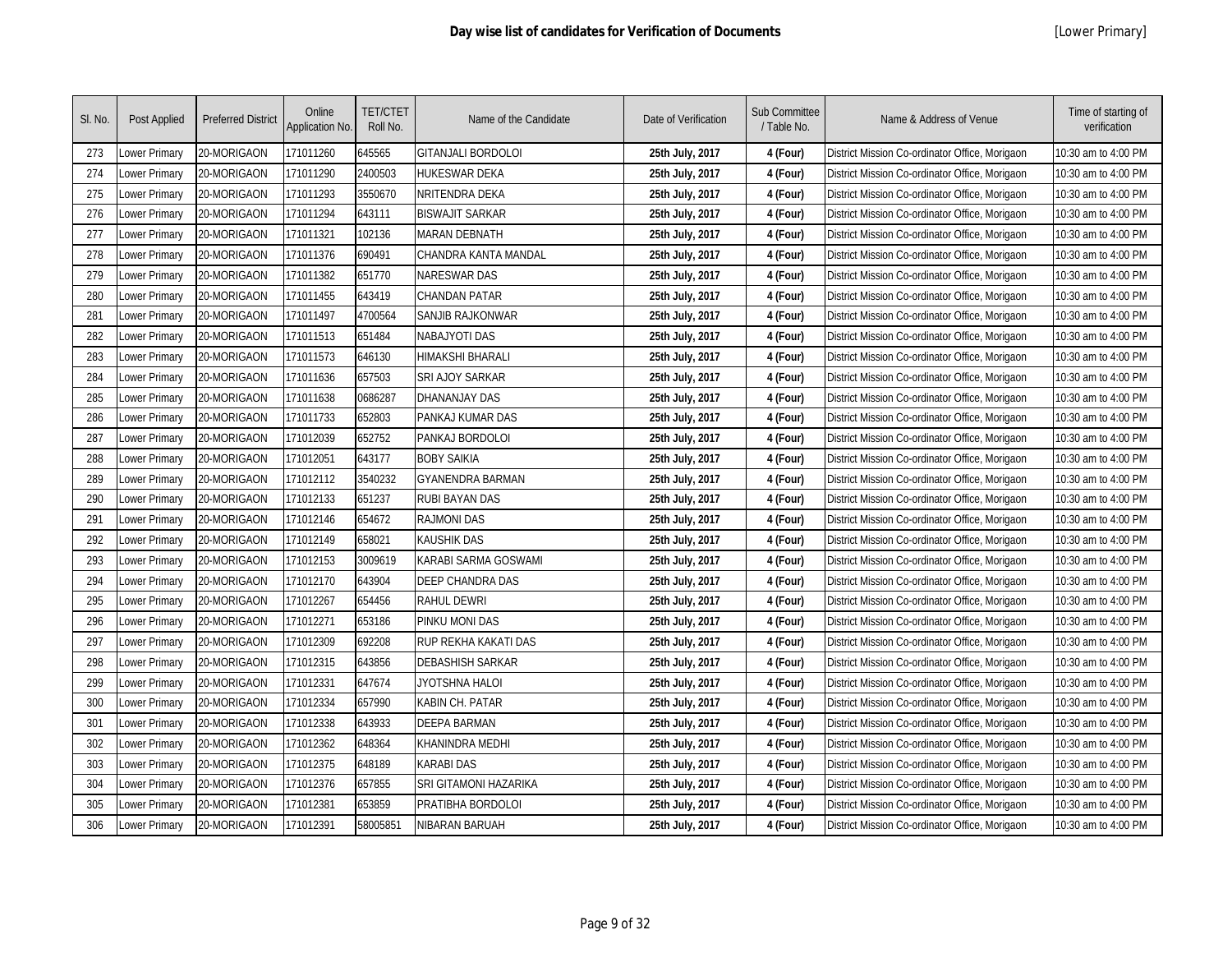| SI. No. | Post Applied         | <b>Preferred District</b> | Online<br>Application No. | <b>TET/CTET</b><br>Roll No. | Name of the Candidate    | Date of Verification | Sub Committee<br>/ Table No. | Name & Address of Venue                        | Time of starting of<br>verification |
|---------|----------------------|---------------------------|---------------------------|-----------------------------|--------------------------|----------------------|------------------------------|------------------------------------------------|-------------------------------------|
| 307     | Lower Primary        | 20-MORIGAON               | 171012464                 | 653261                      | POMPI PATAR              | 25th July, 2017      | 4 (Four)                     | District Mission Co-ordinator Office, Morigaon | 10:30 am to 4:00 PM                 |
| 308     | Lower Primary        | 20-MORIGAON               | 171012476                 | 58004505                    | SADDAM HUSSAIN           | 25th July, 2017      | 4 (Four)                     | District Mission Co-ordinator Office, Morigaon | 10:30 am to 4:00 PM                 |
| 309     | Lower Primary        | 20-MORIGAON               | 171012492                 | 658918                      | SUMITRA KONWAR           | 25th July, 2017      | 4 (Four)                     | District Mission Co-ordinator Office, Morigaon | 10:30 am to 4:00 PM                 |
| 310     | Lower Primary        | 20-MORIGAON               | 171012494                 | 647881                      | <b>KALPANA SARKAR</b>    | 25th July, 2017      | 4 (Four)                     | District Mission Co-ordinator Office, Morigaon | 10:30 am to 4:00 PM                 |
| 311     | Lower Primary        | 20-MORIGAON               | 171012565                 | 673066                      | JUN JUNI BORAH           | 25th July, 2017      | 4 (Four)                     | District Mission Co-ordinator Office, Morigaon | 10:30 am to 4:00 PM                 |
| 312     | Lower Primary        | 20-MORIGAON               | 171012574                 | 692721                      | <b>SURAJIT BHARALI</b>   | 25th July, 2017      | 4 (Four)                     | District Mission Co-ordinator Office, Morigaon | 10:30 am to 4:00 PM                 |
| 313     | Lower Primary        | 20-MORIGAON               | 171012599                 | 685214                      | <b>RAJIB MILI</b>        | 25th July, 2017      | 4 (Four)                     | District Mission Co-ordinator Office, Morigaon | 10:30 am to 4:00 PM                 |
| 314     | Lower Primary        | 20-MORIGAON               | 171012600                 | 692787                      | TRAILUKYA BORDOLOI       | 25th July, 2017      | 4 (Four)                     | District Mission Co-ordinator Office, Morigaon | 10:30 am to 4:00 PM                 |
| 315     | Lower Primary        | 20-MORIGAON               | 171012612                 | 646698                      | JAYANTA DAS              | 25th July, 2017      | 4 (Four)                     | District Mission Co-ordinator Office, Morigaon | 10:30 am to 4:00 PM                 |
| 316     | Lower Primary        | 20-MORIGAON               | 171012624                 | 651240                      | <b>RUPA DAS</b>          | 25th July, 2017      | 4 (Four)                     | District Mission Co-ordinator Office, Morigaon | 10:30 am to 4:00 PM                 |
| 317     | Lower Primary        | 20-MORIGAON               | 171012648                 | 640198                      | <b>AJANTA SARKAR</b>     | 25th July, 2017      | 4 (Four)                     | District Mission Co-ordinator Office, Morigaon | 10:30 am to 4:00 PM                 |
| 318     | Lower Primary        | 20-MORIGAON               | 171012650                 | 653916                      | PRAVATI PATAR            | 25th July, 2017      | 4 (Four)                     | District Mission Co-ordinator Office, Morigaon | 10:30 am to 4:00 PM                 |
| 319     | Lower Primary        | 20-MORIGAON               | 171012653                 | 1553635                     | <b>CHABI BHOWAL</b>      | 25th July, 2017      | 4 (Four)                     | District Mission Co-ordinator Office, Morigaon | 10:30 am to 4:00 PM                 |
| 320     | <b>Lower Primary</b> | 20-MORIGAON               | 171012658                 | 54003883                    | RAHINUR SURHAN MIRDHA    | 25th July, 2017      | 4 (Four)                     | District Mission Co-ordinator Office, Morigaon | 10:30 am to 4:00 PM                 |
| 321     | <b>Lower Primary</b> | 20-MORIGAON               | 171012674                 | 674290                      | <b>MINAKSHI DAS</b>      | 25th July, 2017      | 4 (Four)                     | District Mission Co-ordinator Office, Morigaon | 10:30 am to 4:00 PM                 |
| 322     | Lower Primary        | 20-MORIGAON               | 171012677                 | 107793                      | <b>SANJAY KUMAR</b>      | 25th July, 2017      | 4 (Four)                     | District Mission Co-ordinator Office, Morigaon | 10:30 am to 4:00 PM                 |
| 323     | Lower Primary        | 20-MORIGAON               | 171012691                 | 5102127                     | MONUJYOTI BORUAH         | 25th July, 2017      | 4 (Four)                     | District Mission Co-ordinator Office, Morigaon | 10:30 am to 4:00 PM                 |
| 324     | Lower Primary        | 20-MORIGAON               | 171012745                 | 648675                      | <b>KUSHAL DAS</b>        | 25th July, 2017      | 4 (Four)                     | District Mission Co-ordinator Office, Morigaon | 10:30 am to 4:00 PM                 |
| 325     | <b>Lower Primary</b> | 20-MORIGAON               | 171012765                 | 651178                      | <b>MRS ANNEY DAS</b>     | 25th July, 2017      | 4 (Four)                     | District Mission Co-ordinator Office, Morigaon | 10:30 am to 4:00 PM                 |
| 326     | <b>Lower Primary</b> | 20-MORIGAON               | 171012792                 | 654002                      | PRIYANKA BORDOLOI        | 25th July, 2017      | 4 (Four)                     | District Mission Co-ordinator Office, Morigaon | 10:30 am to 4:00 PM                 |
| 327     | Lower Primary        | 20-MORIGAON               | 171012798                 | 691560                      | <b>MUNSHRI BAISNAB</b>   | 25th July, 2017      | 4 (Four)                     | District Mission Co-ordinator Office, Morigaon | 10:30 am to 4:00 PM                 |
| 328     | Lower Primary        | 20-MORIGAON               | 171012809                 | 650666                      | <b>MITHUN KUMAR DAS</b>  | 25th July, 2017      | 4 (Four)                     | District Mission Co-ordinator Office, Morigaon | 10:30 am to 4:00 PM                 |
| 329     | Lower Primary        | 20-MORIGAON               | 171012814                 | 652434                      | <b>NITUN HAZARIKA</b>    | 25th July, 2017      | 4 (Four)                     | District Mission Co-ordinator Office, Morigaon | 10:30 am to 4:00 PM                 |
| 330     | Lower Primary        | 20-MORIGAON               | 171012832                 | 1553225                     | <b>RANJIT DEKA</b>       | 25th July, 2017      | 4 (Four)                     | District Mission Co-ordinator Office, Morigaon | 10:30 am to 4:00 PM                 |
| 331     | Lower Primary        | 20-MORIGAON               | 171012845                 | 622871                      | KUSHAL BORAH             | 25th July, 2017      | 4 (Four)                     | District Mission Co-ordinator Office, Morigaon | 10:30 am to 4:00 PM                 |
| 332     | Lower Primary        | 20-MORIGAON               | 171012903                 | 646793                      | JAYASRI BORDOLOI         | 25th July, 2017      | 4 (Four)                     | District Mission Co-ordinator Office, Morigaon | 10:30 am to 4:00 PM                 |
| 333     | Lower Primary        | 20-MORIGAON               | 171012931                 | 651884                      | NAYANJYOTI KONWAR        | 25th July, 2017      | 4 (Four)                     | District Mission Co-ordinator Office, Morigaon | 10:30 am to 4:00 PM                 |
| 334     | Lower Primary        | 20-MORIGAON               | 171012946                 | 651582                      | <b>NAKUL BISWAS</b>      | 25th July, 2017      | 4 (Four)                     | District Mission Co-ordinator Office, Morigaon | 10:30 am to 4:00 PM                 |
| 335     | Lower Primary        | 20-MORIGAON               | 171012952                 | 132571                      | JEHRUL ISLAM             | 25th July, 2017      | 4 (Four)                     | District Mission Co-ordinator Office, Morigaon | 10:30 am to 4:00 PM                 |
| 336     | Lower Primary        | 20-MORIGAON               | 171013027                 | 690077                      | <b>AMANISHA DAS</b>      | 25th July, 2017      | 4 (Four)                     | District Mission Co-ordinator Office, Morigaon | 10:30 am to 4:00 PM                 |
| 337     | Lower Primary        | 20-MORIGAON               | 171013032                 | 650348                      | MISS MANALISHA DEWRI     | 25th July, 2017      | 4 (Four)                     | District Mission Co-ordinator Office, Morigaon | 10:30 am to 4:00 PM                 |
| 338     | Lower Primary        | 20-MORIGAON               | 171013070                 | 645553                      | <b>GITAMONI BORDOLOI</b> | 25th July, 2017      | 4 (Four)                     | District Mission Co-ordinator Office, Morigaon | 10:30 am to 4:00 PM                 |
| 339     | Lower Primary        | 20-MORIGAON               | 171013076                 | 642203                      | <b>BHASKAR JYOTI DAS</b> | 25th July, 2017      | 4 (Four)                     | District Mission Co-ordinator Office, Morigaon | 10:30 am to 4:00 PM                 |
| 340     | <b>Lower Primary</b> | 20-MORIGAON               | 171013107                 | 686154                      | <b>SONTOSH PEGU</b>      | 25th July, 2017      | 4 (Four)                     | District Mission Co-ordinator Office, Morigaon | 10:30 am to 4:00 PM                 |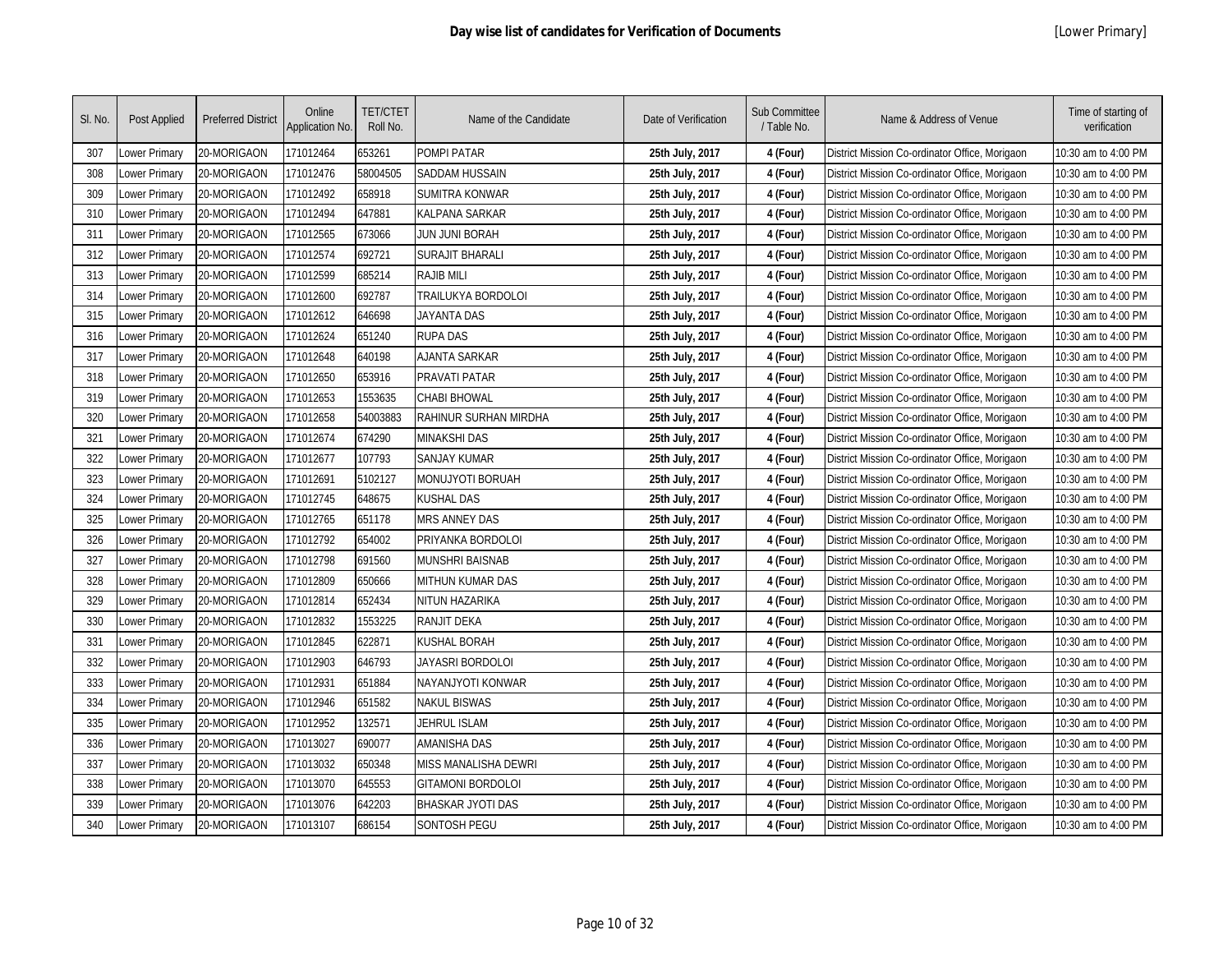| SI. No. | Post Applied  | <b>Preferred District</b> | Online<br><b>Application No.</b> | <b>TET/CTET</b><br>Roll No. | Name of the Candidate     | Date of Verification | Sub Committee<br>/ Table No. | Name & Address of Venue                        | Time of starting of<br>verification |
|---------|---------------|---------------------------|----------------------------------|-----------------------------|---------------------------|----------------------|------------------------------|------------------------------------------------|-------------------------------------|
| 341     | Lower Primary | 20-MORIGAON               | 171013205                        | 650222                      | CHARLEENA DAS             | 25th July, 2017      | 4 (Four)                     | District Mission Co-ordinator Office, Morigaon | 10:30 am to 4:00 PM                 |
| 342     | Lower Primary | 20-MORIGAON               | 171013208                        | 646010                      | HEMANTA MEDHI             | 25th July, 2017      | 4 (Four)                     | District Mission Co-ordinator Office, Morigaon | 10:30 am to 4:00 PM                 |
| 343     | Lower Primary | 20-MORIGAON               | 171013257                        | 679018                      | <b>UJJAL DAS</b>          | 25th July, 2017      | 4 (Four)                     | District Mission Co-ordinator Office, Morigaon | 10:30 am to 4:00 PM                 |
| 344     | Lower Primary | 20-MORIGAON               | 171013295                        | 657152                      | SIBANI KONWAR             | 25th July, 2017      | 4 (Four)                     | District Mission Co-ordinator Office, Morigaon | 10:30 am to 4:00 PM                 |
| 345     | Lower Primary | 20-MORIGAON               | 171013305                        | 622589                      | KAMAL DAS                 | 25th July, 2017      | 4 (Four)                     | District Mission Co-ordinator Office, Morigaon | 10:30 am to 4:00 PM                 |
| 346     | Lower Primary | 20-MORIGAON               | 171013411                        | 651403                      | MUNMI KHATANIAR           | 25th July, 2017      | 4 (Four)                     | District Mission Co-ordinator Office, Morigaon | 10:30 am to 4:00 PM                 |
| 347     | Lower Primary | 20-MORIGAON               | 171013417                        | 648796                      | LAKI DAS                  | 25th July, 2017      | 4 (Four)                     | District Mission Co-ordinator Office, Morigaon | 10:30 am to 4:00 PM                 |
| 348     | Lower Primary | 20-MORIGAON               | 171013427                        | 2905107                     | SUDAKSHINA DEKA           | 25th July, 2017      | 4 (Four)                     | District Mission Co-ordinator Office, Morigaon | 10:30 am to 4:00 PM                 |
| 349     | Lower Primary | 20-MORIGAON               | 171013432                        | 658244                      | PANKAJ SAIKIA             | 25th July, 2017      | 4 (Four)                     | District Mission Co-ordinator Office, Morigaon | 10:30 am to 4:00 PM                 |
| 350     | Lower Primary | 20-MORIGAON               | 171013494                        | 650550                      | <b>SIMEE HIRA</b>         | 25th July, 2017      | 4 (Four)                     | District Mission Co-ordinator Office, Morigaon | 10:30 am to 4:00 PM                 |
| 351     | Lower Primary | 20-MORIGAON               | 171013499                        | 655821                      | <b>RUMI MANTA</b>         | 25th July, 2017      | 4 (Four)                     | District Mission Co-ordinator Office, Morigaon | 10:30 am to 4:00 PM                 |
| 352     | Lower Primary | 20-MORIGAON               | 171013502                        | 653050                      | PARUL MEDHI               | 25th July, 2017      | 4 (Four)                     | District Mission Co-ordinator Office, Morigaon | 10:30 am to 4:00 PM                 |
| 353     | Lower Primary | 20-MORIGAON               | 171013541                        | 652156                      | <b>NIPA DAS</b>           | 25th July, 2017      | 4 (Four)                     | District Mission Co-ordinator Office, Morigaon | 10:30 am to 4:00 PM                 |
| 354     | Lower Primary | 20-MORIGAON               | 171013562                        | 678337                      | MONTU KUMAR DAS           | 25th July, 2017      | 4 (Four)                     | District Mission Co-ordinator Office, Morigaon | 10:30 am to 4:00 PM                 |
| 355     | Lower Primary | 20-MORIGAON               | 171013596                        | 657872                      | <b>GUNA MONI DAS</b>      | 25th July, 2017      | 4 (Four)                     | District Mission Co-ordinator Office, Morigaon | 10:30 am to 4:00 PM                 |
| 356     | Lower Primary | 20-MORIGAON               | 171013616                        | 653331                      | PRABHAT CHANDRA MONDAL    | 25th July, 2017      | 4 (Four)                     | District Mission Co-ordinator Office, Morigaon | 10:30 am to 4:00 PM                 |
| 357     | Lower Primary | 20-MORIGAON               | 171013692                        | 641639                      | <b>BANDANA DAS</b>        | 25th July, 2017      | 4 (Four)                     | District Mission Co-ordinator Office, Morigaon | 10:30 am to 4:00 PM                 |
| 358     | Lower Primary | 20-MORIGAON               | 171013698                        | 659607                      | <b>TULIKA BORDOLOI</b>    | 25th July, 2017      | 4 (Four)                     | District Mission Co-ordinator Office, Morigaon | 10:30 am to 4:00 PM                 |
| 359     | Lower Primary | 20-MORIGAON               | 171013743                        | 656675                      | <b>SANTANA DAS</b>        | 25th July, 2017      | 4 (Four)                     | District Mission Co-ordinator Office, Morigaon | 10:30 am to 4:00 PM                 |
| 360     | Lower Primary | 20-MORIGAON               | 171013750                        | 659562                      | TRISHNA BORDOLOI          | 25th July, 2017      | 4 (Four)                     | District Mission Co-ordinator Office, Morigaon | 10:30 am to 4:00 PM                 |
| 361     | Lower Primary | 20-MORIGAON               | 171013752                        | 02715765                    | <b>BASANT</b>             | 25th July, 2017      | 5 (Five)                     | District Mission Co-ordinator Office, Morigaon | 10:30 am to 4:00 PM                 |
| 362     | Lower Primary | 20-MORIGAON               | 171013840                        | 657501                      | SRI AJOY KUMAR BORDOLOI   | 25th July, 2017      | 5 (Five)                     | District Mission Co-ordinator Office, Morigaon | 10:30 am to 4:00 PM                 |
| 363     | Lower Primary | 20-MORIGAON               | 171013872                        | 690953                      | JYOTI PRASAD BORDOLOI     | 25th July, 2017      | 5 (Five)                     | District Mission Co-ordinator Office, Morigaon | 10:30 am to 4:00 PM                 |
| 364     | Lower Primary | 20-MORIGAON               | 171013889                        | 658380                      | SRI RANJAN KUMAR BORDOLOI | 25th July, 2017      | 5 (Five)                     | District Mission Co-ordinator Office, Morigaon | 10:30 am to 4:00 PM                 |
| 365     | Lower Primary | 20-MORIGAON               | 171013934                        | 4000581                     | <b>ABU SHAMA</b>          | 25th July, 2017      | 5 (Five)                     | District Mission Co-ordinator Office, Morigaon | 10:30 am to 4:00 PM                 |
| 366     | Lower Primary | 20-MORIGAON               | 171013949                        | 54004672                    | <b>SHAHA ALOM</b>         | 25th July, 2017      | 5 (Five)                     | District Mission Co-ordinator Office, Morigaon | 10:30 am to 4:00 PM                 |
| 367     | Lower Primary | 20-MORIGAON               | 171013972                        | 641629                      | <b>BANDANA BORDOLOI</b>   | 25th July, 2017      | 5 (Five)                     | District Mission Co-ordinator Office, Morigaon | 10:30 am to 4:00 PM                 |
| 368     | Lower Primary | 20-MORIGAON               | 171013975                        | 648487                      | KRIPESH BARMAN            | 25th July, 2017      | 5 (Five)                     | District Mission Co-ordinator Office, Morigaon | 10:30 am to 4:00 PM                 |
| 369     | Lower Primary | 20-MORIGAON               | 171014002                        | 54000234                    | <b>AHMED ALI</b>          | 25th July, 2017      | 5 (Five)                     | District Mission Co-ordinator Office, Morigaon | 10:30 am to 4:00 PM                 |
| 370     | Lower Primary | 20-MORIGAON               | 171014014                        | 652658                      | <b>PALLABI DAS</b>        | 25th July, 2017      | 5 (Five)                     | District Mission Co-ordinator Office, Morigaon | 10:30 am to 4:00 PM                 |
| 371     | Lower Primary | 20-MORIGAON               | 171014025                        | 650422                      | NIRMALI BISWAS            | 25th July, 2017      | 5 (Five)                     | District Mission Co-ordinator Office, Morigaon | 10:30 am to 4:00 PM                 |
| 372     | Lower Primary | 20-MORIGAON               | 171014041                        | 648386                      | KHIROD DAS                | 25th July, 2017      | 5 (Five)                     | District Mission Co-ordinator Office, Morigaon | 10:30 am to 4:00 PM                 |
| 373     | Lower Primary | 20-MORIGAON               | 171014057                        | 54003631                    | <b>OMAR ALI</b>           | 25th July, 2017      | 5 (Five)                     | District Mission Co-ordinator Office, Morigaon | 10:30 am to 4:00 PM                 |
| 374     | Lower Primary | 20-MORIGAON               | 171014062                        | 653980                      | PRIYA DAS                 | 25th July, 2017      | 5 (Five)                     | District Mission Co-ordinator Office, Morigaon | 10:30 am to 4:00 PM                 |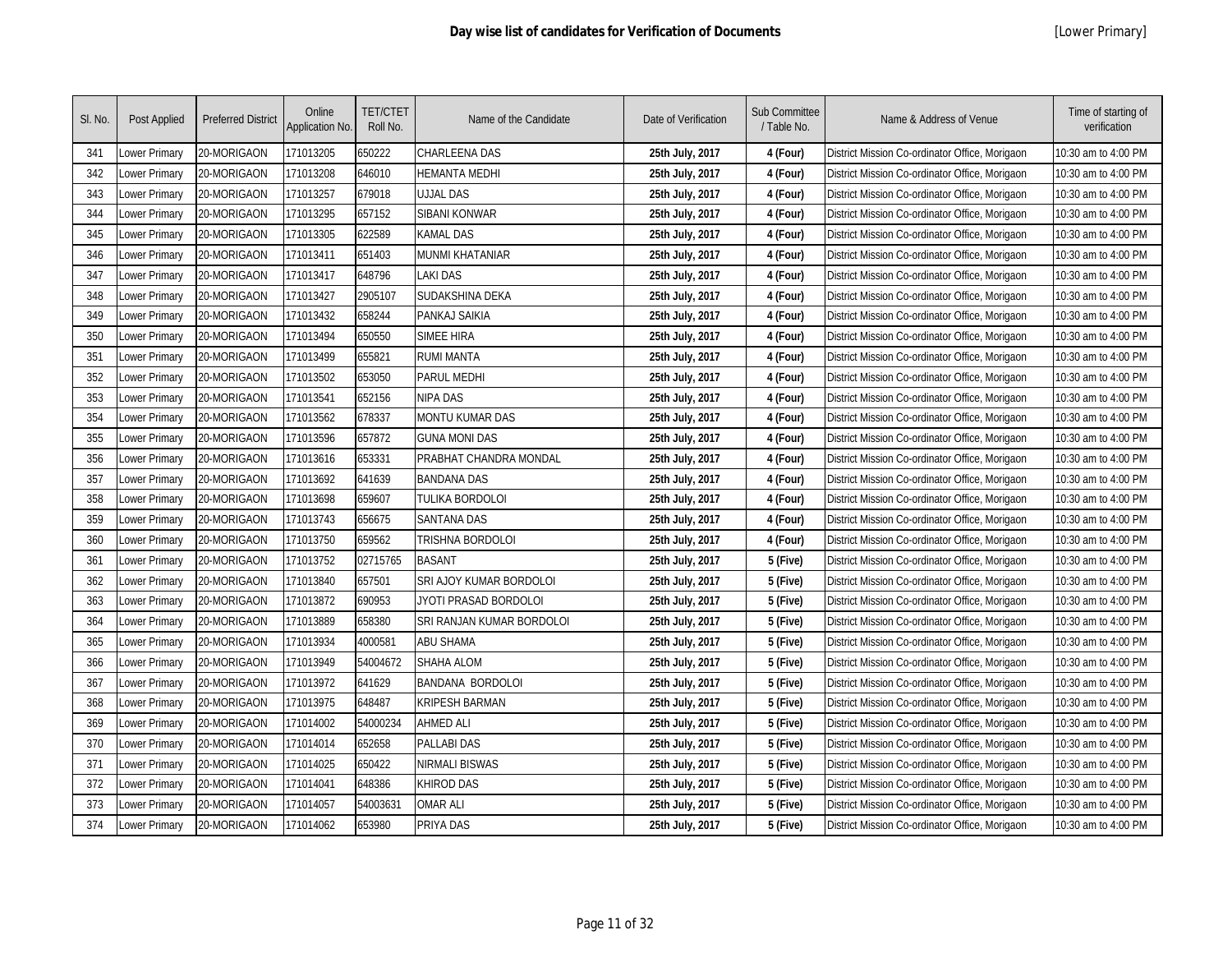| SI. No. | Post Applied  | <b>Preferred District</b> | Online<br><b>Application No.</b> | <b>TET/CTET</b><br>Roll No. | Name of the Candidate     | Date of Verification | Sub Committee<br>/ Table No. | Name & Address of Venue                        | Time of starting of<br>verification |
|---------|---------------|---------------------------|----------------------------------|-----------------------------|---------------------------|----------------------|------------------------------|------------------------------------------------|-------------------------------------|
| 375     | Lower Primary | 20-MORIGAON               | 171014126                        | 642192                      | <b>BHASKAR DAS</b>        | 25th July, 2017      | 5 (Five)                     | District Mission Co-ordinator Office, Morigaon | 10:30 am to 4:00 PM                 |
| 376     | Lower Primary | 20-MORIGAON               | 171014196                        | 4109450                     | SUBHANKA SAIKIA           | 25th July, 2017      | 5 (Five)                     | District Mission Co-ordinator Office, Morigaon | 10:30 am to 4:00 PM                 |
| 377     | Lower Primary | 20-MORIGAON               | 171014269                        | 657686                      | <b>BINOD BORDOLOI</b>     | 25th July, 2017      | 5 (Five)                     | District Mission Co-ordinator Office, Morigaon | 10:30 am to 4:00 PM                 |
| 378     | Lower Primary | 20-MORIGAON               | 171014313                        | 646754                      | JAYANTA PATAR             | 25th July, 2017      | 5 (Five)                     | District Mission Co-ordinator Office, Morigaon | 10:30 am to 4:00 PM                 |
| 379     | Lower Primary | 20-MORIGAON               | 171014327                        | 651677                      | NAMITA SARKAR             | 25th July, 2017      | 5 (Five)                     | District Mission Co-ordinator Office, Morigaon | 10:30 am to 4:00 PM                 |
| 380     | Lower Primary | 20-MORIGAON               | 171014694                        | 05952265                    | RANVEER SINGH TYAGI       | 25th July, 2017      | 5 (Five)                     | District Mission Co-ordinator Office, Morigaon | 10:30 am to 4:00 PM                 |
| 381     | Lower Primary | 20-MORIGAON               | 171014750                        | 692787                      | TRAILUKYA BORDOLOI        | 25th July, 2017      | 5 (Five)                     | District Mission Co-ordinator Office, Morigaon | 10:30 am to 4:00 PM                 |
| 382     | Lower Primary | 20-MORIGAON               | 171014793                        | 651231                      | MRS RASHMI REKHA DAS      | 25th July, 2017      | 5 (Five)                     | District Mission Co-ordinator Office, Morigaon | 10:30 am to 4:00 PM                 |
| 383     | Lower Primary | 20-MORIGAON               | 171014839                        | 652144                      | NILUTPALA BORDOLOI        | 25th July, 2017      | 5 (Five)                     | District Mission Co-ordinator Office, Morigaon | 10:30 am to 4:00 PM                 |
| 384     | Lower Primary | 20-MORIGAON               | 171014844                        | 641874                      | <b>BASANTA DEWRI</b>      | 25th July, 2017      | 5 (Five)                     | District Mission Co-ordinator Office, Morigaon | 10:30 am to 4:00 PM                 |
| 385     | Lower Primary | 20-MORIGAON               | 171014845                        | 655989                      | <b>RUPAM MALAKAR</b>      | 25th July, 2017      | 5 (Five)                     | District Mission Co-ordinator Office, Morigaon | 10:30 am to 4:00 PM                 |
| 386     | Lower Primary | 20-MORIGAON               | 171014853                        | 646722                      | JAYANTA KUMAR BISWAS      | 25th July, 2017      | 5 (Five)                     | District Mission Co-ordinator Office, Morigaon | 10:30 am to 4:00 PM                 |
| 387     | Lower Primary | 20-MORIGAON               | 171014874                        | 656311                      | <b>SANGEETA BISWAS</b>    | 25th July, 2017      | 5 (Five)                     | District Mission Co-ordinator Office, Morigaon | 10:30 am to 4:00 PM                 |
| 388     | Lower Primary | 20-MORIGAON               | 171014900                        | 652350                      | NISHA RANI ROY            | 25th July, 2017      | 5 (Five)                     | District Mission Co-ordinator Office, Morigaon | 10:30 am to 4:00 PM                 |
| 389     | Lower Primary | 20-MORIGAON               | 171014913                        | 656311                      | <b>SANGEETA BISWAS</b>    | 25th July, 2017      | 5 (Five)                     | District Mission Co-ordinator Office, Morigaon | 10:30 am to 4:00 PM                 |
| 390     | Lower Primary | 20-MORIGAON               | 171015019                        | 691534                      | <b>BANTI HAZARIKA DAS</b> | 25th July, 2017      | 5 (Five)                     | District Mission Co-ordinator Office, Morigaon | 10:30 am to 4:00 PM                 |
| 391     | Lower Primary | 20-MORIGAON               | 171015087                        | 643227                      | <b>BORNALI HAZARIKA</b>   | 25th July, 2017      | 5 (Five)                     | District Mission Co-ordinator Office, Morigaon | 10:30 am to 4:00 PM                 |
| 392     | Lower Primary | 20-MORIGAON               | 171015108                        | 657479                      | SRI RAJMOHAN BISWAS       | 25th July, 2017      | 5 (Five)                     | District Mission Co-ordinator Office, Morigaon | 10:30 am to 4:00 PM                 |
| 393     | Lower Primary | 20-MORIGAON               | 171015125                        | 654693                      | <b>RAJU DAS</b>           | 25th July, 2017      | 5 (Five)                     | District Mission Co-ordinator Office, Morigaon | 10:30 am to 4:00 PM                 |
| 394     | Lower Primary | 20-MORIGAON               | 171015178                        | 655397                      | <b>RIMA BHOWMIK</b>       | 25th July, 2017      | 5 (Five)                     | District Mission Co-ordinator Office, Morigaon | 10:30 am to 4:00 PM                 |
| 395     | Lower Primary | 20-MORIGAON               | 171015234                        | 647932                      | KAMAL CHANDRA ROY         | 25th July, 2017      | 5 (Five)                     | District Mission Co-ordinator Office, Morigaon | 10:30 am to 4:00 PM                 |
| 396     | Lower Primary | 20-MORIGAON               | 171015288                        | 108750                      | <b>BABITA GHIMIRE</b>     | 25th July, 2017      | 5 (Five)                     | District Mission Co-ordinator Office, Morigaon | 10:30 am to 4:00 PM                 |
| 397     | Lower Primary | 20-MORIGAON               | 171015342                        | 657480                      | <b>RAKHAL DAS</b>         | 25th July, 2017      | 5 (Five)                     | District Mission Co-ordinator Office, Morigaon | 10:30 am to 4:00 PM                 |
| 398     | Lower Primary | 20-MORIGAON               | 171015361                        | 3030773                     | <b>MALATI BHATTARAI</b>   | 25th July, 2017      | 5 (Five)                     | District Mission Co-ordinator Office, Morigaon | 10:30 am to 4:00 PM                 |
| 399     | Lower Primary | 20-MORIGAON               | 171015390                        | 651167                      | <b>MRITUNJOY DAS</b>      | 25th July, 2017      | 5 (Five)                     | District Mission Co-ordinator Office, Morigaon | 10:30 am to 4:00 PM                 |
| 400     | Lower Primary | 20-MORIGAON               | 171015398                        | 649893                      | MDHURI MITRA              | 25th July, 2017      | 5 (Five)                     | District Mission Co-ordinator Office, Morigaon | 10:30 am to 4:00 PM                 |
| 401     | Lower Primary | 20-MORIGAON               | 171015439                        | 648095                      | KANIKA DEWRI              | 25th July, 2017      | 5 (Five)                     | District Mission Co-ordinator Office, Morigaon | 10:30 am to 4:00 PM                 |
| 402     | Lower Primary | 20-MORIGAON               | 171015454                        | 652560                      | PABITRA KUMAR BISWAS      | 25th July, 2017      | 5 (Five)                     | District Mission Co-ordinator Office, Morigaon | 10:30 am to 4:00 PM                 |
| 403     | Lower Primary | 20-MORIGAON               | 171015498                        | 1553568                     | <b>UTTAM DAS</b>          | 25th July, 2017      | 5 (Five)                     | District Mission Co-ordinator Office, Morigaon | 10:30 am to 4:00 PM                 |
| 404     | Lower Primary | 20-MORIGAON               | 171015523                        | 00501970                    | NILAKSHI BORDOLOI         | 25th July, 2017      | 5 (Five)                     | District Mission Co-ordinator Office, Morigaon | 10:30 am to 4:00 PM                 |
| 405     | Lower Primary | 20-MORIGAON               | 171015532                        | 1553218                     | <b>RANJAN DEKA</b>        | 25th July, 2017      | 5 (Five)                     | District Mission Co-ordinator Office, Morigaon | 10:30 am to 4:00 PM                 |
| 406     | Lower Primary | 20-MORIGAON               | 171015596                        | 648907                      | LEBHINA AMCHI             | 25th July, 2017      | 5 (Five)                     | District Mission Co-ordinator Office, Morigaon | 10:30 am to 4:00 PM                 |
| 407     | Lower Primary | 20-MORIGAON               | 171015631                        | 1542076                     | <b>ANITA DEKA</b>         | 25th July, 2017      | 5 (Five)                     | District Mission Co-ordinator Office, Morigaon | 10:30 am to 4:00 PM                 |
| 408     | Lower Primary | 20-MORIGAON               | 171015645                        | 649473                      | MANASHA SARKAR            | 25th July, 2017      | 5 (Five)                     | District Mission Co-ordinator Office, Morigaon | 10:30 am to 4:00 PM                 |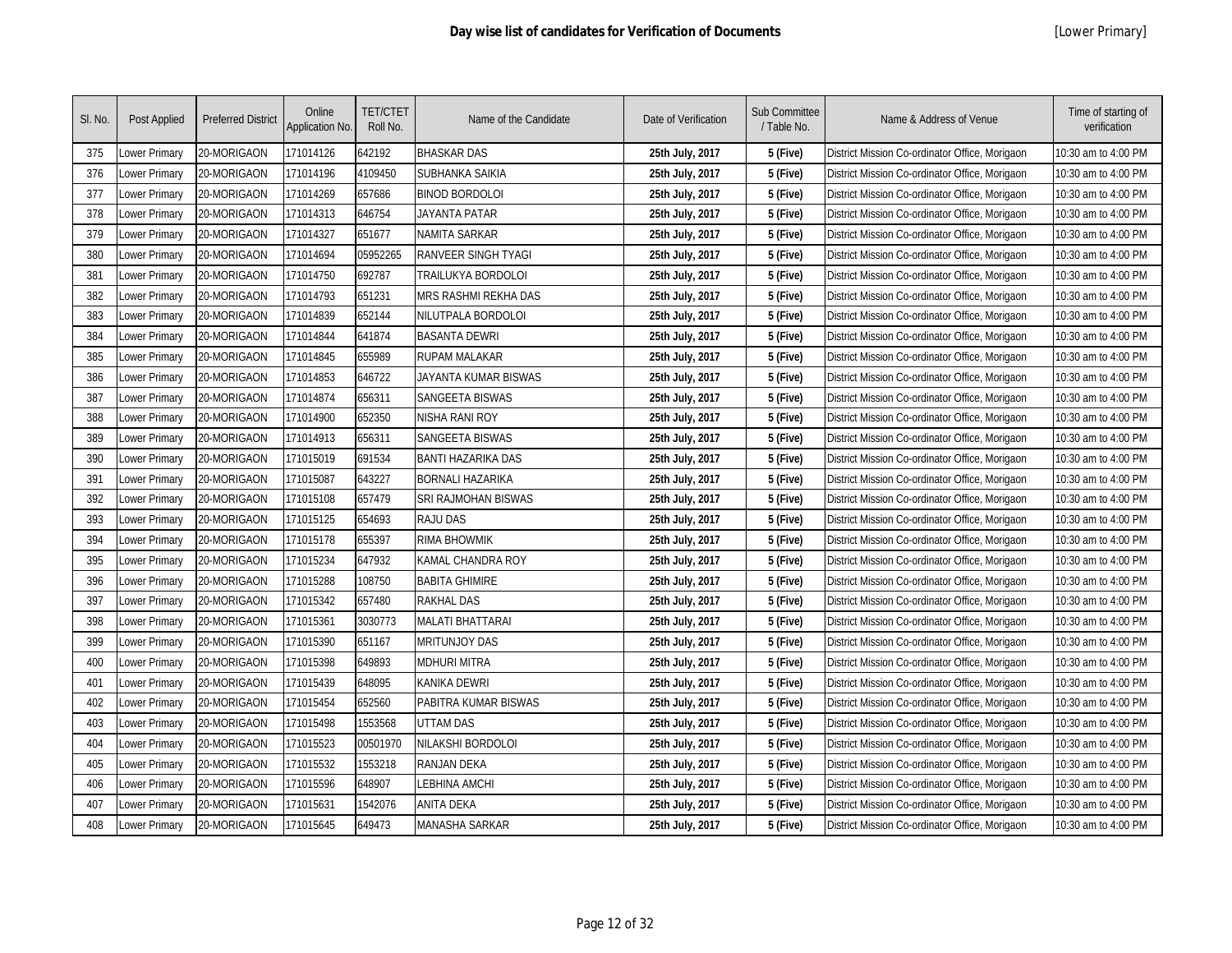| SI. No. | Post Applied  | <b>Preferred District</b> | Online<br><b>Application No.</b> | <b>TET/CTET</b><br>Roll No. | Name of the Candidate         | Date of Verification | Sub Committee<br>/ Table No. | Name & Address of Venue                        | Time of starting of<br>verification |
|---------|---------------|---------------------------|----------------------------------|-----------------------------|-------------------------------|----------------------|------------------------------|------------------------------------------------|-------------------------------------|
| 409     | Lower Primary | 20-MORIGAON               | 171015680                        | 657240                      | SIMAKSHI MEDHI                | 25th July, 2017      | 5 (Five)                     | District Mission Co-ordinator Office, Morigaon | 10:30 am to 4:00 PM                 |
| 410     | Lower Primary | 20-MORIGAON               | 171015693                        | 2902247                     | <b>DIBASH DEKA</b>            | 25th July, 2017      | 5 (Five)                     | District Mission Co-ordinator Office, Morigaon | 10:30 am to 4:00 PM                 |
| 411     | Lower Primary | 20-MORIGAON               | 171015712                        | 641921                      | <b>BEAUTY DAS</b>             | 25th July, 2017      | 5 (Five)                     | District Mission Co-ordinator Office, Morigaon | 10:30 am to 4:00 PM                 |
| 412     | Lower Primary | 20-MORIGAON               | 171015714                        | 1543020                     | NARENDRA DEKA                 | 25th July, 2017      | 5 (Five)                     | District Mission Co-ordinator Office, Morigaon | 10:30 am to 4:00 PM                 |
| 413     | Lower Primary | 20-MORIGAON               | 171015740                        | 652084                      | NILAKSHI MEDHI                | 25th July, 2017      | 5 (Five)                     | District Mission Co-ordinator Office, Morigaon | 10:30 am to 4:00 PM                 |
| 414     | Lower Primary | 20-MORIGAON               | 171015756                        | 3550844                     | <b>SASANKA GHOSH</b>          | 25th July, 2017      | 5 (Five)                     | District Mission Co-ordinator Office, Morigaon | 10:30 am to 4:00 PM                 |
| 415     | Lower Primary | 20-MORIGAON               | 171015878                        | 622734                      | KHAGESWAR LALUNG              | 25th July, 2017      | 5 (Five)                     | District Mission Co-ordinator Office, Morigaon | 10:30 am to 4:00 PM                 |
| 416     | Lower Primary | 20-MORIGAON               | 171015894                        | 679017                      | <b>UJJAL DAS</b>              | 25th July, 2017      | 5 (Five)                     | District Mission Co-ordinator Office, Morigaon | 10:30 am to 4:00 PM                 |
| 417     | Lower Primary | 20-MORIGAON               | 171015913                        | 1553094                     | PRAFULLA KUMAR HAZARIKA       | 25th July, 2017      | 5 (Five)                     | District Mission Co-ordinator Office, Morigaon | 10:30 am to 4:00 PM                 |
| 418     | Lower Primary | 20-MORIGAON               | 171015940                        | 678584                      | <b>SUDEEPTA ROY</b>           | 25th July, 2017      | 5 (Five)                     | District Mission Co-ordinator Office, Morigaon | 10:30 am to 4:00 PM                 |
| 419     | Lower Primary | 20-MORIGAON               | 171015949                        | 625194                      | RHITU RANJAN LALUNG           | 25th July, 2017      | 5 (Five)                     | District Mission Co-ordinator Office, Morigaon | 10:30 am to 4:00 PM                 |
| 420     | Lower Primary | 20-MORIGAON               | 171015962                        | 1553544                     | <b>TURANTA DEKA</b>           | 25th July, 2017      | 5 (Five)                     | District Mission Co-ordinator Office, Morigaon | 10:30 am to 4:00 PM                 |
| 421     | Lower Primary | 20-MORIGAON               | 171015964                        | 1552473                     | JOY PRAKASH BARUAH            | 25th July, 2017      | 5 (Five)                     | District Mission Co-ordinator Office, Morigaon | 10:30 am to 4:00 PM                 |
| 422     | Lower Primary | 20-MORIGAON               | 171016006                        | 3550017                     | AJOY KUMAR BARUAH             | 25th July, 2017      | 5 (Five)                     | District Mission Co-ordinator Office, Morigaon | 10:30 am to 4:00 PM                 |
| 423     | Lower Primary | 20-MORIGAON               | 171016109                        | 642038                      | <b>BHAGYASHREE DAS</b>        | 25th July, 2017      | 5 (Five)                     | District Mission Co-ordinator Office, Morigaon | 10:30 am to 4:00 PM                 |
| 424     | Lower Primary | 20-MORIGAON               | 171016151                        | 4005703                     | ARUN KUMAR PODDAR             | 25th July, 2017      | 5 (Five)                     | District Mission Co-ordinator Office, Morigaon | 10:30 am to 4:00 PM                 |
| 425     | Lower Primary | 20-MORIGAON               | 171016333                        | 676001                      | POPI KUMARI BORAH             | 25th July, 2017      | 5 (Five)                     | District Mission Co-ordinator Office, Morigaon | 10:30 am to 4:00 PM                 |
| 426     | Lower Primary | 20-MORIGAON               | 171016404                        | 658437                      | <b>SRI SABUJ KUMAR BISWAS</b> | 25th July, 2017      | 5 (Five)                     | District Mission Co-ordinator Office, Morigaon | 10:30 am to 4:00 PM                 |
| 427     | Lower Primary | 20-MORIGAON               | 171016406                        | 645977                      | HEMANTA BORDOLOI              | 25th July, 2017      | 5 (Five)                     | District Mission Co-ordinator Office, Morigaon | 10:30 am to 4:00 PM                 |
| 428     | Lower Primary | 20-MORIGAON               | 171016436                        | 57001939                    | <b>AZAHAR UDDIN</b>           | 25th July, 2017      | 5 (Five)                     | District Mission Co-ordinator Office, Morigaon | 10:30 am to 4:00 PM                 |
| 429     | Lower Primary | 20-MORIGAON               | 171016443                        | 671897                      | DIBYA JYOTI NEOG              | 25th July, 2017      | 5 (Five)                     | District Mission Co-ordinator Office, Morigaon | 10:30 am to 4:00 PM                 |
| 430     | Lower Primary | 20-MORIGAON               | 171016456                        | 654927                      | <b>RANJIT BISWAS</b>          | 25th July, 2017      | 5 (Five)                     | District Mission Co-ordinator Office, Morigaon | 10:30 am to 4:00 PM                 |
| 431     | Lower Primary | 20-MORIGAON               | 171016501                        | 653729                      | PRANJAL PATAR                 | 25th July, 2017      | 5 (Five)                     | District Mission Co-ordinator Office, Morigaon | 10:30 am to 4:00 PM                 |
| 432     | Lower Primary | 20-MORIGAON               | 171016587                        | 690325                      | <b>BHANITA BORDOLOI</b>       | 25th July, 2017      | 5 (Five)                     | District Mission Co-ordinator Office, Morigaon | 10:30 am to 4:00 PM                 |
| 433     | Lower Primary | 20-MORIGAON               | 171016627                        | 655689                      | <b>ROHAN AMFI</b>             | 25th July, 2017      | 5 (Five)                     | District Mission Co-ordinator Office, Morigaon | 10:30 am to 4:00 PM                 |
| 434     | Lower Primary | 20-MORIGAON               | 171016642                        | 644295                      | <b>DHIRAJ RABHA</b>           | 25th July, 2017      | 5 (Five)                     | District Mission Co-ordinator Office, Morigaon | 10:30 am to 4:00 PM                 |
| 435     | Lower Primary | 20-MORIGAON               | 171016677                        | 3540712                     | SATYARANJAN SARMA             | 25th July, 2017      | 5 (Five)                     | District Mission Co-ordinator Office, Morigaon | 10:30 am to 4:00 PM                 |
| 436     | Lower Primary | 20-MORIGAON               | 171016683                        | 3005881                     | KHUSBOO AGARWAL               | 25th July, 2017      | 5 (Five)                     | District Mission Co-ordinator Office, Morigaon | 10:30 am to 4:00 PM                 |
| 437     | Lower Primary | 20-MORIGAON               | 171016703                        | 00502400                    | JAYANTA MAZUMDAR              | 25th July, 2017      | 5 (Five)                     | District Mission Co-ordinator Office, Morigaon | 10:30 am to 4:00 PM                 |
| 438     | Lower Primary | 20-MORIGAON               | 171016804                        | 656579                      | SANJIT SARKAR                 | 25th July, 2017      | 5 (Five)                     | District Mission Co-ordinator Office, Morigaon | 10:30 am to 4:00 PM                 |
| 439     | Lower Primary | 20-MORIGAON               | 171016831                        | 644249                      | DHARMENDRA KONWAR             | 25th July, 2017      | 5 (Five)                     | District Mission Co-ordinator Office, Morigaon | 10:30 am to 4:00 PM                 |
| 440     | Lower Primary | 20-MORIGAON               | 171016939                        | 691716                      | <b>PALLAVI KURI</b>           | 25th July, 2017      | 5 (Five)                     | District Mission Co-ordinator Office, Morigaon | 10:30 am to 4:00 PM                 |
| 441     | Lower Primary | 20-MORIGAON               | 171016954                        | 01505964                    | <b>GAURAV SHARMA</b>          | 25th July, 2017      | 5 (Five)                     | District Mission Co-ordinator Office, Morigaon | 10:30 am to 4:00 PM                 |
| 442     | Lower Primary | 20-MORIGAON               | 171016974                        | 642308                      | <b>BHUNUSRI BORDOLOI</b>      | 25th July, 2017      | 5 (Five)                     | District Mission Co-ordinator Office, Morigaon | 10:30 am to 4:00 PM                 |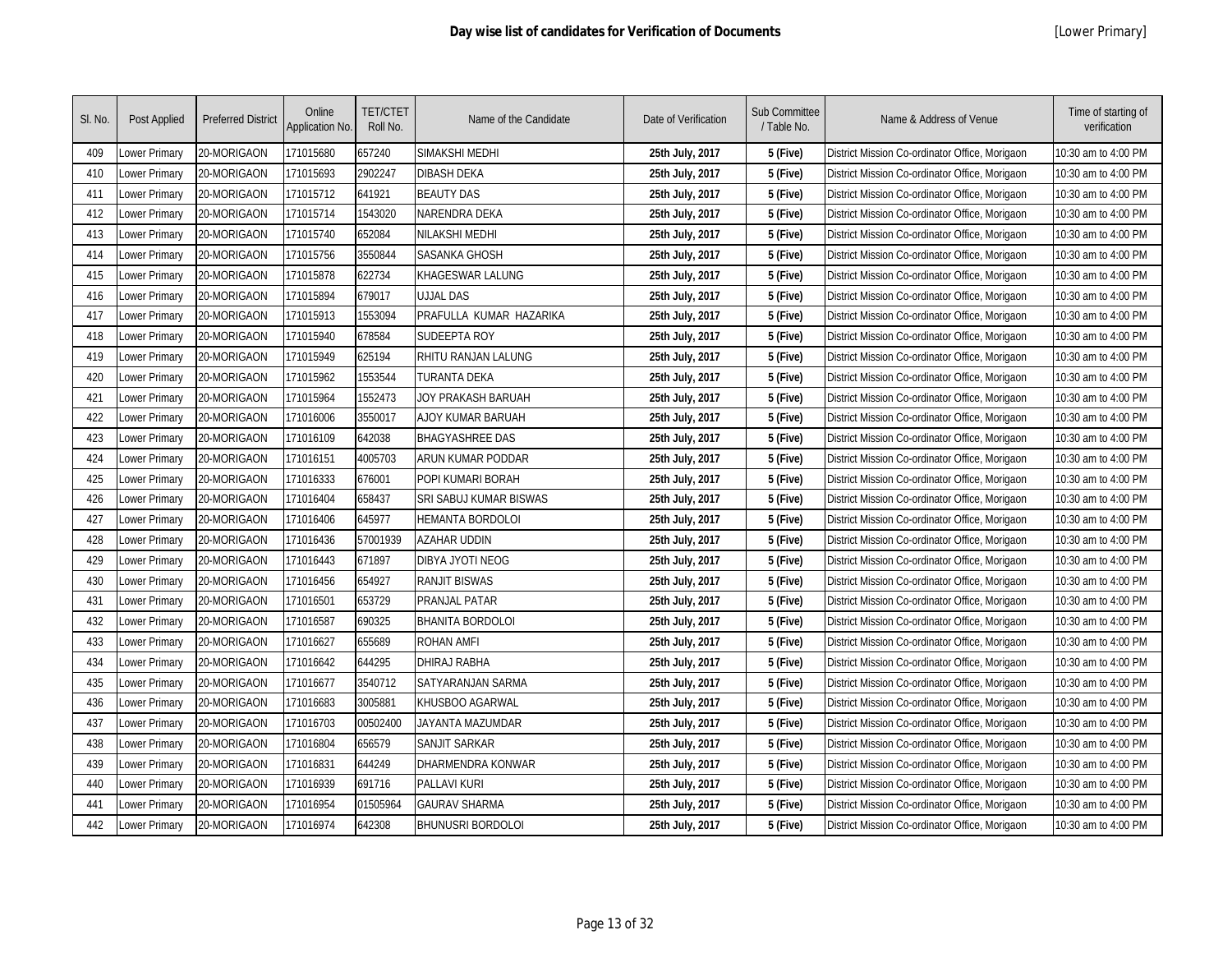| SI. No. | Post Applied  | <b>Preferred District</b> | Online<br>Application No. | <b>TET/CTET</b><br>Roll No. | Name of the Candidate       | Date of Verification | Sub Committee<br>/ Table No. | Name & Address of Venue                        | Time of starting of<br>verification |
|---------|---------------|---------------------------|---------------------------|-----------------------------|-----------------------------|----------------------|------------------------------|------------------------------------------------|-------------------------------------|
| 443     | Lower Primary | 20-MORIGAON               | 171016975                 | 651247                      | MRS SHIKHA RANI BISWAS      | 25th July, 2017      | 5 (Five)                     | District Mission Co-ordinator Office, Morigaon | 10:30 am to 4:00 PM                 |
| 444     | Lower Primary | 20-MORIGAON               | 171016979                 | 643039                      | <b>BISWA NATH CHOWDHURY</b> | 25th July, 2017      | 5 (Five)                     | District Mission Co-ordinator Office, Morigaon | 10:30 am to 4:00 PM                 |
| 445     | Lower Primary | 20-MORIGAON               | 171017006                 | 00507082                    | NABANITA BAISHYA            | 25th July, 2017      | 5 (Five)                     | District Mission Co-ordinator Office, Morigaon | 10:30 am to 4:00 PM                 |
| 446     | Lower Primary | 20-MORIGAON               | 171017017                 | 671533                      | CHARU PEGU                  | 25th July, 2017      | 5 (Five)                     | District Mission Co-ordinator Office, Morigaon | 10:30 am to 4:00 PM                 |
| 447     | Lower Primary | 20-MORIGAON               | 171017024                 | 1201612                     | REETA MANI SAHARIAH         | 25th July, 2017      | 5 (Five)                     | District Mission Co-ordinator Office, Morigaon | 10:30 am to 4:00 PM                 |
| 448     | Lower Primary | 20-MORIGAON               | 171017075                 | 690607                      | <b>DIMPI DAS</b>            | 25th July, 2017      | 5 (Five)                     | District Mission Co-ordinator Office, Morigaon | 10:30 am to 4:00 PM                 |
| 449     | Lower Primary | 20-MORIGAON               | 171017080                 | 653312                      | PRABANITA KONWAR            | 25th July, 2017      | 5 (Five)                     | District Mission Co-ordinator Office, Morigaon | 10:30 am to 4:00 PM                 |
| 450     | Lower Primary | 20-MORIGAON               | 171017086                 | 651851                      | NAYAN MANI BORDOLOI         | 25th July, 2017      | 5 (Five)                     | District Mission Co-ordinator Office, Morigaon | 10:30 am to 4:00 PM                 |
| 451     | Lower Primary | 20-MORIGAON               | 171017090                 | 650484                      | RASHMI REKHA PATOR          | 26th July, 2017      | 1 (One)                      | District Mission Co-ordinator Office, Morigaon | 10:30 am to 4:00 PM                 |
| 452     | Lower Primary | 20-MORIGAON               | 171017102                 | 654955                      | RANJIT KUMAR BORO           | 26th July, 2017      | 1 (One)                      | District Mission Co-ordinator Office, Morigaon | 10:30 am to 4:00 PM                 |
| 453     | Lower Primary | 20-MORIGAON               | 171017111                 | 640546                      | <b>ANAMIKA DAS</b>          | 26th July, 2017      | 1 (One)                      | District Mission Co-ordinator Office, Morigaon | 10:30 am to 4:00 PM                 |
| 454     | Lower Primary | 20-MORIGAON               | 171017121                 | 105436                      | AMARJEET THAKUR             | 26th July, 2017      | 1 (One)                      | District Mission Co-ordinator Office, Morigaon | 10:30 am to 4:00 PM                 |
| 455     | Lower Primary | 20-MORIGAON               | 171017128                 | 650337                      | <b>MISS MADHAN DAS</b>      | 26th July, 2017      | 1 (One)                      | District Mission Co-ordinator Office, Morigaon | 10:30 am to 4:00 PM                 |
| 456     | Lower Primary | 20-MORIGAON               | 171017155                 | 692703                      | <b>SUMITRA DAS</b>          | 26th July, 2017      | 1 (One)                      | District Mission Co-ordinator Office, Morigaon | 10:30 am to 4:00 PM                 |
| 457     | Lower Primary | 20-MORIGAON               | 171017181                 | 658582                      | UDDHAB KONWAR               | 26th July, 2017      | 1 (One)                      | District Mission Co-ordinator Office, Morigaon | 10:30 am to 4:00 PM                 |
| 458     | Lower Primary | 20-MORIGAON               | 171017199                 | 656138                      | <b>SABITRI DAS</b>          | 26th July, 2017      | 1 (One)                      | District Mission Co-ordinator Office, Morigaon | 10:30 am to 4:00 PM                 |
| 459     | Lower Primary | 20-MORIGAON               | 171017255                 | 642406                      | <b>BIDIT DAS</b>            | 26th July, 2017      | 1 (One)                      | District Mission Co-ordinator Office, Morigaon | 10:30 am to 4:00 PM                 |
| 460     | Lower Primary | 20-MORIGAON               | 171017263                 | 650995                      | MR. AMBIKA MOHAN DAS        | 26th July, 2017      | 1 (One)                      | District Mission Co-ordinator Office, Morigaon | 10:30 am to 4:00 PM                 |
| 461     | Lower Primary | 20-MORIGAON               | 171017265                 | 4000216                     | <b>CHUMI GOSWAMI</b>        | 26th July, 2017      | 1 (One)                      | District Mission Co-ordinator Office, Morigaon | 10:30 am to 4:00 PM                 |
| 462     | Lower Primary | 20-MORIGAON               | 171017272                 | 676722                      | <b>RAJIB DAS</b>            | 26th July, 2017      | 1 (One)                      | District Mission Co-ordinator Office, Morigaon | 10:30 am to 4:00 PM                 |
| 463     | Lower Primary | 20-MORIGAON               | 171017278                 | 57005078                    | <b>JAHIR ALI</b>            | 26th July, 2017      | 1 (One)                      | District Mission Co-ordinator Office, Morigaon | 10:30 am to 4:00 PM                 |
| 464     | Lower Primary | 20-MORIGAON               | 171017281                 | 676882                      | <b>RANJAN LOYING</b>        | 26th July, 2017      | 1 (One)                      | District Mission Co-ordinator Office, Morigaon | 10:30 am to 4:00 PM                 |
| 465     | Lower Primary | 20-MORIGAON               | 171017285                 | 654487                      | <b>RAJ KUMAR DAS</b>        | 26th July, 2017      | 1 (One)                      | District Mission Co-ordinator Office, Morigaon | 10:30 am to 4:00 PM                 |
| 466     | Lower Primary | 20-MORIGAON               | 171017293                 | 104228                      | SATYABRATA BISWAS           | 26th July, 2017      | 1 (One)                      | District Mission Co-ordinator Office, Morigaon | 10:30 am to 4:00 PM                 |
| 467     | Lower Primary | 20-MORIGAON               | 171017303                 | 656097                      | <b>SABITA DAS</b>           | 26th July, 2017      | 1 (One)                      | District Mission Co-ordinator Office, Morigaon | 10:30 am to 4:00 PM                 |
| 468     | Lower Primary | 20-MORIGAON               | 171017307                 | 641644                      | <b>BANDANA DAS</b>          | 26th July, 2017      | 1 (One)                      | District Mission Co-ordinator Office, Morigaon | 10:30 am to 4:00 PM                 |
| 469     | Lower Primary | 20-MORIGAON               | 171017315                 | 646075                      | HEMPRASAD PATAR             | 26th July, 2017      | 1 (One)                      | District Mission Co-ordinator Office, Morigaon | 10:30 am to 4:00 PM                 |
| 470     | Lower Primary | 20-MORIGAON               | 171017331                 | 644742                      | DIPAK MANDAL                | 26th July, 2017      | 1 (One)                      | District Mission Co-ordinator Office, Morigaon | 10:30 am to 4:00 PM                 |
| 471     | Lower Primary | 20-MORIGAON               | 171017339                 | 659232                      | SWARNALI DEKA               | 26th July, 2017      | 1 (One)                      | District Mission Co-ordinator Office, Morigaon | 10:30 am to 4:00 PM                 |
| 472     | Lower Primary | 20-MORIGAON               | 171017395                 | 650988                      | MUKUNDA RAM DAS             | 26th July, 2017      | 1 (One)                      | District Mission Co-ordinator Office, Morigaon | 0:30 am to 4:00 PM                  |
| 473     | Lower Primary | 20-MORIGAON               | 171017405                 | 644406                      | DIBAKAR DAS                 | 26th July, 2017      | 1 (One)                      | District Mission Co-ordinator Office, Morigaon | 10:30 am to 4:00 PM                 |
| 474     | Lower Primary | 20-MORIGAON               | 171017447                 | 645298                      | <b>ELIZA RANI DAS</b>       | 26th July, 2017      | 1 (One)                      | District Mission Co-ordinator Office, Morigaon | 10:30 am to 4:00 PM                 |
| 475     | Lower Primary | 20-MORIGAON               | 171017502                 | 659435                      | <b>THAGIT PATAR</b>         | 26th July, 2017      | 1 (One)                      | District Mission Co-ordinator Office, Morigaon | 10:30 am to 4:00 PM                 |
| 476     | Lower Primary | 20-MORIGAON               | 171017503                 | 630999                      | jyotishmoi saikia           | 26th July, 2017      | 1 (One)                      | District Mission Co-ordinator Office, Morigaon | 10:30 am to 4:00 PM                 |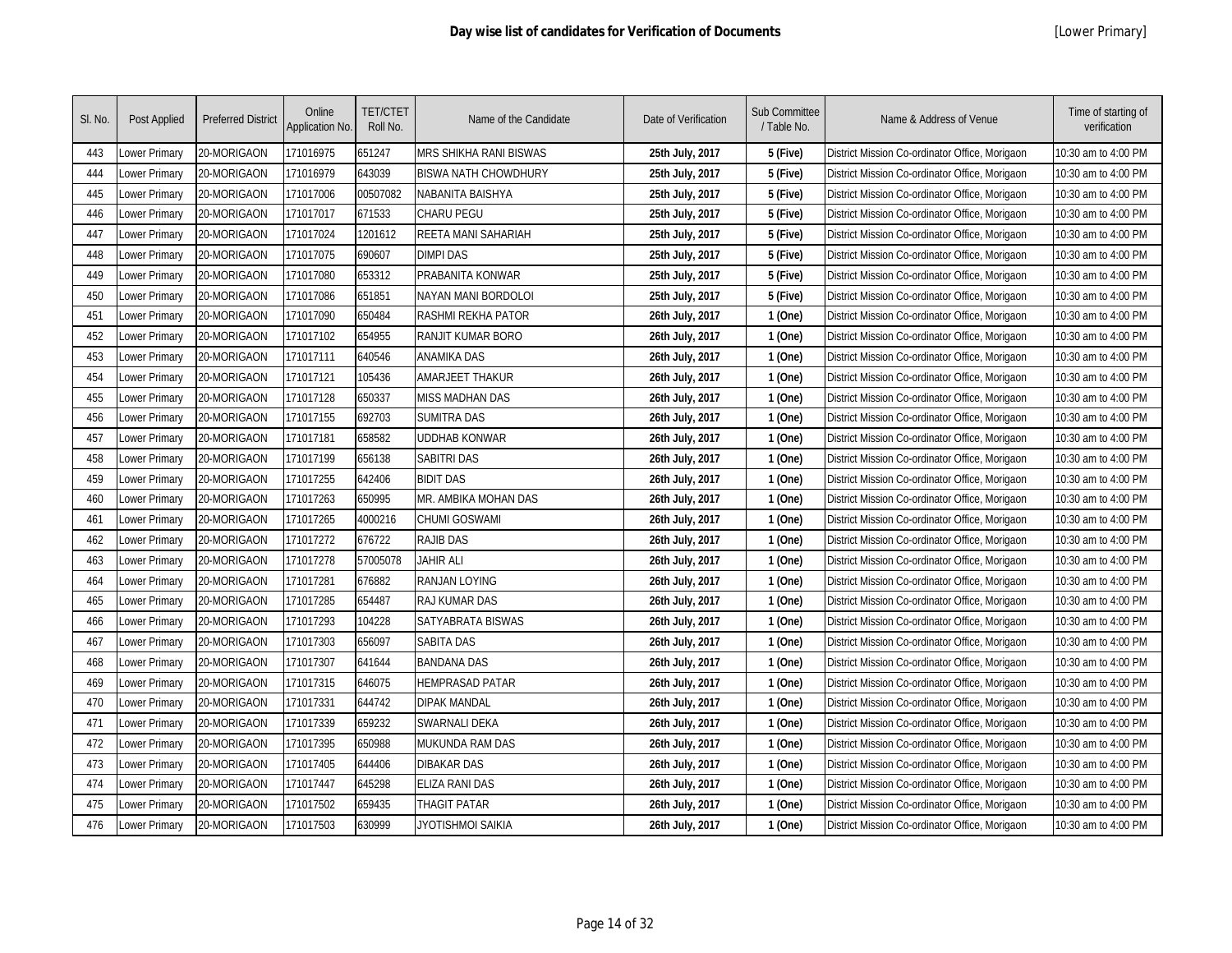| SI. No. | Post Applied  | <b>Preferred District</b> | Online<br>Application No. | <b>TET/CTET</b><br>Roll No. | Name of the Candidate  | Date of Verification | Sub Committee<br>/ Table No. | Name & Address of Venue                        | Time of starting of<br>verification |
|---------|---------------|---------------------------|---------------------------|-----------------------------|------------------------|----------------------|------------------------------|------------------------------------------------|-------------------------------------|
| 477     | Lower Primary | 20-MORIGAON               | 171017532                 | 107635                      | RITA KUMARI THAKUR     | 26th July, 2017      | 1 (One)                      | District Mission Co-ordinator Office, Morigaon | 10:30 am to 4:00 PM                 |
| 478     | Lower Primary | 20-MORIGAON               | 171017534                 | 686268                      | CHANDAN MILI           | 26th July, 2017      | 1 (One)                      | District Mission Co-ordinator Office, Morigaon | 10:30 am to 4:00 PM                 |
| 479     | Lower Primary | 20-MORIGAON               | 171017549                 | 659728                      | UJJAL KUMAR DAS        | 26th July, 2017      | 1 (One)                      | District Mission Co-ordinator Office, Morigaon | 10:30 am to 4:00 PM                 |
| 480     | Lower Primary | 20-MORIGAON               | 171017564                 | 649375                      | Mamoni mudoi           | 26th July, 2017      | 1 (One)                      | District Mission Co-ordinator Office, Morigaon | 10:30 am to 4:00 PM                 |
| 481     | Lower Primary | 20-MORIGAON               | 171017603                 | 656068                      | <b>RUPRAM BHARALI</b>  | 26th July, 2017      | 1 (One)                      | District Mission Co-ordinator Office, Morigaon | 10:30 am to 4:00 PM                 |
| 482     | Lower Primary | 20-MORIGAON               | 171017604                 | 648872                      | LANIMA DAS             | 26th July, 2017      | 1 (One)                      | District Mission Co-ordinator Office, Morigaon | 10:30 am to 4:00 PM                 |
| 483     | Lower Primary | 20-MORIGAON               | 171017616                 | RC206424                    | JAYANTA KUMAR DAS      | 26th July, 2017      | 1 (One)                      | District Mission Co-ordinator Office, Morigaon | 10:30 am to 4:00 PM                 |
| 484     | Lower Primary | 20-MORIGAON               | 171017617                 | 1552679                     | LAKHYADHAR RAJBONGSHI  | 26th July, 2017      | 1 (One)                      | District Mission Co-ordinator Office, Morigaon | 10:30 am to 4:00 PM                 |
| 485     | Lower Primary | 20-MORIGAON               | 171017652                 | 00501821                    | <b>BISWAJIT BISWAS</b> | 26th July, 2017      | 1 (One)                      | District Mission Co-ordinator Office, Morigaon | 10:30 am to 4:00 PM                 |
| 486     | Lower Primary | 20-MORIGAON               | 171017692                 | 649814                      | MANURAMA HAZARIKA      | 26th July, 2017      | 1 (One)                      | District Mission Co-ordinator Office, Morigaon | 10:30 am to 4:00 PM                 |
| 487     | Lower Primary | 20-MORIGAON               | 171017696                 | 649627                      | MANISHA KARKHA         | 26th July, 2017      | 1 (One)                      | District Mission Co-ordinator Office, Morigaon | 10:30 am to 4:00 PM                 |
| 488     | Lower Primary | 20-MORIGAON               | 171017698                 | 58004768                    | MIZANARA KHATUN        | 26th July, 2017      | 1 (One)                      | District Mission Co-ordinator Office, Morigaon | 10:30 am to 4:00 PM                 |
| 489     | Lower Primary | 20-MORIGAON               | 171017708                 | 681826                      | <b>GOUTAM DAS</b>      | 26th July, 2017      | 1 (One)                      | District Mission Co-ordinator Office, Morigaon | 10:30 am to 4:00 PM                 |
| 490     | Lower Primary | 20-MORIGAON               | 171017712                 | 648641                      | KUNJA LATA HIRA        | 26th July, 2017      | 1 (One)                      | District Mission Co-ordinator Office, Morigaon | 10:30 am to 4:00 PM                 |
| 491     | Lower Primary | 20-MORIGAON               | 171017729                 | 655596                      | RITA DOLOI             | 26th July, 2017      | 1 (One)                      | District Mission Co-ordinator Office, Morigaon | 10:30 am to 4:00 PM                 |
| 492     | Lower Primary | 20-MORIGAON               | 171017731                 | 4104028                     | <b>DHARITRI BORAH</b>  | 26th July, 2017      | 1 (One)                      | District Mission Co-ordinator Office, Morigaon | 10:30 am to 4:00 PM                 |
| 493     | Lower Primary | 20-MORIGAON               | 171017746                 | 4700499                     | PURBALI GOGOI PHUKON   | 26th July, 2017      | 1 (One)                      | District Mission Co-ordinator Office, Morigaon | 10:30 am to 4:00 PM                 |
| 494     | Lower Primary | 20-MORIGAON               | 171017875                 | 653602                      | PRANAMIKA DEURI        | 26th July, 2017      | 1 (One)                      | District Mission Co-ordinator Office, Morigaon | 10:30 am to 4:00 PM                 |
| 495     | Lower Primary | 20-MORIGAON               | 171018142                 | 671129                      | <b>BIPIN ROBI DAS</b>  | 26th July, 2017      | 1 (One)                      | District Mission Co-ordinator Office, Morigaon | 10:30 am to 4:00 PM                 |
| 496     | Lower Primary | 20-MORIGAON               | 171018224                 | 00503295                    | <b>BINITA GOGOI</b>    | 26th July, 2017      | 1 (One)                      | District Mission Co-ordinator Office, Morigaon | 10:30 am to 4:00 PM                 |
| 497     | Lower Primary | 20-MORIGAON               | 171018229                 | 651214                      | MADHABI SENAPATI       | 26th July, 2017      | 1 (One)                      | District Mission Co-ordinator Office, Morigaon | 10:30 am to 4:00 PM                 |
| 498     | Lower Primary | 20-MORIGAON               | 171018261                 | 652856                      | PAPARI PACHANI         | 26th July, 2017      | 1 (One)                      | District Mission Co-ordinator Office, Morigaon | 10:30 am to 4:00 PM                 |
| 499     | Lower Primary | 20-MORIGAON               | 171018267                 | 646730                      | JAYANTA KUMAR DAS      | 26th July, 2017      | 1 (One)                      | District Mission Co-ordinator Office, Morigaon | 10:30 am to 4:00 PM                 |
| 500     | Lower Primary | 20-MORIGAON               | 171018276                 | 647468                      | JUTIKA BARO            | 26th July, 2017      | 1 (One)                      | District Mission Co-ordinator Office, Morigaon | 10:30 am to 4:00 PM                 |
| 501     | Lower Primary | 20-MORIGAON               | 171018327                 | 651800                      | NAVANITA BORO          | 26th July, 2017      | 1 (One)                      | District Mission Co-ordinator Office, Morigaon | 10:30 am to 4:00 PM                 |
| 502     | Lower Primary | 20-MORIGAON               | 171018345                 | 641205                      | ARUN KUMAR BISWAS      | 26th July, 2017      | 1 (One)                      | District Mission Co-ordinator Office, Morigaon | 10:30 am to 4:00 PM                 |
| 503     | Lower Primary | 20-MORIGAON               | 171018354                 | 647763                      | KABITA HIRA            | 26th July, 2017      | 1 (One)                      | District Mission Co-ordinator Office, Morigaon | 10:30 am to 4:00 PM                 |
| 504     | Lower Primary | 20-MORIGAON               | 171018360                 | 652754                      | PANKAJ BORO            | 26th July, 2017      | 1 (One)                      | District Mission Co-ordinator Office, Morigaon | 10:30 am to 4:00 PM                 |
| 505     | Lower Primary | 20-MORIGAON               | 171018377                 | 648486                      | KRIPANANDA KAKATI      | 26th July, 2017      | 1 (One)                      | District Mission Co-ordinator Office, Morigaon | 10:30 am to 4:00 PM                 |
| 506     | Lower Primary | 20-MORIGAON               | 171018383                 | 650519                      | MISS RUPAMONI BORDOLOI | 26th July, 2017      | 1 (One)                      | District Mission Co-ordinator Office, Morigaon | 10:30 am to 4:00 PM                 |
| 507     | Lower Primary | 20-MORIGAON               | 171018389                 | 653465                      | PRAKASH DAS            | 26th July, 2017      | 1 (One)                      | District Mission Co-ordinator Office, Morigaon | 10:30 am to 4:00 PM                 |
| 508     | Lower Primary | 20-MORIGAON               | 171018419                 | 645462                      | <b>GEETA MAJUMDER</b>  | 26th July, 2017      | 1 (One)                      | District Mission Co-ordinator Office, Morigaon | 10:30 am to 4:00 PM                 |
| 509     | Lower Primary | 20-MORIGAON               | 171018430                 | 649045                      | LUNU MEDHI             | 26th July, 2017      | 1 (One)                      | District Mission Co-ordinator Office, Morigaon | 10:30 am to 4:00 PM                 |
| 510     | Lower Primary | 20-MORIGAON               | 171018494                 | 631124                      | KRITIKANTA DOLEY       | 26th July, 2017      | 1 (One)                      | District Mission Co-ordinator Office, Morigaon | 10:30 am to 4:00 PM                 |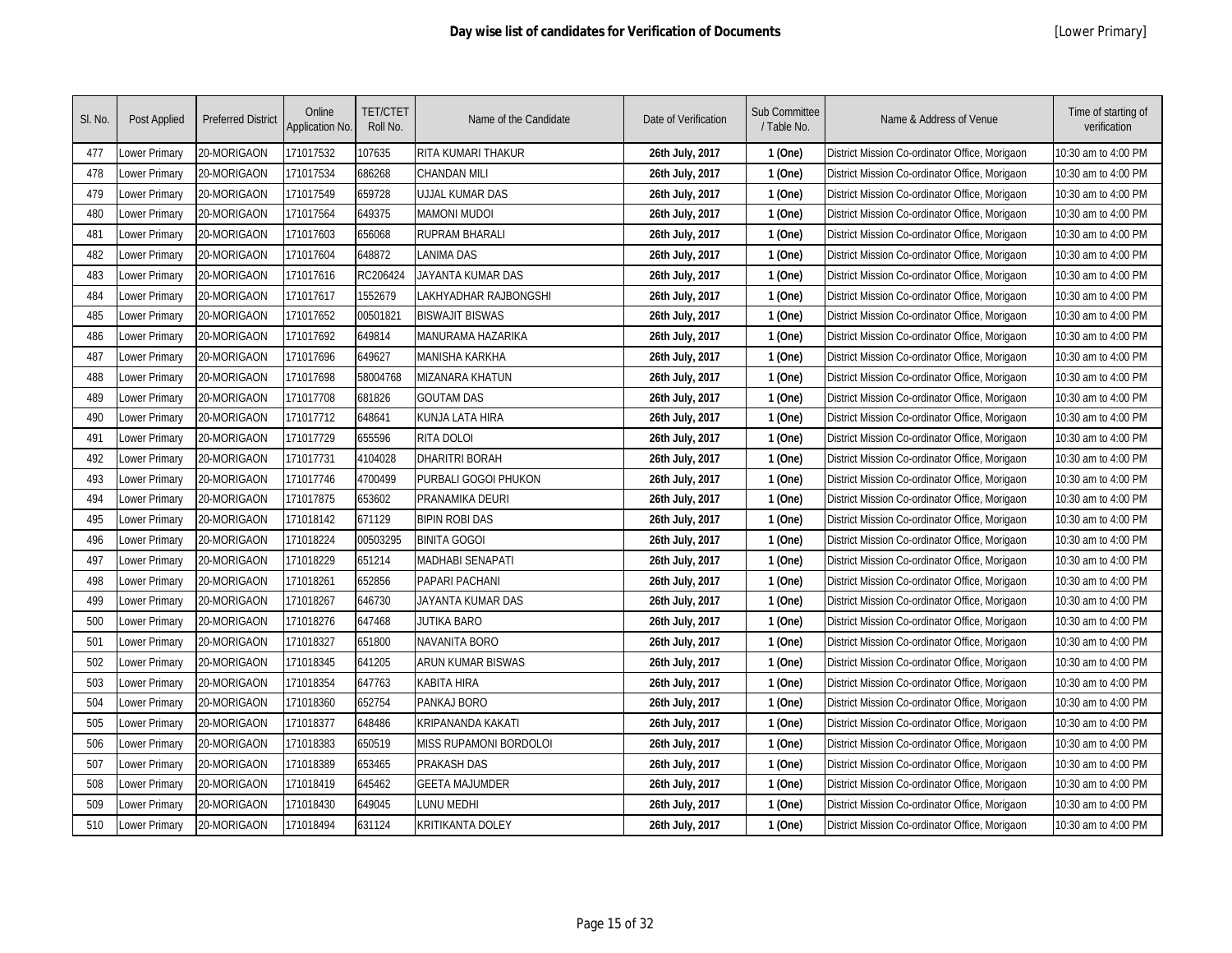| SI. No. | Post Applied         | <b>Preferred District</b> | Online<br>Application No. | <b>TET/CTET</b><br>Roll No. | Name of the Candidate     | Date of Verification | Sub Committee<br>/ Table No. | Name & Address of Venue                        | Time of starting of<br>verification |
|---------|----------------------|---------------------------|---------------------------|-----------------------------|---------------------------|----------------------|------------------------------|------------------------------------------------|-------------------------------------|
| 511     | Lower Primary        | 20-MORIGAON               | 171018559                 | 692544                      | SRI NABA JYOTI BANIA      | 26th July, 2017      | 1 (One)                      | District Mission Co-ordinator Office, Morigaon | 10:30 am to 4:00 PM                 |
| 512     | Lower Primary        | 20-MORIGAON               | 171018603                 | 643310                      | <b>CHAITANYA BISWAS</b>   | 26th July, 2017      | 1 (One)                      | District Mission Co-ordinator Office, Morigaon | 10:30 am to 4:00 PM                 |
| 513     | Lower Primary        | 20-MORIGAON               | 171018618                 | 645481                      | <b>GEETANJALI DAS</b>     | 26th July, 2017      | 1 (One)                      | District Mission Co-ordinator Office, Morigaon | 10:30 am to 4:00 PM                 |
| 514     | ower Primary         | 20-MORIGAON               | 171018718                 | 1553599                     | DHARMENDRA GAUTAM         | 26th July, 2017      | 1 (One)                      | District Mission Co-ordinator Office, Morigaon | 10:30 am to 4:00 PM                 |
| 515     | Lower Primary        | 20-MORIGAON               | 171018724                 | 690851                      | JAYANTA KUMAR DAS         | 26th July, 2017      | 1 (One)                      | District Mission Co-ordinator Office, Morigaon | 10:30 am to 4:00 PM                 |
| 516     | Lower Primary        | 20-MORIGAON               | 171018775                 | 692543                      | <b>SRI MRINAL BISWAS</b>  | 26th July, 2017      | 1 (One)                      | District Mission Co-ordinator Office, Morigaon | 10:30 am to 4:00 PM                 |
| 517     | Lower Primary        | 20-MORIGAON               | 171018866                 | 00501749                    | PRANAMI DEKA              | 26th July, 2017      | 1 (One)                      | District Mission Co-ordinator Office, Morigaon | 10:30 am to 4:00 PM                 |
| 518     | Lower Primary        | 20-MORIGAON               | 171019052                 | 640986                      | ANUPRABHA DAS             | 26th July, 2017      | 1 (One)                      | District Mission Co-ordinator Office, Morigaon | 10:30 am to 4:00 PM                 |
| 519     | Lower Primary        | 20-MORIGAON               | 171019055                 | 57003550                    | <b>EJAJUL ISLAM</b>       | 26th July, 2017      | 1 (One)                      | District Mission Co-ordinator Office, Morigaon | 10:30 am to 4:00 PM                 |
| 520     | Lower Primary        | 20-MORIGAON               | 171019098                 | 656435                      | <b>SANJAY BISWAS</b>      | 26th July, 2017      | 1 (One)                      | District Mission Co-ordinator Office, Morigaon | 10:30 am to 4:00 PM                 |
| 521     | Lower Primary        | 20-MORIGAON               | 171019164                 | 690157                      | <b>ANJANA DAS</b>         | 26th July, 2017      | 1 (One)                      | District Mission Co-ordinator Office, Morigaon | 10:30 am to 4:00 PM                 |
| 522     | Lower Primary        | 20-MORIGAON               | 171019175                 | 641545                      | <b>BAIKUNTHA BISWAS</b>   | 26th July, 2017      | 1 (One)                      | District Mission Co-ordinator Office, Morigaon | 10:30 am to 4:00 PM                 |
| 523     | Lower Primary        | 20-MORIGAON               | 171019181                 | 657873                      | SRI HAREKRISHNA DAS       | 26th July, 2017      | 1 (One)                      | District Mission Co-ordinator Office, Morigaon | 10:30 am to 4:00 PM                 |
| 524     | Lower Primary        | 20-MORIGAON               | 171019197                 | 690858                      | <b>JAYASRI DAS</b>        | 26th July, 2017      | 1 (One)                      | District Mission Co-ordinator Office, Morigaon | 10:30 am to 4:00 PM                 |
| 525     | Lower Primary        | 20-MORIGAON               | 171019207                 | 643493                      | CHANDITA BORDOLOI         | 26th July, 2017      | 1 (One)                      | District Mission Co-ordinator Office, Morigaon | 10:30 am to 4:00 PM                 |
| 526     | Lower Primary        | 20-MORIGAON               | 171019246                 | 632135                      | <b>PURABI SONOWAL</b>     | 26th July, 2017      | 1 (One)                      | District Mission Co-ordinator Office, Morigaon | 10:30 am to 4:00 PM                 |
| 527     | Lower Primary        | 20-MORIGAON               | 171019267                 | 101291                      | <b>DIPU RANI DAS</b>      | 26th July, 2017      | 1 (One)                      | District Mission Co-ordinator Office, Morigaon | 10:30 am to 4:00 PM                 |
| 528     | Lower Primary        | 20-MORIGAON               | 171019293                 | 657490                      | <b>ABHIRAM ROY</b>        | 26th July, 2017      | 1 (One)                      | District Mission Co-ordinator Office, Morigaon | 10:30 am to 4:00 PM                 |
| 529     | Lower Primary        | 20-MORIGAON               | 171019340                 | 641186                      | <b>ARPANA DAS</b>         | 26th July, 2017      | 1 (One)                      | District Mission Co-ordinator Office, Morigaon | 10:30 am to 4:00 PM                 |
| 530     | <b>Lower Primary</b> | 20-MORIGAON               | 171019364                 | 690774                      | <b>HARI MADHAV DAS</b>    | 26th July, 2017      | 1 (One)                      | District Mission Co-ordinator Office, Morigaon | 10:30 am to 4:00 PM                 |
| 531     | Lower Primary        | 20-MORIGAON               | 171019378                 | 632135                      | PURABI SONOWAL            | 26th July, 2017      | 1 (One)                      | District Mission Co-ordinator Office, Morigaon | 10:30 am to 4:00 PM                 |
| 532     | Lower Primary        | 20-MORIGAON               | 171019381                 | 692723                      | <b>SURAJIT DAS</b>        | 26th July, 2017      | 1 (One)                      | District Mission Co-ordinator Office, Morigaon | 10:30 am to 4:00 PM                 |
| 533     | Lower Primary        | 20-MORIGAON               | 171019412                 | 691806                      | PRADIP DAS                | 26th July, 2017      | 1 (One)                      | District Mission Co-ordinator Office, Morigaon | 10:30 am to 4:00 PM                 |
| 534     | Lower Primary        | 20-MORIGAON               | 171019413                 | 657553                      | APURBA KUMAR DAS          | 26th July, 2017      | 1 (One)                      | District Mission Co-ordinator Office, Morigaon | 10:30 am to 4:00 PM                 |
| 535     | Lower Primary        | 20-MORIGAON               | 171019423                 | 4501843                     | SAPUNTI BORAH             | 26th July, 2017      | 1 (One)                      | District Mission Co-ordinator Office, Morigaon | 10:30 am to 4:00 PM                 |
| 536     | Lower Primary        | 20-MORIGAON               | 171019443                 | 690807                      | <b>HIRON MOI HAZARIKA</b> | 26th July, 2017      | 1 (One)                      | District Mission Co-ordinator Office, Morigaon | 10:30 am to 4:00 PM                 |
| 537     | Lower Primary        | 20-MORIGAON               | 171019482                 | 654715                      | RAJU RAJBHAR              | 26th July, 2017      | 1 (One)                      | District Mission Co-ordinator Office, Morigaon | 10:30 am to 4:00 PM                 |
| 538     | Lower Primary        | 20-MORIGAON               | 171019498                 | 691335                      | <b>HIMANI ROY</b>         | 26th July, 2017      | 1 (One)                      | District Mission Co-ordinator Office, Morigaon | 10:30 am to 4:00 PM                 |
| 539     | Lower Primary        | 20-MORIGAON               | 171019510                 | 658387                      | RATAN CHANDRA BHOWMIK     | 26th July, 2017      | 1 (One)                      | District Mission Co-ordinator Office, Morigaon | 10:30 am to 4:00 PM                 |
| 540     | Lower Primary        | 20-MORIGAON               | 171019512                 | 671020                      | <b>BIKRAM DAS</b>         | 26th July, 2017      | 1 (One)                      | District Mission Co-ordinator Office, Morigaon | 10:30 am to 4:00 PM                 |
| 541     | Lower Primary        | 20-MORIGAON               | 171019534                 | 691539                      | <b>MUKESH RAM</b>         | 26th July, 2017      | 2 (Two)                      | District Mission Co-ordinator Office, Morigaon | 10:30 am to 4:00 PM                 |
| 542     | Lower Primary        | 20-MORIGAON               | 171019587                 | 642376                      | <b>BICHITRA BORDOLOI</b>  | 26th July, 2017      | 2 (Two)                      | District Mission Co-ordinator Office, Morigaon | 10:30 am to 4:00 PM                 |
| 543     | Lower Primary        | 20-MORIGAON               | 171019598                 | 655214                      | RATUL DEKA RAJA           | 26th July, 2017      | 2 (Two)                      | District Mission Co-ordinator Office, Morigaon | 10:30 am to 4:00 PM                 |
| 544     | Lower Primary        | 20-MORIGAON               | 171019607                 | 651520                      | NABANITA BORDOLOI         | 26th July, 2017      | 2 (Two)                      | District Mission Co-ordinator Office, Morigaon | 10:30 am to 4:00 PM                 |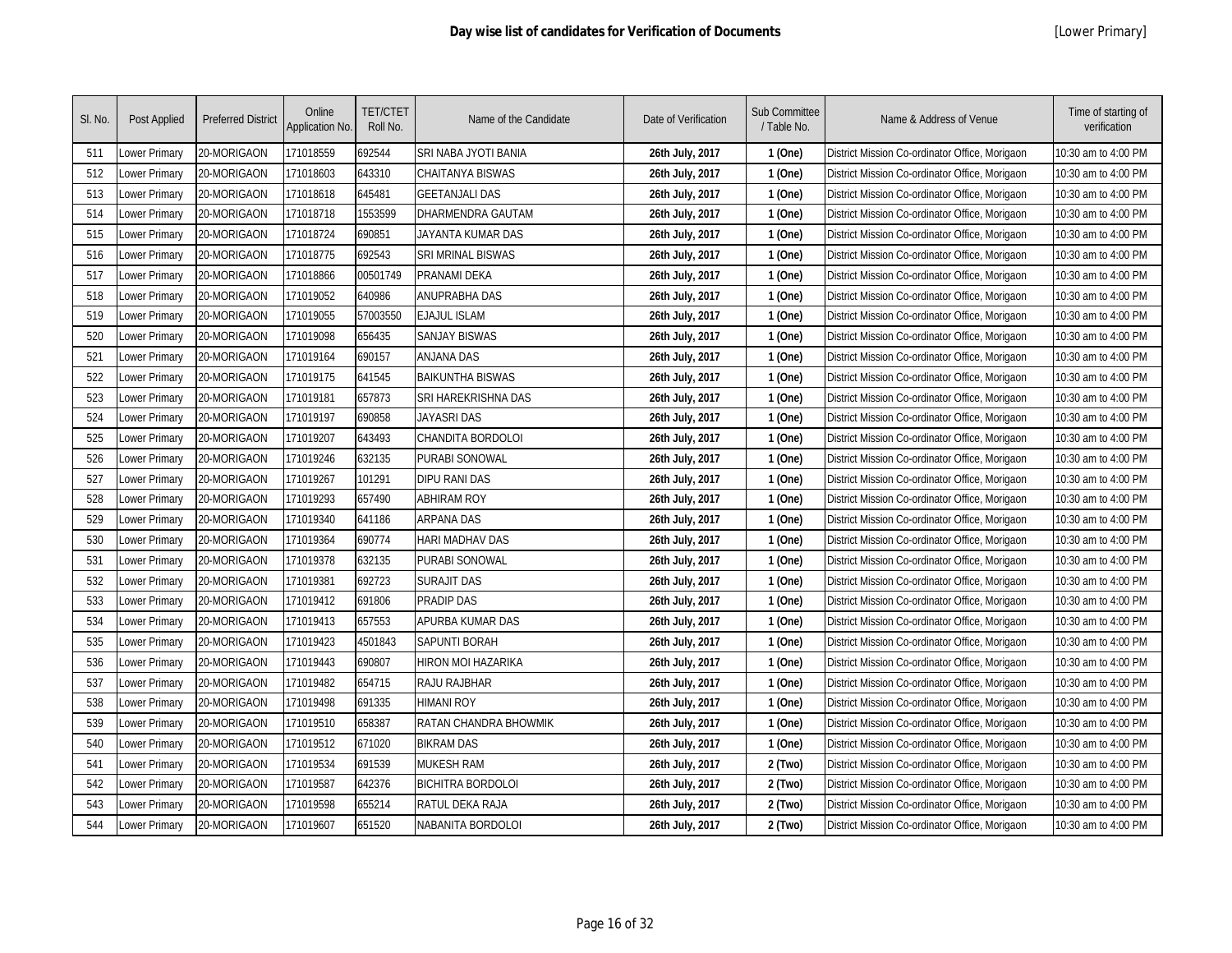| SI. No. | Post Applied  | <b>Preferred District</b> | Online<br>Application No. | <b>TET/CTET</b><br>Roll No. | Name of the Candidate       | Date of Verification | Sub Committee<br>/ Table No. | Name & Address of Venue                        | Time of starting of<br>verification |
|---------|---------------|---------------------------|---------------------------|-----------------------------|-----------------------------|----------------------|------------------------------|------------------------------------------------|-------------------------------------|
| 545     | Lower Primary | 20-MORIGAON               | 171019617                 | 4005659                     | MISS JUTIKA SARMAH          | 26th July, 2017      | 2 (Two)                      | District Mission Co-ordinator Office, Morigaon | 10:30 am to 4:00 PM                 |
| 546     | Lower Primary | 20-MORIGAON               | 171019619                 | 640854                      | ANJU MONI SARKAR            | 26th July, 2017      | 2 (Two)                      | District Mission Co-ordinator Office, Morigaon | 10:30 am to 4:00 PM                 |
| 547     | Lower Primary | 20-MORIGAON               | 171019621                 | 691574                      | NABANITA BORDOLOI           | 26th July, 2017      | 2 (Two)                      | District Mission Co-ordinator Office, Morigaon | 10:30 am to 4:00 PM                 |
| 548     | Lower Primary | 20-MORIGAON               | 171019662                 | 651128                      | MRINAL KUMAR DEWRAJA        | 26th July, 2017      | 2 (Two)                      | District Mission Co-ordinator Office, Morigaon | 10:30 am to 4:00 PM                 |
| 549     | Lower Primary | 20-MORIGAON               | 171019717                 | 657781                      | <b>DHIRANANDA DEWRI</b>     | 26th July, 2017      | 2 (Two)                      | District Mission Co-ordinator Office, Morigaon | 10:30 am to 4:00 PM                 |
| 550     | Lower Primary | 20-MORIGAON               | 171019818                 | 631408                      | <b>MATU BORAH</b>           | 26th July, 2017      | 2 (Two)                      | District Mission Co-ordinator Office, Morigaon | 10:30 am to 4:00 PM                 |
| 551     | Lower Primary | 20-MORIGAON               | 171019847                 | 102650                      | NITAI DUTTA                 | 26th July, 2017      | 2 (Two)                      | District Mission Co-ordinator Office, Morigaon | 10:30 am to 4:00 PM                 |
| 552     | Lower Primary | 20-MORIGAON               | 171019883                 | 656317                      | <b>SANGEETA DAS</b>         | 26th July, 2017      | 2 (Two)                      | District Mission Co-ordinator Office, Morigaon | 10:30 am to 4:00 PM                 |
| 553     | Lower Primary | 20-MORIGAON               | 171019896                 | 692217                      | <b>SABITA DAS</b>           | 26th July, 2017      | 2 (Two)                      | District Mission Co-ordinator Office, Morigaon | 10:30 am to 4:00 PM                 |
| 554     | Lower Primary | 20-MORIGAON               | 171020034                 | 652072                      | NILAKSHI DAS                | 26th July, 2017      | 2 (Two)                      | District Mission Co-ordinator Office, Morigaon | 10:30 am to 4:00 PM                 |
| 555     | Lower Primary | 20-MORIGAON               | 171020051                 | 646120                      | HIMADRI MALLIK              | 26th July, 2017      | 2 (Two)                      | District Mission Co-ordinator Office, Morigaon | 10:30 am to 4:00 PM                 |
| 556     | Lower Primary | 20-MORIGAON               | 171020059                 | 646814                      | JAYSHREE BORO               | 26th July, 2017      | 2 (Two)                      | District Mission Co-ordinator Office, Morigaon | 10:30 am to 4:00 PM                 |
| 557     | Lower Primary | 20-MORIGAON               | 171020183                 | 3550377                     | <b>JAGANNATH PAUL</b>       | 26th July, 2017      | 2 (Two)                      | District Mission Co-ordinator Office, Morigaon | 10:30 am to 4:00 PM                 |
| 558     | Lower Primary | 20-MORIGAON               | 171020233                 | 58008310                    | <b>SULTANA AKTARA BEGUM</b> | 26th July, 2017      | 2 (Two)                      | District Mission Co-ordinator Office, Morigaon | 10:30 am to 4:00 PM                 |
| 559     | Lower Primary | 20-MORIGAON               | 171020271                 | 58008750                    | <b>WASHIM AHMED</b>         | 26th July, 2017      | 2 (Two)                      | District Mission Co-ordinator Office, Morigaon | 10:30 am to 4:00 PM                 |
| 560     | Lower Primary | 20-MORIGAON               | 171020295                 | 645178                      | <b>DULALI BISWAS</b>        | 26th July, 2017      | 2 (Two)                      | District Mission Co-ordinator Office, Morigaon | 10:30 am to 4:00 PM                 |
| 561     | Lower Primary | 20-MORIGAON               | 171020300                 | 103059                      | PRASENJIT DASGUPTA          | 26th July, 2017      | 2 (Two)                      | District Mission Co-ordinator Office, Morigaon | 10:30 am to 4:00 PM                 |
| 562     | Lower Primary | 20-MORIGAON               | 171020357                 | 646182                      | HIMANI DAS                  | 26th July, 2017      | 2 (Two)                      | District Mission Co-ordinator Office, Morigaon | 10:30 am to 4:00 PM                 |
| 563     | Lower Primary | 20-MORIGAON               | 171020380                 | 655030                      | <b>RANJU PATAR</b>          | 26th July, 2017      | 2 (Two)                      | District Mission Co-ordinator Office, Morigaon | 10:30 am to 4:00 PM                 |
| 564     | Lower Primary | 20-MORIGAON               | 171020393                 | 57011180                    | <b>REZAUL KARIM</b>         | 26th July, 2017      | 2 (Two)                      | District Mission Co-ordinator Office, Morigaon | 10:30 am to 4:00 PM                 |
| 565     | Lower Primary | 20-MORIGAON               | 171020404                 | 692534                      | <b>MEGHLAL BISWAS</b>       | 26th July, 2017      | 2 (Two)                      | District Mission Co-ordinator Office, Morigaon | 10:30 am to 4:00 PM                 |
| 566     | Lower Primary | 20-MORIGAON               | 171020462                 | 58000165                    | <b>ABDUR RAHMAN</b>         | 26th July, 2017      | 2 (Two)                      | District Mission Co-ordinator Office, Morigaon | 10:30 am to 4:00 PM                 |
| 567     | Lower Primary | 20-MORIGAON               | 171020475                 | 656655                      | <b>SANKAR ROY</b>           | 26th July, 2017      | 2 (Two)                      | District Mission Co-ordinator Office, Morigaon | 10:30 am to 4:00 PM                 |
| 568     | Lower Primary | 20-MORIGAON               | 171020480                 | 644966                      | <b>DIPESH DAS</b>           | 26th July, 2017      | 2 (Two)                      | District Mission Co-ordinator Office, Morigaon | 10:30 am to 4:00 PM                 |
| 569     | Lower Primary | 20-MORIGAON               | 171020482                 | 658046                      | KUSHAL DAS                  | 26th July, 2017      | 2 (Two)                      | District Mission Co-ordinator Office, Morigaon | 10:30 am to 4:00 PM                 |
| 570     | Lower Primary | 20-MORIGAON               | 171020497                 | 57002469                    | <b>BHRIGU KALITA</b>        | 26th July, 2017      | 2 (Two)                      | District Mission Co-ordinator Office, Morigaon | 10:30 am to 4:00 PM                 |
| 571     | Lower Primary | 20-MORIGAON               | 171020546                 | 5601076                     | KARMESWAR BAISHYA           | 26th July, 2017      | 2 (Two)                      | District Mission Co-ordinator Office, Morigaon | 10:30 am to 4:00 PM                 |
| 572     | Lower Primary | 20-MORIGAON               | 171020558                 | 4200453                     | DEEPJYOTI BORTHAKUR         | 26th July, 2017      | 2 (Two)                      | District Mission Co-ordinator Office, Morigaon | 10:30 am to 4:00 PM                 |
| 573     | Lower Primary | 20-MORIGAON               | 171020589                 | 659335                      | <b>TAPAS DAS</b>            | 26th July, 2017      | 2 (Two)                      | District Mission Co-ordinator Office, Morigaon | 10:30 am to 4:00 PM                 |
| 574     | Lower Primary | 20-MORIGAON               | 171020636                 | 57006711                    | MAHMUD ELAHI                | 26th July, 2017      | 2 (Two)                      | District Mission Co-ordinator Office, Morigaon | 10:30 am to 4:00 PM                 |
| 575     | Lower Primary | 20-MORIGAON               | 171020638                 | 647822                      | KAKALI MALAKAR              | 26th July, 2017      | 2 (Two)                      | District Mission Co-ordinator Office, Morigaon | 10:30 am to 4:00 PM                 |
| 576     | Lower Primary | 20-MORIGAON               | 171020649                 | 648064                      | KANGKAN DAS                 | 26th July, 2017      | 2 (Two)                      | District Mission Co-ordinator Office, Morigaon | 10:30 am to 4:00 PM                 |
| 577     | Lower Primary | 20-MORIGAON               | 171020814                 | 102754                      | PAPIYA PAUL                 | 26th July, 2017      | 2 (Two)                      | District Mission Co-ordinator Office, Morigaon | 10:30 am to 4:00 PM                 |
| 578     | Lower Primary | 20-MORIGAON               | 171020855                 | 02229167                    | <b>ARVIND KUMAR</b>         | 26th July, 2017      | 2 (Two)                      | District Mission Co-ordinator Office, Morigaon | 10:30 am to 4:00 PM                 |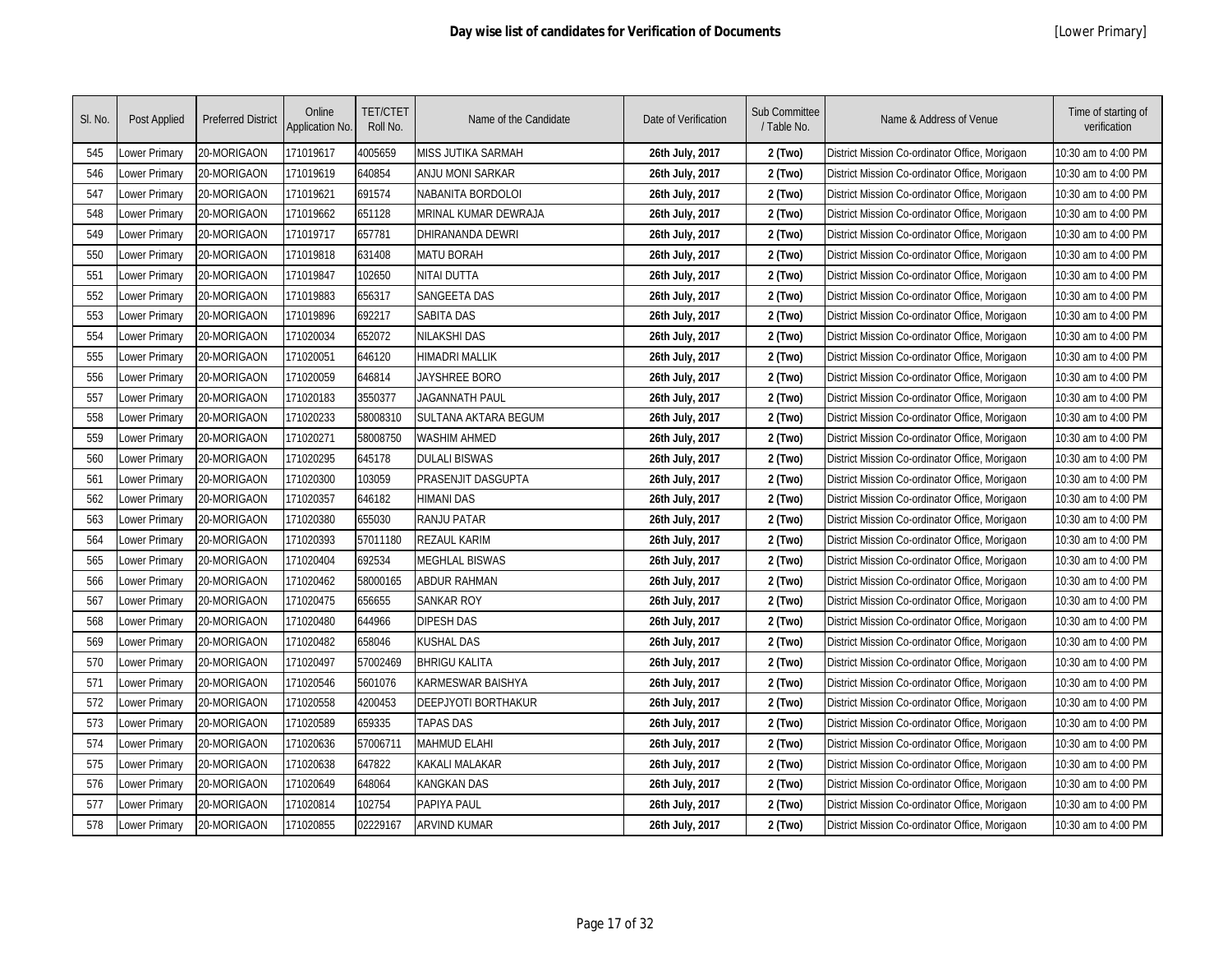| SI. No. | Post Applied  | <b>Preferred District</b> | Online<br><b>Application No.</b> | <b>TET/CTET</b><br>Roll No. | Name of the Candidate          | Date of Verification | Sub Committee<br>/ Table No. | Name & Address of Venue                        | Time of starting of<br>verification |
|---------|---------------|---------------------------|----------------------------------|-----------------------------|--------------------------------|----------------------|------------------------------|------------------------------------------------|-------------------------------------|
| 579     | Lower Primary | 20-MORIGAON               | 171020856                        | 02707358                    | MANJEET                        | 26th July, 2017      | 2 (Two)                      | District Mission Co-ordinator Office, Morigaon | 10:30 am to 4:00 PM                 |
| 580     | Lower Primary | 20-MORIGAON               | 171021041                        | 632695                      | SWAPNA SONOWAL                 | 26th July, 2017      | 2 (Two)                      | District Mission Co-ordinator Office, Morigaon | 10:30 am to 4:00 PM                 |
| 581     | Lower Primary | 20-MORIGAON               | 171021043                        | 00503110                    | <b>BEAUTY DAS</b>              | 26th July, 2017      | 2 (Two)                      | District Mission Co-ordinator Office, Morigaon | 10:30 am to 4:00 PM                 |
| 582     | Lower Primary | 20-MORIGAON               | 171021058                        | 656720                      | <b>SARALA DAS</b>              | 26th July, 2017      | 2 (Two)                      | District Mission Co-ordinator Office, Morigaon | 10:30 am to 4:00 PM                 |
| 583     | Lower Primary | 20-MORIGAON               | 171021096                        | 646295                      | <b>HIRANMOY SARKAR</b>         | 26th July, 2017      | 2 (Two)                      | District Mission Co-ordinator Office, Morigaon | 10:30 am to 4:00 PM                 |
| 584     | Lower Primary | 20-MORIGAON               | 171021101                        | 630736                      | GUNA KANTA SONOWAL             | 26th July, 2017      | 2 (Two)                      | District Mission Co-ordinator Office, Morigaon | 10:30 am to 4:00 PM                 |
| 585     | Lower Primary | 20-MORIGAON               | 171021116                        | 645521                      | <b>GIRISH BISWAS</b>           | 26th July, 2017      | 2 (Two)                      | District Mission Co-ordinator Office, Morigaon | 10:30 am to 4:00 PM                 |
| 586     | Lower Primary | 20-MORIGAON               | 171021136                        | 630136                      | <b>ATUL BORAH</b>              | 26th July, 2017      | 2 (Two)                      | District Mission Co-ordinator Office, Morigaon | 10:30 am to 4:00 PM                 |
| 587     | Lower Primary | 20-MORIGAON               | 171021141                        | 02810933                    | <b>SANJAY KUMAR</b>            | 26th July, 2017      | 2 (Two)                      | District Mission Co-ordinator Office, Morigaon | 10:30 am to 4:00 PM                 |
| 588     | Lower Primary | 20-MORIGAON               | 171021153                        | 647782                      | KABITA SARKAR                  | 26th July, 2017      | 2 (Two)                      | District Mission Co-ordinator Office, Morigaon | 10:30 am to 4:00 PM                 |
| 589     | Lower Primary | 20-MORIGAON               | 171021157                        | 3012316                     | PRANITA SINGHA                 | 26th July, 2017      | 2 (Two)                      | District Mission Co-ordinator Office, Morigaon | 10:30 am to 4:00 PM                 |
| 590     | Lower Primary | 20-MORIGAON               | 171021187                        | 02810933                    | <b>SANJAY KUMAR</b>            | 26th July, 2017      | 2 (Two)                      | District Mission Co-ordinator Office, Morigaon | 10:30 am to 4:00 PM                 |
| 591     | Lower Primary | 20-MORIGAON               | 171021228                        | 3004154                     | SRI SATYA NATH PATHAK          | 26th July, 2017      | 2 (Two)                      | District Mission Co-ordinator Office, Morigaon | 10:30 am to 4:00 PM                 |
| 592     | Lower Primary | 20-MORIGAON               | 171021249                        | 692591                      | RANJIT CHANDRA MANDAL          | 26th July, 2017      | 2 (Two)                      | District Mission Co-ordinator Office, Morigaon | 10:30 am to 4:00 PM                 |
| 593     | Lower Primary | 20-MORIGAON               | 171021252                        | 4004223                     | NIRUPAMA SARKAR                | 26th July, 2017      | 2 (Two)                      | District Mission Co-ordinator Office, Morigaon | 10:30 am to 4:00 PM                 |
| 594     | Lower Primary | 20-MORIGAON               | 171021259                        | 657583                      | <b>BADAL CH SARKAR</b>         | 26th July, 2017      | 2 (Two)                      | District Mission Co-ordinator Office, Morigaon | 10:30 am to 4:00 PM                 |
| 595     | Lower Primary | 20-MORIGAON               | 171021265                        | 680974                      | <b>BOBY KANTA MEDHI</b>        | 26th July, 2017      | 2 (Two)                      | District Mission Co-ordinator Office, Morigaon | 10:30 am to 4:00 PM                 |
| 596     | Lower Primary | 20-MORIGAON               | 171021286                        | 690956                      | JYOTI PROASHAD BORDOLOI        | 26th July, 2017      | 2 (Two)                      | District Mission Co-ordinator Office, Morigaon | 10:30 am to 4:00 PM                 |
| 597     | Lower Primary | 20-MORIGAON               | 171021300                        | 691230                      | MANASH PRATIM DEWRI            | 26th July, 2017      | 2 (Two)                      | District Mission Co-ordinator Office, Morigaon | 10:30 am to 4:00 PM                 |
| 598     | Lower Primary | 20-MORIGAON               | 171021318                        | 3014311                     | NILKAMAL DEVA SARMA            | 26th July, 2017      | 2 (Two)                      | District Mission Co-ordinator Office, Morigaon | 10:30 am to 4:00 PM                 |
| 599     | Lower Primary | 20-MORIGAON               | 171021343                        | 58003248                    | <b>JESMIN NAHAR</b>            | 26th July, 2017      | 2 (Two)                      | District Mission Co-ordinator Office, Morigaon | 10:30 am to 4:00 PM                 |
| 600     | Lower Primary | 20-MORIGAON               | 171021400                        | 642408                      | <b>BIDU DAS</b>                | 26th July, 2017      | 2 (Two)                      | District Mission Co-ordinator Office, Morigaon | 10:30 am to 4:00 PM                 |
| 601     | Lower Primary | 20-MORIGAON               | 171021406                        | 104627                      | <b>SUBHAM BHOWAL</b>           | 26th July, 2017      | 2 (Two)                      | District Mission Co-ordinator Office, Morigaon | 10:30 am to 4:00 PM                 |
| 602     | Lower Primary | 20-MORIGAON               | 171021452                        | 692519                      | SRI LAKHYA JYOTI BARUAH MANDAL | 26th July, 2017      | 2 (Two)                      | District Mission Co-ordinator Office, Morigaon | 10:30 am to 4:00 PM                 |
| 603     | Lower Primary | 20-MORIGAON               | 171021469                        | 641718                      | <b>BAPAN ADHIKARI</b>          | 26th July, 2017      | 2 (Two)                      | District Mission Co-ordinator Office, Morigaon | 10:30 am to 4:00 PM                 |
| 604     | Lower Primary | 20-MORIGAON               | 171021510                        | 642171                      | <b>BHARATI MEDHI</b>           | 26th July, 2017      | 2 (Two)                      | District Mission Co-ordinator Office, Morigaon | 10:30 am to 4:00 PM                 |
| 605     | Lower Primary | 20-MORIGAON               | 171021511                        | 641682                      | <b>BANDITA DAS</b>             | 26th July, 2017      | 2 (Two)                      | District Mission Co-ordinator Office, Morigaon | 10:30 am to 4:00 PM                 |
| 606     | Lower Primary | 20-MORIGAON               | 171021515                        | 1806660                     | NILUTPAL ARANDHARA             | 26th July, 2017      | 2 (Two)                      | District Mission Co-ordinator Office, Morigaon | 10:30 am to 4:00 PM                 |
| 607     | Lower Primary | 20-MORIGAON               | 171021561                        | 658289                      | PRAHLAD DAS                    | 26th July, 2017      | 2 (Two)                      | District Mission Co-ordinator Office, Morigaon | 10:30 am to 4:00 PM                 |
| 608     | Lower Primary | 20-MORIGAON               | 171021596                        | 649065                      | MADHAB CHANDRA DAS             | 26th July, 2017      | 2 (Two)                      | District Mission Co-ordinator Office, Morigaon | 10:30 am to 4:00 PM                 |
| 609     | Lower Primary | 20-MORIGAON               | 171021674                        | 626368                      | <b>TILAK DOLEY</b>             | 26th July, 2017      | 2 (Two)                      | District Mission Co-ordinator Office, Morigaon | 10:30 am to 4:00 PM                 |
| 610     | Lower Primary | 20-MORIGAON               | 171021677                        | 658064                      | MADHAB BORDOLOI                | 26th July, 2017      | 2 (Two)                      | District Mission Co-ordinator Office, Morigaon | 10:30 am to 4:00 PM                 |
| 611     | Lower Primary | 20-MORIGAON               | 171021687                        | 2603965                     | JUNMONI PHUKON                 | 26th July, 2017      | 2 (Two)                      | District Mission Co-ordinator Office, Morigaon | 10:30 am to 4:00 PM                 |
| 612     | Lower Primary | 20-MORIGAON               | 171021695                        | 646719                      | JAYANTA KUMAR DAS              | 26th July, 2017      | 2 (Two)                      | District Mission Co-ordinator Office, Morigaon | 10:30 am to 4:00 PM                 |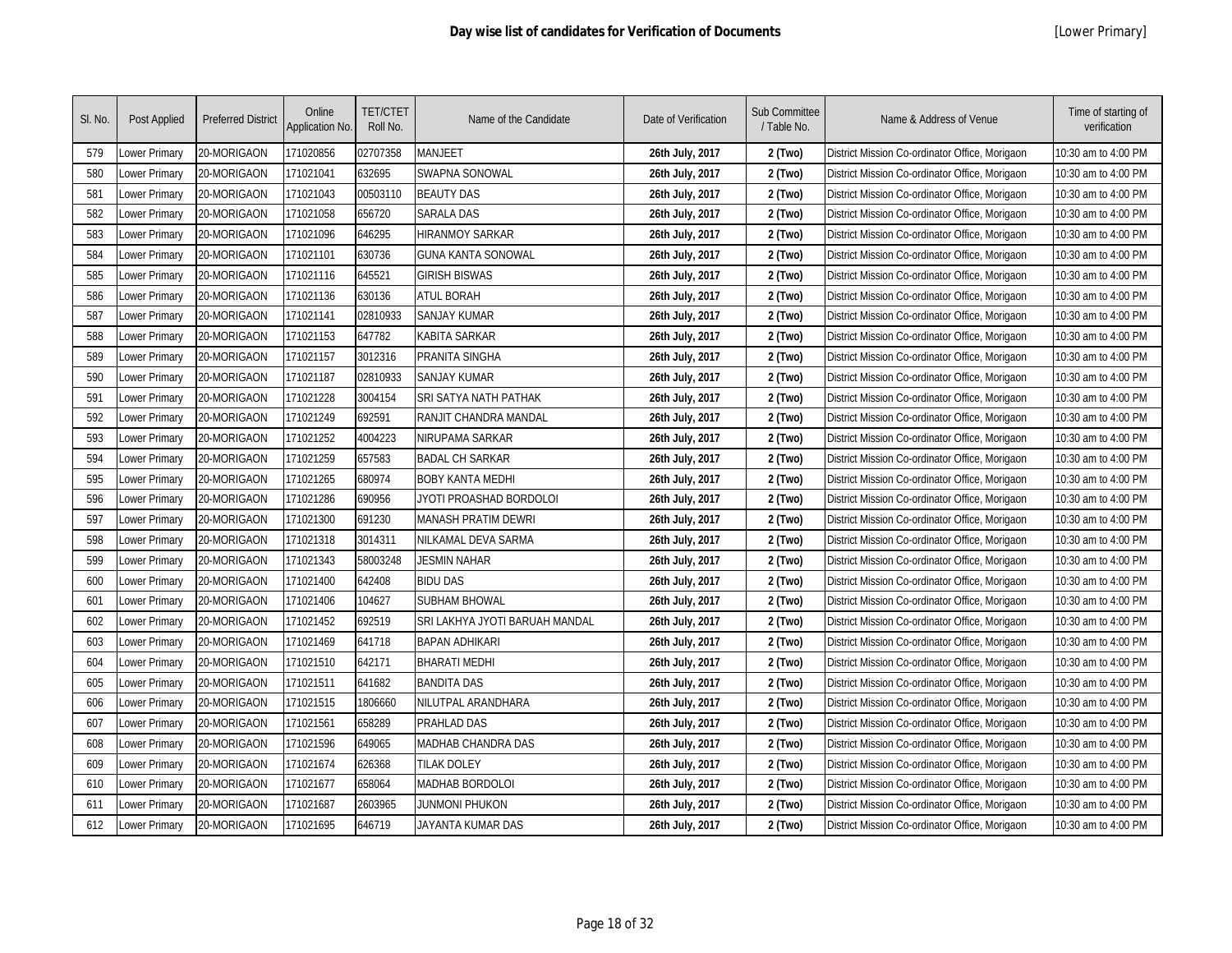| SI. No. | Post Applied  | <b>Preferred District</b> | Online<br>Application No. | <b>TET/CTET</b><br>Roll No. | Name of the Candidate   | Date of Verification | Sub Committee<br>/ Table No. | Name & Address of Venue                        | Time of starting of<br>verification |
|---------|---------------|---------------------------|---------------------------|-----------------------------|-------------------------|----------------------|------------------------------|------------------------------------------------|-------------------------------------|
| 613     | ower Primary  | 20-MORIGAON               | 171021708                 | 649990                      | <b>MINA DAS</b>         | 26th July, 2017      | 2 (Two)                      | District Mission Co-ordinator Office, Morigaon | 10:30 am to 4:00 PM                 |
| 614     | Lower Primary | 20-MORIGAON               | 171021870                 | 652227                      | <b>NIRANJAN BISWAS</b>  | 26th July, 2017      | 2 (Two)                      | District Mission Co-ordinator Office, Morigaon | 10:30 am to 4:00 PM                 |
| 615     | Lower Primary | 20-MORIGAON               | 171021887                 | 642539                      | <b>BIJU MEDHI</b>       | 26th July, 2017      | 2 (Two)                      | District Mission Co-ordinator Office, Morigaon | 10:30 am to 4:00 PM                 |
| 616     | Lower Primary | 20-MORIGAON               | 171022041                 | 652177                      | <b>NIPEN DAS</b>        | 26th July, 2017      | 2 (Two)                      | District Mission Co-ordinator Office, Morigaon | 10:30 am to 4:00 PM                 |
| 617     | Lower Primary | 20-MORIGAON               | 171022072                 | 54004646                    | <b>SEMIM SULTANA</b>    | 26th July, 2017      | 2 (Two)                      | District Mission Co-ordinator Office, Morigaon | 10:30 am to 4:00 PM                 |
| 618     | Lower Primary | 20-MORIGAON               | 171022148                 | 54000652                    | <b>ASRAFUL ALOM</b>     | 26th July, 2017      | 2 (Two)                      | District Mission Co-ordinator Office, Morigaon | 10:30 am to 4:00 PM                 |
| 619     | Lower Primary | 20-MORIGAON               | 171022187                 | 656376                      | <b>SANGITA DAS</b>      | 26th July, 2017      | 2 (Two)                      | District Mission Co-ordinator Office, Morigaon | 10:30 am to 4:00 PM                 |
| 620     | Lower Primary | 20-MORIGAON               | 171022210                 | 682937                      | LAKHYAJIT DAS           | 26th July, 2017      | 2 (Two)                      | District Mission Co-ordinator Office, Morigaon | 10:30 am to 4:00 PM                 |
| 621     | Lower Primary | 20-MORIGAON               | 171022221                 | 640803                      | ANJAN KUMAR DAS         | 26th July, 2017      | 2 (Two)                      | District Mission Co-ordinator Office, Morigaon | 10:30 am to 4:00 PM                 |
| 622     | Lower Primary | 20-MORIGAON               | 171022226                 | 650177                      | <b>MISS ANJANA DAS</b>  | 26th July, 2017      | 2 (Two)                      | District Mission Co-ordinator Office, Morigaon | 10:30 am to 4:00 PM                 |
| 623     | Lower Primary | 20-MORIGAON               | 171022240                 | 653867                      | PRATIBHA DEWRI          | 26th July, 2017      | 2 (Two)                      | District Mission Co-ordinator Office, Morigaon | 10:30 am to 4:00 PM                 |
| 624     | Lower Primary | 20-MORIGAON               | 171022270                 | 656484                      | SANJEEB BASUMATARY      | 26th July, 2017      | 2 (Two)                      | District Mission Co-ordinator Office, Morigaon | 10:30 am to 4:00 PM                 |
| 625     | Lower Primary | 20-MORIGAON               | 171022277                 | 630458                      | <b>DALIMI DEORI</b>     | 26th July, 2017      | 2 (Two)                      | District Mission Co-ordinator Office, Morigaon | 10:30 am to 4:00 PM                 |
| 626     | Lower Primary | 20-MORIGAON               | 171022295                 | 655137                      | RATAN KUMAR BARMAN      | 26th July, 2017      | 2 (Two)                      | District Mission Co-ordinator Office, Morigaon | 10:30 am to 4:00 PM                 |
| 627     | Lower Primary | 20-MORIGAON               | 171022345                 | 201414                      | <b>MADHAV YADAV</b>     | 26th July, 2017      | 2 (Two)                      | District Mission Co-ordinator Office, Morigaon | 10:30 am to 4:00 PM                 |
| 628     | Lower Primary | 20-MORIGAON               | 171022408                 | 4000840                     | <b>MD ZIABUR RAHMAN</b> | 26th July, 2017      | 2 (Two)                      | District Mission Co-ordinator Office, Morigaon | 10:30 am to 4:00 PM                 |
| 629     | Lower Primary | 20-MORIGAON               | 171022417                 | 644408                      | <b>DIBAKAR DAS</b>      | 26th July, 2017      | 2 (Two)                      | District Mission Co-ordinator Office, Morigaon | 10:30 am to 4:00 PM                 |
| 630     | Lower Primary | 20-MORIGAON               | 171022423                 | 657511                      | SRI AMAR JYOTI DEKARAJA | 26th July, 2017      | 2 (Two)                      | District Mission Co-ordinator Office, Morigaon | 10:30 am to 4:00 PM                 |
| 631     | Lower Primary | 20-MORIGAON               | 171022472                 | 641546                      | <b>BAIKUNTHA DAS</b>    | 26th July, 2017      | 3 (Three)                    | District Mission Co-ordinator Office, Morigaon | 10:30 am to 4:00 PM                 |
| 632     | Lower Primary | 20-MORIGAON               | 171022525                 | 690300                      | <b>BEAUTY BISWAS</b>    | 26th July, 2017      | 3 (Three)                    | District Mission Co-ordinator Office, Morigaon | 10:30 am to 4:00 PM                 |
| 633     | Lower Primary | 20-MORIGAON               | 171022538                 | 640901                      | <b>ANTARA DAS</b>       | 26th July, 2017      | 3 (Three)                    | District Mission Co-ordinator Office, Morigaon | 10:30 am to 4:00 PM                 |
| 634     | Lower Primary | 20-MORIGAON               | 171022551                 | 651968                      | NIHA MEDHI              | 26th July, 2017      | 3 (Three)                    | District Mission Co-ordinator Office, Morigaon | 10:30 am to 4:00 PM                 |
| 635     | Lower Primary | 20-MORIGAON               | 171022555                 | 654052                      | PRIYOM KUMARI MUKTIAR   | 26th July, 2017      | 3 (Three)                    | District Mission Co-ordinator Office, Morigaon | 10:30 am to 4:00 PM                 |
| 636     | Lower Primary | 20-MORIGAON               | 171022578                 | 101980                      | MALA DUTTA SHYAM        | 26th July, 2017      | 3 (Three)                    | District Mission Co-ordinator Office, Morigaon | 10:30 am to 4:00 PM                 |
| 637     | Lower Primary | 20-MORIGAON               | 171022587                 | 4001711                     | ANJU KUMARI SINGH       | 26th July, 2017      | 3 (Three)                    | District Mission Co-ordinator Office, Morigaon | 10:30 am to 4:00 PM                 |
| 638     | Lower Primary | 20-MORIGAON               | 171022599                 | 671429                      | <b>BUBUL DAS</b>        | 26th July, 2017      | 3 (Three)                    | District Mission Co-ordinator Office, Morigaon | 10:30 am to 4:00 PM                 |
| 639     | Lower Primary | 20-MORIGAON               | 171022611                 | 641902                      | <b>BASUDEV SARKAR</b>   | 26th July, 2017      | 3 (Three)                    | District Mission Co-ordinator Office, Morigaon | 10:30 am to 4:00 PM                 |
| 640     | Lower Primary | 20-MORIGAON               | 171022626                 | 652112                      | NILIMA BORDOLOI         | 26th July, 2017      | 3 (Three)                    | District Mission Co-ordinator Office, Morigaon | 10:30 am to 4:00 PM                 |
| 641     | ower Primary  | 20-MORIGAON               | 171022632                 | 3000268                     | ARUNA SARMA BHAGAWATI   | 26th July, 2017      | 3 (Three)                    | District Mission Co-ordinator Office, Morigaon | 10:30 am to 4:00 PM                 |
| 642     | ower Primary  | 20-MORIGAON               | 171022653                 | 658773                      | SUKANYA TERON           | 26th July, 2017      | 3 (Three)                    | District Mission Co-ordinator Office, Morigaon | 10:30 am to 4:00 PM                 |
| 643     | Lower Primary | 20-MORIGAON               | 171022657                 | 672549                      | <b>HIMANGSU DAS</b>     | 26th July, 2017      | 3 (Three)                    | District Mission Co-ordinator Office, Morigaon | 10:30 am to 4:00 PM                 |
| 644     | Lower Primary | 20-MORIGAON               | 171022666                 | 653208                      | <b>PINTU BISWAS</b>     | 26th July, 2017      | 3 (Three)                    | District Mission Co-ordinator Office, Morigaon | 10:30 am to 4:00 PM                 |
| 645     | Lower Primary | 20-MORIGAON               | 171022743                 | 651840                      | NAYAN MANI DAS          | 26th July, 2017      | 3 (Three)                    | District Mission Co-ordinator Office, Morigaon | 10:30 am to 4:00 PM                 |
| 646     | Lower Primary | 20-MORIGAON               | 171022760                 | 643939                      | <b>DEEPA MALLIK</b>     | 26th July, 2017      | 3 (Three)                    | District Mission Co-ordinator Office, Morigaon | 10:30 am to 4:00 PM                 |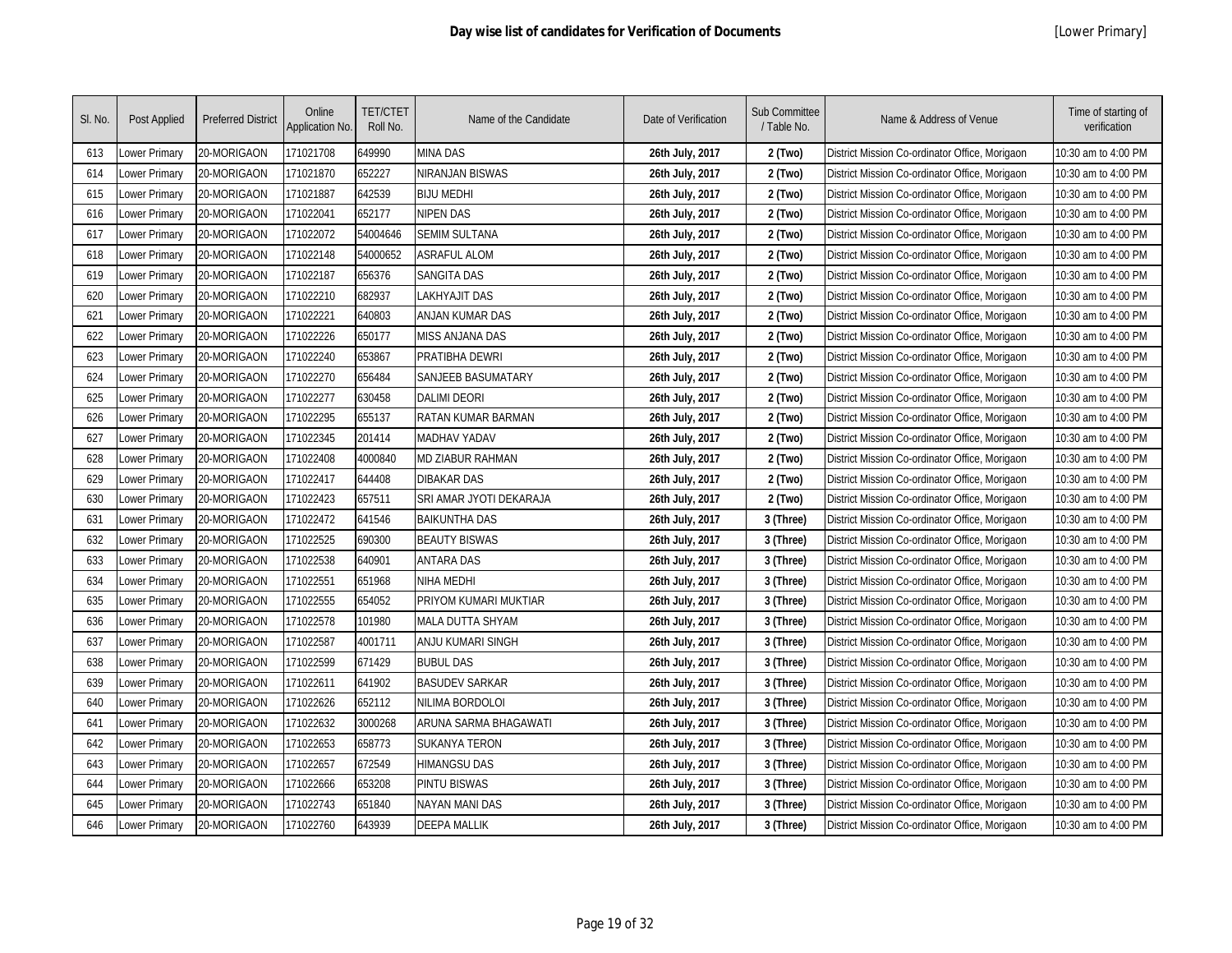| SI. No. | Post Applied  | <b>Preferred District</b> | Online<br>Application No. | <b>TET/CTET</b><br>Roll No. | Name of the Candidate   | Date of Verification | Sub Committee<br>/ Table No. | Name & Address of Venue                        | Time of starting of<br>verification |
|---------|---------------|---------------------------|---------------------------|-----------------------------|-------------------------|----------------------|------------------------------|------------------------------------------------|-------------------------------------|
| 647     | Lower Primary | 20-MORIGAON               | 171022799                 | 107362                      | RAJENDRA KUMAR CHAUHAN  | 26th July, 2017      | 3 (Three)                    | District Mission Co-ordinator Office, Morigaon | 10:30 am to 4:00 PM                 |
| 648     | Lower Primary | 20-MORIGAON               | 171022805                 | 648805                      | LAKSHI MONI MEDHI       | 26th July, 2017      | 3 (Three)                    | District Mission Co-ordinator Office, Morigaon | 10:30 am to 4:00 PM                 |
| 649     | Lower Primary | 20-MORIGAON               | 171022811                 | 691232                      | <b>MANASHI BANIA</b>    | 26th July, 2017      | 3 (Three)                    | District Mission Co-ordinator Office, Morigaon | 10:30 am to 4:00 PM                 |
| 650     | Lower Primary | 20-MORIGAON               | 171022860                 | 2903051                     | MANISHA KASYAP          | 26th July, 2017      | 3 (Three)                    | District Mission Co-ordinator Office, Morigaon | 10:30 am to 4:00 PM                 |
| 651     | Lower Primary | 20-MORIGAON               | 171022869                 | 1552580                     | Kapil Sarma             | 26th July, 2017      | 3 (Three)                    | District Mission Co-ordinator Office, Morigaon | 10:30 am to 4:00 PM                 |
| 652     | Lower Primary | 20-MORIGAON               | 171022901                 | 646047                      | <b>HEMEN DAS</b>        | 26th July, 2017      | 3 (Three)                    | District Mission Co-ordinator Office, Morigaon | 10:30 am to 4:00 PM                 |
| 653     | Lower Primary | 20-MORIGAON               | 171022949                 | 656136                      | <b>SABITRI DAS</b>      | 26th July, 2017      | 3 (Three)                    | District Mission Co-ordinator Office, Morigaon | 10:30 am to 4:00 PM                 |
| 654     | Lower Primary | 20-MORIGAON               | 171022950                 | 58004232                    | MD AJMAL                | 26th July, 2017      | 3 (Three)                    | District Mission Co-ordinator Office, Morigaon | 10:30 am to 4:00 PM                 |
| 655     | Lower Primary | 20-MORIGAON               | 171022953                 | 651500                      | NABAJYOTI DEWRI         | 26th July, 2017      | 3 (Three)                    | District Mission Co-ordinator Office, Morigaon | 10:30 am to 4:00 PM                 |
| 656     | Lower Primary | 20-MORIGAON               | 171022964                 | 201113                      | <b>DEBOJEET BORUAH</b>  | 26th July, 2017      | 3 (Three)                    | District Mission Co-ordinator Office, Morigaon | 10:30 am to 4:00 PM                 |
| 657     | Lower Primary | 20-MORIGAON               | 171022983                 | 644408                      | <b>DIBAKAR DAS</b>      | 26th July, 2017      | 3 (Three)                    | District Mission Co-ordinator Office, Morigaon | 10:30 am to 4:00 PM                 |
| 658     | Lower Primary | 20-MORIGAON               | 171022999                 | 652141                      | NILU PRABHA DAS         | 26th July, 2017      | 3 (Three)                    | District Mission Co-ordinator Office, Morigaon | 10:30 am to 4:00 PM                 |
| 659     | Lower Primary | 20-MORIGAON               | 171023008                 | 00501721                    | LIPIKA BANIK            | 26th July, 2017      | 3 (Three)                    | District Mission Co-ordinator Office, Morigaon | 10:30 am to 4:00 PM                 |
| 660     | Lower Primary | 20-MORIGAON               | 171023012                 | 692844                      | UTPAL KUMAR MANDAL      | 26th July, 2017      | 3 (Three)                    | District Mission Co-ordinator Office, Morigaon | 10:30 am to 4:00 PM                 |
| 661     | Lower Primary | 20-MORIGAON               | 171023080                 | 649366                      | <b>MAMONI DAS</b>       | 26th July, 2017      | 3 (Three)                    | District Mission Co-ordinator Office, Morigaon | 10:30 am to 4:00 PM                 |
| 662     | Lower Primary | 20-MORIGAON               | 171023109                 | 658930                      | <b>SUMONA DAS</b>       | 26th July, 2017      | 3 (Three)                    | District Mission Co-ordinator Office, Morigaon | 10:30 am to 4:00 PM                 |
| 663     | Lower Primary | 20-MORIGAON               | 171023119                 | 657052                      | <b>SHIMA ROY</b>        | 26th July, 2017      | 3 (Three)                    | District Mission Co-ordinator Office, Morigaon | 10:30 am to 4:00 PM                 |
| 664     | Lower Primary | 20-MORIGAON               | 171023185                 | 1803775                     | <b>DEEPALI KHANIKAR</b> | 26th July, 2017      | 3 (Three)                    | District Mission Co-ordinator Office, Morigaon | 10:30 am to 4:00 PM                 |
| 665     | Lower Primary | 20-MORIGAON               | 171023193                 | 675162                      | <b>NABAJIT DAS</b>      | 26th July, 2017      | 3 (Three)                    | District Mission Co-ordinator Office, Morigaon | 10:30 am to 4:00 PM                 |
| 666     | Lower Primary | 20-MORIGAON               | 171023201                 | 658743                      | <b>SUJIT BARO</b>       | 26th July, 2017      | 3 (Three)                    | District Mission Co-ordinator Office, Morigaon | 10:30 am to 4:00 PM                 |
| 667     | Lower Primary | 20-MORIGAON               | 171023253                 | 654667                      | RAJKUMAR MANDAL         | 26th July, 2017      | 3 (Three)                    | District Mission Co-ordinator Office, Morigaon | 10:30 am to 4:00 PM                 |
| 668     | Lower Primary | 20-MORIGAON               | 171023259                 | 654734                      | RAKESH BORDOLOI         | 26th July, 2017      | 3 (Three)                    | District Mission Co-ordinator Office, Morigaon | 10:30 am to 4:00 PM                 |
| 669     | Lower Primary | 20-MORIGAON               | 171023282                 | 684723                      | PRADIP KR KUTUM         | 26th July, 2017      | 3 (Three)                    | District Mission Co-ordinator Office, Morigaon | 10:30 am to 4:00 PM                 |
| 670     | Lower Primary | 20-MORIGAON               | 171023290                 | 640708                      | <b>ANITA BAISHYA</b>    | 26th July, 2017      | 3 (Three)                    | District Mission Co-ordinator Office, Morigaon | 10:30 am to 4:00 PM                 |
| 671     | Lower Primary | 20-MORIGAON               | 171023299                 | 58008617                    | <b>UMAR FARUQUE</b>     | 26th July, 2017      | 3 (Three)                    | District Mission Co-ordinator Office, Morigaon | 10:30 am to 4:00 PM                 |
| 672     | Lower Primary | 20-MORIGAON               | 171023327                 | 690075                      | <b>AMAL MANDAL</b>      | 26th July, 2017      | 3 (Three)                    | District Mission Co-ordinator Office, Morigaon | 10:30 am to 4:00 PM                 |
| 673     | Lower Primary | 20-MORIGAON               | 171023347                 | 684838                      | PRASANNA SONOWAL        | 26th July, 2017      | 3 (Three)                    | District Mission Co-ordinator Office, Morigaon | 10:30 am to 4:00 PM                 |
| 674     | Lower Primary | 20-MORIGAON               | 171023361                 | 692272                      | <b>SANJOY DAS</b>       | 26th July, 2017      | 3 (Three)                    | District Mission Co-ordinator Office, Morigaon | 10:30 am to 4:00 PM                 |
| 675     | Lower Primary | 20-MORIGAON               | 171023473                 | 690168                      | <b>ANTU BISWAS</b>      | 26th July, 2017      | 3 (Three)                    | District Mission Co-ordinator Office, Morigaon | 10:30 am to 4:00 PM                 |
| 676     | Lower Primary | 20-MORIGAON               | 171023495                 | 670102                      | <b>AJAY LOING</b>       | 26th July, 2017      | 3 (Three)                    | District Mission Co-ordinator Office, Morigaon | 10:30 am to 4:00 PM                 |
| 677     | Lower Primary | 20-MORIGAON               | 171023528                 | 684489                      | PALASH HIRA             | 26th July, 2017      | 3 (Three)                    | District Mission Co-ordinator Office, Morigaon | 10:30 am to 4:00 PM                 |
| 678     | Lower Primary | 20-MORIGAON               | 171023589                 | 651794                      | NAVAJYOTI BAISHYA       | 26th July, 2017      | 3 (Three)                    | District Mission Co-ordinator Office, Morigaon | 10:30 am to 4:00 PM                 |
| 679     | Lower Primary | 20-MORIGAON               | 171023660                 | 681318                      | DHARANI SONOWAL         | 26th July, 2017      | 3 (Three)                    | District Mission Co-ordinator Office, Morigaon | 10:30 am to 4:00 PM                 |
| 680     | Lower Primary | 20-MORIGAON               | 171023669                 | 650022                      | MINAKSHI DAS            | 26th July, 2017      | 3 (Three)                    | District Mission Co-ordinator Office, Morigaon | 10:30 am to 4:00 PM                 |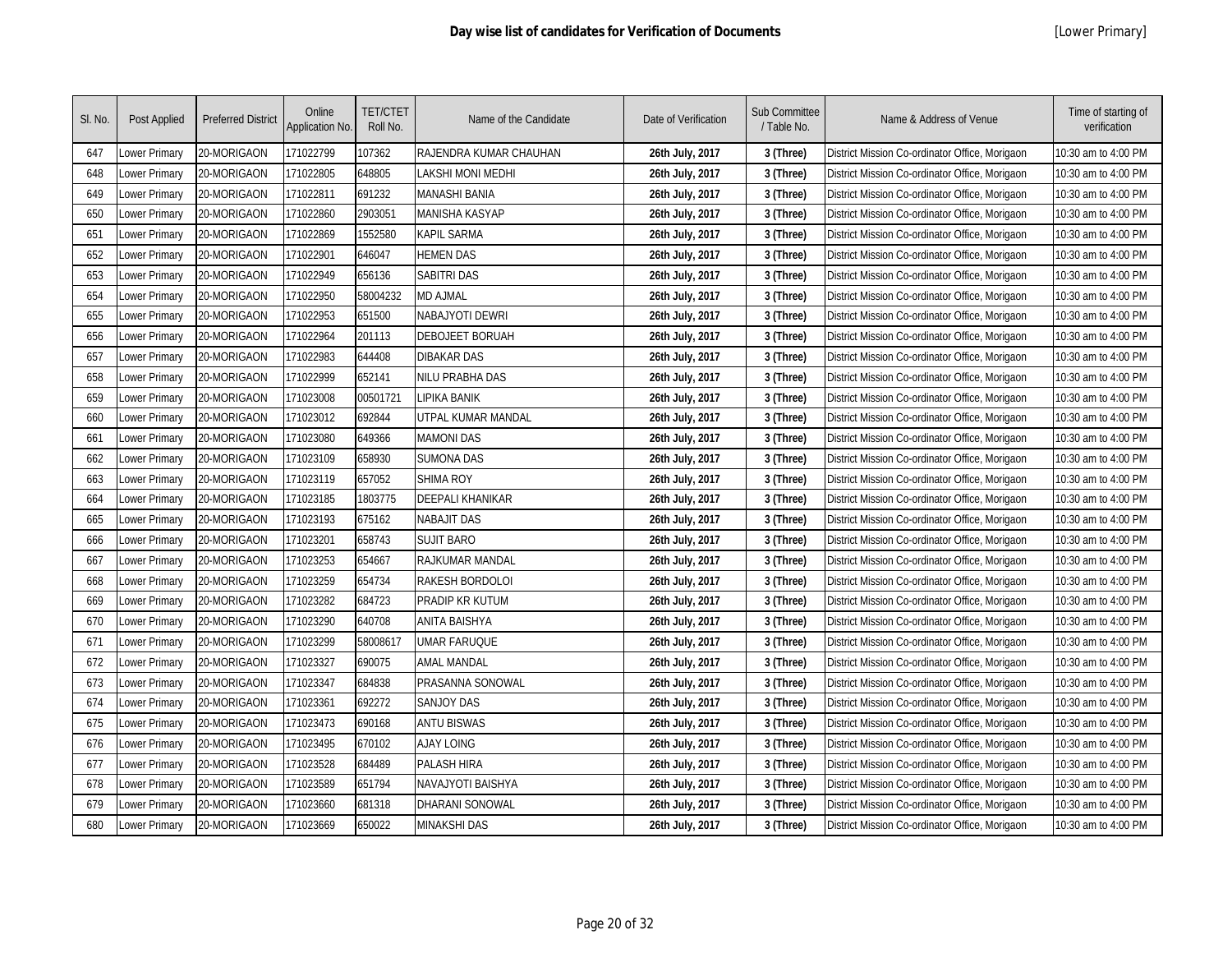| SI. No. | Post Applied  | <b>Preferred District</b> | Online<br>Application No. | <b>TET/CTET</b><br>Roll No. | Name of the Candidate        | Date of Verification | Sub Committee<br>/ Table No. | Name & Address of Venue                        | Time of starting of<br>verification |
|---------|---------------|---------------------------|---------------------------|-----------------------------|------------------------------|----------------------|------------------------------|------------------------------------------------|-------------------------------------|
| 681     | Lower Primary | 20-MORIGAON               | 171023675                 | 652403                      | NITUL DAS                    | 26th July, 2017      | 3 (Three)                    | District Mission Co-ordinator Office, Morigaon | 10:30 am to 4:00 PM                 |
| 682     | Lower Primary | 20-MORIGAON               | 171023710                 | 1553597                     | <b>BUDHI SUBEDI</b>          | 26th July, 2017      | 3 (Three)                    | District Mission Co-ordinator Office, Morigaon | 10:30 am to 4:00 PM                 |
| 683     | Lower Primary | 20-MORIGAON               | 171023729                 | 657340                      | <b>SMT. UMARANI BORDOLOI</b> | 26th July, 2017      | 3 (Three)                    | District Mission Co-ordinator Office, Morigaon | 10:30 am to 4:00 PM                 |
| 684     | Lower Primary | 20-MORIGAON               | 171023838                 | 2700613                     | <b>BHUPEN GOGOI</b>          | 26th July, 2017      | 3 (Three)                    | District Mission Co-ordinator Office, Morigaon | 10:30 am to 4:00 PM                 |
| 685     | Lower Primary | 20-MORIGAON               | 171023849                 | 653040                      | PARUL BAISHYA                | 26th July, 2017      | 3 (Three)                    | District Mission Co-ordinator Office, Morigaon | 10:30 am to 4:00 PM                 |
| 686     | Lower Primary | 20-MORIGAON               | 171023882                 | 690103                      | ANAMIKA MAZUMDAR             | 26th July, 2017      | 3 (Three)                    | District Mission Co-ordinator Office, Morigaon | 10:30 am to 4:00 PM                 |
| 687     | Lower Primary | 20-MORIGAON               | 171024025                 | 649484                      | <b>MANASHI DAS</b>           | 26th July, 2017      | 3 (Three)                    | District Mission Co-ordinator Office, Morigaon | 10:30 am to 4:00 PM                 |
| 688     | Lower Primary | 20-MORIGAON               | 171024062                 | 201552                      | MUKTINATH YADAV              | 26th July, 2017      | 3 (Three)                    | District Mission Co-ordinator Office, Morigaon | 10:30 am to 4:00 PM                 |
| 689     | Lower Primary | 20-MORIGAON               | 171024093                 | 656300                      | SANDHYA SARKAR               | 26th July, 2017      | 3 (Three)                    | District Mission Co-ordinator Office, Morigaon | 10:30 am to 4:00 PM                 |
| 690     | Lower Primary | 20-MORIGAON               | 171024154                 | 657609                      | <b>BENUDHAR DEWRI</b>        | 26th July, 2017      | 3 (Three)                    | District Mission Co-ordinator Office, Morigaon | 10:30 am to 4:00 PM                 |
| 691     | Lower Primary | 20-MORIGAON               | 171024183                 | 3550079                     | <b>ARUP JYOTI SAIKIA</b>     | 26th July, 2017      | 3 (Three)                    | District Mission Co-ordinator Office, Morigaon | 10:30 am to 4:00 PM                 |
| 692     | Lower Primary | 20-MORIGAON               | 171024264                 | 642760                      | <b>BINITA BARMAN</b>         | 26th July, 2017      | 3 (Three)                    | District Mission Co-ordinator Office, Morigaon | 10:30 am to 4:00 PM                 |
| 693     | Lower Primary | 20-MORIGAON               | 171024277                 | 1553207                     | RAJU SAHARIA                 | 26th July, 2017      | 3 (Three)                    | District Mission Co-ordinator Office, Morigaon | 10:30 am to 4:00 PM                 |
| 694     | Lower Primary | 20-MORIGAON               | 171024329                 | 640692                      | <b>ANIMA SENAPATI</b>        | 26th July, 2017      | 3 (Three)                    | District Mission Co-ordinator Office, Morigaon | 10:30 am to 4:00 PM                 |
| 695     | Lower Primary | 20-MORIGAON               | 171024400                 | 57013577                    | SULTANA NAJMA BEGUM          | 26th July, 2017      | 3 (Three)                    | District Mission Co-ordinator Office, Morigaon | 10:30 am to 4:00 PM                 |
| 696     | Lower Primary | 20-MORIGAON               | 171024449                 | 642168                      | <b>BHARATI MALAKAR</b>       | 26th July, 2017      | 3 (Three)                    | District Mission Co-ordinator Office, Morigaon | 10:30 am to 4:00 PM                 |
| 697     | Lower Primary | 20-MORIGAON               | 171024477                 | 658966                      | <b>SUNIL THENGAL</b>         | 26th July, 2017      | 3 (Three)                    | District Mission Co-ordinator Office, Morigaon | 10:30 am to 4:00 PM                 |
| 698     | Lower Primary | 20-MORIGAON               | 171024484                 | 4505853                     | PARTHA PROTIM MOHAN          | 26th July, 2017      | 3 (Three)                    | District Mission Co-ordinator Office, Morigaon | 10:30 am to 4:00 PM                 |
| 699     | Lower Primary | 20-MORIGAON               | 171024537                 | 650516                      | <b>RUPALI BAISHYA</b>        | 26th July, 2017      | 3 (Three)                    | District Mission Co-ordinator Office, Morigaon | 10:30 am to 4:00 PM                 |
| 700     | Lower Primary | 20-MORIGAON               | 171024544                 | 1542117                     | <b>ARIF AHMED</b>            | 26th July, 2017      | 3 (Three)                    | District Mission Co-ordinator Office, Morigaon | 10:30 am to 4:00 PM                 |
| 701     | Lower Primary | 20-MORIGAON               | 171024568                 | 658457                      | <b>SANJAY DAS</b>            | 26th July, 2017      | 3 (Three)                    | District Mission Co-ordinator Office, Morigaon | 10:30 am to 4:00 PM                 |
| 702     | Lower Primary | 20-MORIGAON               | 171024576                 | 103970                      | SAMPA BARHAI                 | 26th July, 2017      | 3 (Three)                    | District Mission Co-ordinator Office, Morigaon | 10:30 am to 4:00 PM                 |
| 703     | Lower Primary | 20-MORIGAON               | 171024621                 | 692420                      | <b>AMIT DAS</b>              | 26th July, 2017      | 3 (Three)                    | District Mission Co-ordinator Office, Morigaon | 10:30 am to 4:00 PM                 |
| 704     | Lower Primary | 20-MORIGAON               | 171024692                 | 651483                      | NABA JYOTI BHARALI           | 26th July, 2017      | 3 (Three)                    | District Mission Co-ordinator Office, Morigaon | 10:30 am to 4:00 PM                 |
| 705     | Lower Primary | 20-MORIGAON               | 171024698                 | 658687                      | <b>SUCHEN DAS</b>            | 26th July, 2017      | 3 (Three)                    | District Mission Co-ordinator Office, Morigaon | 10:30 am to 4:00 PM                 |
| 706     | Lower Primary | 20-MORIGAON               | 171024706                 | 1305858                     | OM PRAKASH PHUKAN            | 26th July, 2017      | 3 (Three)                    | District Mission Co-ordinator Office, Morigaon | 10:30 am to 4:00 PM                 |
| 707     | Lower Primary | 20-MORIGAON               | 171024802                 | 648893                      | LAVITA DAS                   | 26th July, 2017      | 3 (Three)                    | District Mission Co-ordinator Office, Morigaon | 10:30 am to 4:00 PM                 |
| 708     | Lower Primary | 20-MORIGAON               | 171024811                 | 657966                      | JOYGOBINDA MANDAL            | 26th July, 2017      | 3 (Three)                    | District Mission Co-ordinator Office, Morigaon | 10:30 am to 4:00 PM                 |
| 709     | Lower Primary | 20-MORIGAON               | 171024826                 | 1552642                     | KRISHNA KANTA DEKA           | 26th July, 2017      | 3 (Three)                    | District Mission Co-ordinator Office, Morigaon | 10:30 am to 4:00 PM                 |
| 710     | Lower Primary | 20-MORIGAON               | 171024877                 | 659856                      | <b>UTPAL DAS</b>             | 26th July, 2017      | 3 (Three)                    | District Mission Co-ordinator Office, Morigaon | 10:30 am to 4:00 PM                 |
| 711     | Lower Primary | 20-MORIGAON               | 171024894                 | 3540796                     | KHAGENDRA GAJREL             | 26th July, 2017      | 3 (Three)                    | District Mission Co-ordinator Office, Morigaon | 10:30 am to 4:00 PM                 |
| 712     | Lower Primary | 20-MORIGAON               | 171024922                 | 640439                      | <b>AMBIKA RAI</b>            | 26th July, 2017      | 3 (Three)                    | District Mission Co-ordinator Office, Morigaon | 10:30 am to 4:00 PM                 |
| 713     | Lower Primary | 20-MORIGAON               | 171024976                 | 3540333                     | KAILASH RAJBONGSHI           | 26th July, 2017      | 3 (Three)                    | District Mission Co-ordinator Office, Morigaon | 10:30 am to 4:00 PM                 |
| 714     | Lower Primary | 20-MORIGAON               | 171025000                 | 2204144                     | <b>RIMJIM BORUAH</b>         | 26th July, 2017      | 3 (Three)                    | District Mission Co-ordinator Office, Morigaon | 10:30 am to 4:00 PM                 |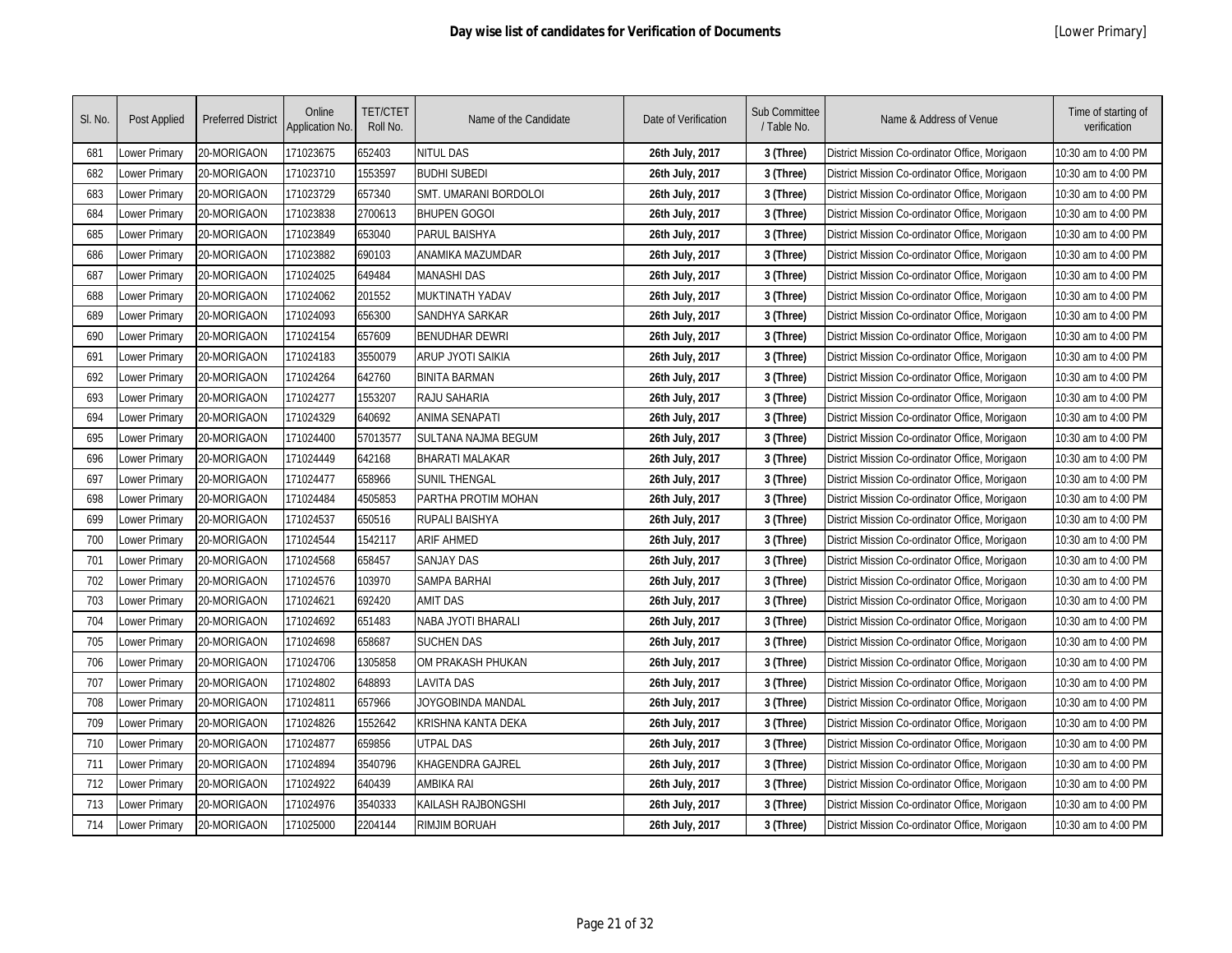| SI. No. | Post Applied  | <b>Preferred District</b> | Online<br>Application No. | <b>TET/CTET</b><br>Roll No. | Name of the Candidate    | Date of Verification | Sub Committee<br>/ Table No. | Name & Address of Venue                        | Time of starting of<br>verification |
|---------|---------------|---------------------------|---------------------------|-----------------------------|--------------------------|----------------------|------------------------------|------------------------------------------------|-------------------------------------|
| 715     | ower Primary  | 20-MORIGAON               | 171025010                 | 649236                      | MALA SHREE BISWAS        | 26th July, 2017      | 3 (Three)                    | District Mission Co-ordinator Office, Morigaon | 10:30 am to 4:00 PM                 |
| 716     | ower Primary  | 20-MORIGAON               | 171025059                 | 646657                      | JAYANTA KUMAR DAS        | 26th July, 2017      | 3 (Three)                    | District Mission Co-ordinator Office, Morigaon | 10:30 am to 4:00 PM                 |
| 717     | Lower Primary | 20-MORIGAON               | 171025112                 | 3030377                     | LANKESWAR TALUKDAR       | 26th July, 2017      | 3 (Three)                    | District Mission Co-ordinator Office, Morigaon | 10:30 am to 4:00 PM                 |
| 718     | Lower Primary | 20-MORIGAON               | 171025164                 | 659039                      | SURABHI DAS              | 26th July, 2017      | 3 (Three)                    | District Mission Co-ordinator Office, Morigaon | 10:30 am to 4:00 PM                 |
| 719     | Lower Primary | 20-MORIGAON               | 171025167                 | 658669                      | <b>SUBIR DAS</b>         | 26th July, 2017      | 3 (Three)                    | District Mission Co-ordinator Office, Morigaon | 10:30 am to 4:00 PM                 |
| 720     | Lower Primary | 20-MORIGAON               | 171025176                 | 58004227                    | <b>AFZALUR RAHMAN</b>    | 26th July, 2017      | 3 (Three)                    | District Mission Co-ordinator Office, Morigaon | 10:30 am to 4:00 PM                 |
| 721     | Lower Primary | 20-MORIGAON               | 171025183                 | 631915                      | PANKAJ BOR SAIKIA        | 26th July, 2017      | 4 (Four)                     | District Mission Co-ordinator Office, Morigaon | 10:30 am to 4:00 PM                 |
| 722     | Lower Primary | 20-MORIGAON               | 171025236                 | 659657                      | TUTU MONI DAS            | 26th July, 2017      | 4 (Four)                     | District Mission Co-ordinator Office, Morigaon | 10:30 am to 4:00 PM                 |
| 723     | Lower Primary | 20-MORIGAON               | 171025269                 | 54003593                    | NURI NAZRANA ISLAM       | 26th July, 2017      | 4 (Four)                     | District Mission Co-ordinator Office, Morigaon | 10:30 am to 4:00 PM                 |
| 724     | Lower Primary | 20-MORIGAON               | 171025366                 | 646756                      | <b>JAYANTA PATAR</b>     | 26th July, 2017      | 4 (Four)                     | District Mission Co-ordinator Office, Morigaon | 10:30 am to 4:00 PM                 |
| 725     | Lower Primary | 20-MORIGAON               | 171025478                 | 640267                      | <b>AJOY BORDOLOI</b>     | 26th July, 2017      | 4 (Four)                     | District Mission Co-ordinator Office, Morigaon | 10:30 am to 4:00 PM                 |
| 726     | Lower Primary | 20-MORIGAON               | 171025486                 | 3014196                     | LIPIKA DEVI              | 26th July, 2017      | 4 (Four)                     | District Mission Co-ordinator Office, Morigaon | 10:30 am to 4:00 PM                 |
| 727     | Lower Primary | 20-MORIGAON               | 171025556                 | 5300227                     | <b>BOBEE BORGOHAIN</b>   | 26th July, 2017      | 4 (Four)                     | District Mission Co-ordinator Office, Morigaon | 10:30 am to 4:00 PM                 |
| 728     | Lower Primary | 20-MORIGAON               | 171025566                 | 655761                      | <b>RUMA BORO</b>         | 26th July, 2017      | 4 (Four)                     | District Mission Co-ordinator Office, Morigaon | 10:30 am to 4:00 PM                 |
| 729     | Lower Primary | 20-MORIGAON               | 171025643                 | 103422                      | <b>RAJU BHOWMICK</b>     | 26th July, 2017      | 4 (Four)                     | District Mission Co-ordinator Office, Morigaon | 10:30 am to 4:00 PM                 |
| 730     | Lower Primary | 20-MORIGAON               | 171025782                 | 671013                      | <b>BIKASH DEWRI</b>      | 26th July, 2017      | 4 (Four)                     | District Mission Co-ordinator Office, Morigaon | 10:30 am to 4:00 PM                 |
| 731     | Lower Primary | 20-MORIGAON               | 171025863                 | 658048                      | SRI LAKHAN MANDAL        | 26th July, 2017      | 4 (Four)                     | District Mission Co-ordinator Office, Morigaon | 10:30 am to 4:00 PM                 |
| 732     | Lower Primary | 20-MORIGAON               | 171026146                 | 652340                      | NIRUPAMA PATAR           | 26th July, 2017      | 4 (Four)                     | District Mission Co-ordinator Office, Morigaon | 10:30 am to 4:00 PM                 |
| 733     | Lower Primary | 20-MORIGAON               | 171026156                 | 657428                      | <b>SONMANI ROY</b>       | 26th July, 2017      | 4 (Four)                     | District Mission Co-ordinator Office, Morigaon | 10:30 am to 4:00 PM                 |
| 734     | Lower Primary | 20-MORIGAON               | 171026231                 | 656489                      | <b>SANJEET KONWAR</b>    | 26th July, 2017      | 4 (Four)                     | District Mission Co-ordinator Office, Morigaon | 10:30 am to 4:00 PM                 |
| 735     | Lower Primary | 20-MORIGAON               | 171026266                 | 655191                      | RATUL BORO               | 26th July, 2017      | 4 (Four)                     | District Mission Co-ordinator Office, Morigaon | 10:30 am to 4:00 PM                 |
| 736     | Lower Primary | 20-MORIGAON               | 171026288                 | 1012426                     | KALYAN KUMAR DAS         | 26th July, 2017      | 4 (Four)                     | District Mission Co-ordinator Office, Morigaon | 10:30 am to 4:00 PM                 |
| 737     | Lower Primary | 20-MORIGAON               | 171026318                 | 658366                      | RAMANANDA CHOUDHURY      | 26th July, 2017      | 4 (Four)                     | District Mission Co-ordinator Office, Morigaon | 10:30 am to 4:00 PM                 |
| 738     | Lower Primary | 20-MORIGAON               | 171026370                 | 58001191                    | <b>ASMA BEGUM</b>        | 26th July, 2017      | 4 (Four)                     | District Mission Co-ordinator Office, Morigaon | 10:30 am to 4:00 PM                 |
| 739     | Lower Primary | 20-MORIGAON               | 171026434                 | 657725                      | <b>BUDHEN BORDALOI</b>   | 26th July, 2017      | 4 (Four)                     | District Mission Co-ordinator Office, Morigaon | 10:30 am to 4:00 PM                 |
| 740     | Lower Primary | 20-MORIGAON               | 171026509                 | 671143                      | <b>BIPUL SONOWAL</b>     | 26th July, 2017      | 4 (Four)                     | District Mission Co-ordinator Office, Morigaon | 10:30 am to 4:00 PM                 |
| 741     | Lower Primary | 20-MORIGAON               | 171026519                 | 659547                      | TRIDEV BORDOLOI          | 26th July, 2017      | 4 (Four)                     | District Mission Co-ordinator Office, Morigaon | 10:30 am to 4:00 PM                 |
| 742     | Lower Primary | 20-MORIGAON               | 171026537                 | 692781                      | TILUTTAMA DAS            | 26th July, 2017      | 4 (Four)                     | District Mission Co-ordinator Office, Morigaon | 10:30 am to 4:00 PM                 |
| 743     | Lower Primary | 20-MORIGAON               | 171026579                 | 652546                      | <b>PABITRA DAS</b>       | 26th July, 2017      | 4 (Four)                     | District Mission Co-ordinator Office, Morigaon | 10:30 am to 4:00 PM                 |
| 744     | Lower Primary | 20-MORIGAON               | 171026597                 | 54000276                    | <b>AKHTARUL ALI</b>      | 26th July, 2017      | 4 (Four)                     | District Mission Co-ordinator Office, Morigaon | 10:30 am to 4:00 PM                 |
| 745     | Lower Primary | 20-MORIGAON               | 171026634                 | 102553                      | NARAYAN CHANDRA DAS      | 26th July, 2017      | 4 (Four)                     | District Mission Co-ordinator Office, Morigaon | 10:30 am to 4:00 PM                 |
| 746     | Lower Primary | 20-MORIGAON               | 171026741                 | 670921                      | <b>BIDYADHAR MICHING</b> | 26th July, 2017      | 4 (Four)                     | District Mission Co-ordinator Office, Morigaon | 10:30 am to 4:00 PM                 |
| 747     | ower Primary  | 20-MORIGAON               | 171026753                 | 641610                      | <b>BANASHREE DAS</b>     | 26th July, 2017      | 4 (Four)                     | District Mission Co-ordinator Office, Morigaon | 10:30 am to 4:00 PM                 |
| 748     | Lower Primary | 20-MORIGAON               | 171026755                 | 692167                      | <b>RUMI BISWAS</b>       | 26th July, 2017      | 4 (Four)                     | District Mission Co-ordinator Office, Morigaon | 10:30 am to 4:00 PM                 |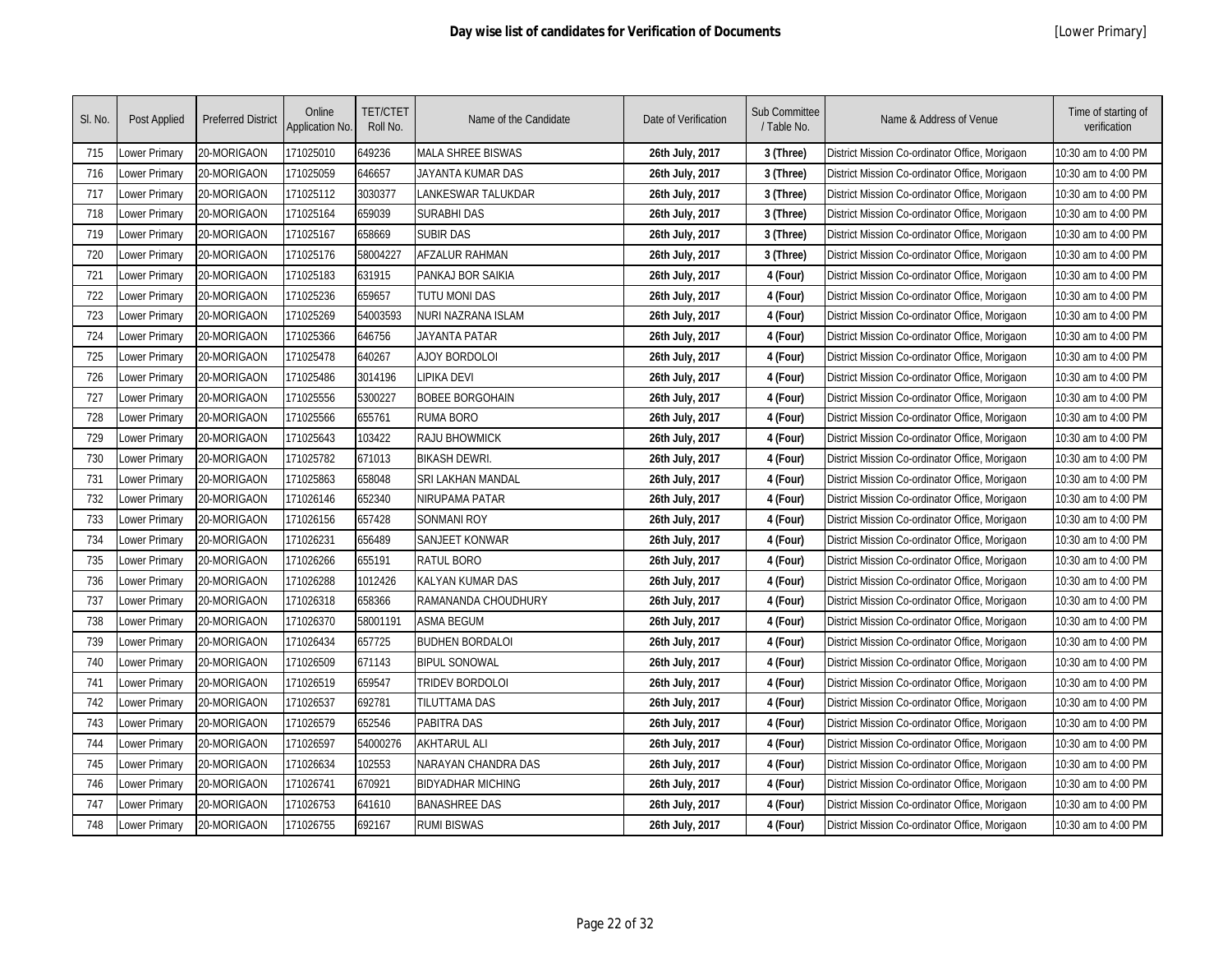| SI. No. | Post Applied  | <b>Preferred District</b> | Online<br>Application No. | <b>TET/CTET</b><br>Roll No. | Name of the Candidate  | Date of Verification | Sub Committee<br>/ Table No. | Name & Address of Venue                        | Time of starting of<br>verification |
|---------|---------------|---------------------------|---------------------------|-----------------------------|------------------------|----------------------|------------------------------|------------------------------------------------|-------------------------------------|
| 749     | Lower Primary | 20-MORIGAON               | 171026800                 | 650556                      | MISS SUBHADRA BORDOLOI | 26th July, 2017      | 4 (Four)                     | District Mission Co-ordinator Office, Morigaon | 10:30 am to 4:00 PM                 |
| 750     | Lower Primary | 20-MORIGAON               | 171026824                 | 643839                      | <b>DEBALINA PAIT</b>   | 26th July, 2017      | 4 (Four)                     | District Mission Co-ordinator Office, Morigaon | 10:30 am to 4:00 PM                 |
| 751     | Lower Primary | 20-MORIGAON               | 171026846                 | 656153                      | SADANANDA DEKA         | 26th July, 2017      | 4 (Four)                     | District Mission Co-ordinator Office, Morigaon | 10:30 am to 4:00 PM                 |
| 752     | Lower Primary | 20-MORIGAON               | 171026863                 | 108767                      | <b>BISWA BOHORA</b>    | 26th July, 2017      | 4 (Four)                     | District Mission Co-ordinator Office, Morigaon | 10:30 am to 4:00 PM                 |
| 753     | Lower Primary | 20-MORIGAON               | 171027078                 | 691651                      | NIPUL MONDAL           | 26th July, 2017      | 4 (Four)                     | District Mission Co-ordinator Office, Morigaon | 10:30 am to 4:00 PM                 |
| 754     | Lower Primary | 20-MORIGAON               | 171027125                 | 652595                      | PADMA PATOR            | 26th July, 2017      | 4 (Four)                     | District Mission Co-ordinator Office, Morigaon | 10:30 am to 4:00 PM                 |
| 755     | Lower Primary | 20-MORIGAON               | 171027216                 | 00502814                    | MALABIKA BARUAH        | 26th July, 2017      | 4 (Four)                     | District Mission Co-ordinator Office, Morigaon | 10:30 am to 4:00 PM                 |
| 756     | Lower Primary | 20-MORIGAON               | 171027355                 | 107671                      | ROSHMI BORUAH          | 26th July, 2017      | 4 (Four)                     | District Mission Co-ordinator Office, Morigaon | 10:30 am to 4:00 PM                 |
| 757     | Lower Primary | 20-MORIGAON               | 171027389                 | 622256                      | <b>JITENDRA DOLEY</b>  | 26th July, 2017      | 4 (Four)                     | District Mission Co-ordinator Office, Morigaon | 10:30 am to 4:00 PM                 |
| 758     | Lower Primary | 20-MORIGAON               | 171027399                 | 1802901                     | <b>AMRIT NEWAR</b>     | 26th July, 2017      | 4 (Four)                     | District Mission Co-ordinator Office, Morigaon | 10:30 am to 4:00 PM                 |
| 759     | Lower Primary | 20-MORIGAON               | 171027419                 | 101069                      | <b>DEBASISH BISWAS</b> | 26th July, 2017      | 4 (Four)                     | District Mission Co-ordinator Office, Morigaon | 10:30 am to 4:00 PM                 |
| 760     | Lower Primary | 20-MORIGAON               | 171027429                 | 645367                      | <b>GANESH RABI DAS</b> | 26th July, 2017      | 4 (Four)                     | District Mission Co-ordinator Office, Morigaon | 10:30 am to 4:00 PM                 |
| 761     | Lower Primary | 20-MORIGAON               | 171027580                 | 622707                      | KENEDI PEGU            | 26th July, 2017      | 4 (Four)                     | District Mission Co-ordinator Office, Morigaon | 10:30 am to 4:00 PM                 |
| 762     | Lower Primary | 20-MORIGAON               | 171027596                 | 03026168                    | <b>AMIT KUMAR</b>      | 26th July, 2017      | 4 (Four)                     | District Mission Co-ordinator Office, Morigaon | 10:30 am to 4:00 PM                 |
| 763     | Lower Primary | 20-MORIGAON               | 171027696                 | 653569                      | PRANAB PATAR           | 26th July, 2017      | 4 (Four)                     | District Mission Co-ordinator Office, Morigaon | 10:30 am to 4:00 PM                 |
| 764     | Lower Primary | 20-MORIGAON               | 171027767                 | 647307                      | <b>JUMA MALAKAR</b>    | 26th July, 2017      | 4 (Four)                     | District Mission Co-ordinator Office, Morigaon | 10:30 am to 4:00 PM                 |
| 765     | Lower Primary | 20-MORIGAON               | 171027881                 | 57003686                    | <b>FARHED AHMED</b>    | 26th July, 2017      | 4 (Four)                     | District Mission Co-ordinator Office, Morigaon | 10:30 am to 4:00 PM                 |
| 766     | Lower Primary | 20-MORIGAON               | 171027888                 | 652713                      | <b>PAMPI DAS</b>       | 26th July, 2017      | 4 (Four)                     | District Mission Co-ordinator Office, Morigaon | 10:30 am to 4:00 PM                 |
| 767     | Lower Primary | 20-MORIGAON               | 171027938                 | 106961                      | NIRMAL CHHETRY         | 26th July, 2017      | 4 (Four)                     | District Mission Co-ordinator Office, Morigaon | 10:30 am to 4:00 PM                 |
| 768     | Lower Primary | 20-MORIGAON               | 171028007                 | 2607640                     | <b>SUSHIL NATH</b>     | 26th July, 2017      | 4 (Four)                     | District Mission Co-ordinator Office, Morigaon | 10:30 am to 4:00 PM                 |
| 769     | Lower Primary | 20-MORIGAON               | 171028057                 | 658557                      | <b>TAPAN DAS</b>       | 26th July, 2017      | 4 (Four)                     | District Mission Co-ordinator Office, Morigaon | 10:30 am to 4:00 PM                 |
| 770     | Lower Primary | 20-MORIGAON               | 171028109                 | 632259                      | <b>RIMJIM DAS</b>      | 26th July, 2017      | 4 (Four)                     | District Mission Co-ordinator Office, Morigaon | 10:30 am to 4:00 PM                 |
| 771     | Lower Primary | 20-MORIGAON               | 171028157                 | 650771                      | <b>MONALISHA DAS</b>   | 26th July, 2017      | 4 (Four)                     | District Mission Co-ordinator Office, Morigaon | 10:30 am to 4:00 PM                 |
| 772     | Lower Primary | 20-MORIGAON               | 171028205                 | 682007                      | <b>HIREN PEGU</b>      | 26th July, 2017      | 4 (Four)                     | District Mission Co-ordinator Office, Morigaon | 10:30 am to 4:00 PM                 |
| 773     | Lower Primary | 20-MORIGAON               | 171028233                 | 58001651                    | <b>BULBUL ISLAM</b>    | 26th July, 2017      | 4 (Four)                     | District Mission Co-ordinator Office, Morigaon | 10:30 am to 4:00 PM                 |
| 774     | Lower Primary | 20-MORIGAON               | 171028305                 | 622872                      | KUSHAL DAS             | 26th July, 2017      | 4 (Four)                     | District Mission Co-ordinator Office, Morigaon | 10:30 am to 4:00 PM                 |
| 775     | Lower Primary | 20-MORIGAON               | 171028398                 | 678401                      | PINKU BONIA            | 26th July, 2017      | 4 (Four)                     | District Mission Co-ordinator Office, Morigaon | 10:30 am to 4:00 PM                 |
| 776     | Lower Primary | 20-MORIGAON               | 171028416                 | 657822                      | DIPANKARJIT BORDOLOI   | 26th July, 2017      | 4 (Four)                     | District Mission Co-ordinator Office, Morigaon | 10:30 am to 4:00 PM                 |
| 777     | Lower Primary | 20-MORIGAON               | 171028495                 | 654852                      | RAMPRASAD BISWAS       | 26th July, 2017      | 4 (Four)                     | District Mission Co-ordinator Office, Morigaon | 10:30 am to 4:00 PM                 |
| 778     | Lower Primary | 20-MORIGAON               | 171028582                 | 680255                      | <b>ANUPAM DAS</b>      | 26th July, 2017      | 4 (Four)                     | District Mission Co-ordinator Office, Morigaon | 10:30 am to 4:00 PM                 |
| 779     | Lower Primary | 20-MORIGAON               | 171028723                 | 0200558                     | TRISHNAMONI BARMAN     | 26th July, 2017      | 4 (Four)                     | District Mission Co-ordinator Office, Morigaon | 10:30 am to 4:00 PM                 |
| 780     | Lower Primary | 20-MORIGAON               | 171028836                 | 200357                      | MOUSUMI PAUL           | 26th July, 2017      | 4 (Four)                     | District Mission Co-ordinator Office, Morigaon | 10:30 am to 4:00 PM                 |
| 781     | Lower Primary | 20-MORIGAON               | 171028859                 | 3540578                     | PHILIMON MARDI         | 26th July, 2017      | 4 (Four)                     | District Mission Co-ordinator Office, Morigaon | 10:30 am to 4:00 PM                 |
| 782     | Lower Primary | 20-MORIGAON               | 171028861                 | 642081                      | <b>BHANITA MALAKAR</b> | 26th July, 2017      | 4 (Four)                     | District Mission Co-ordinator Office, Morigaon | 10:30 am to 4:00 PM                 |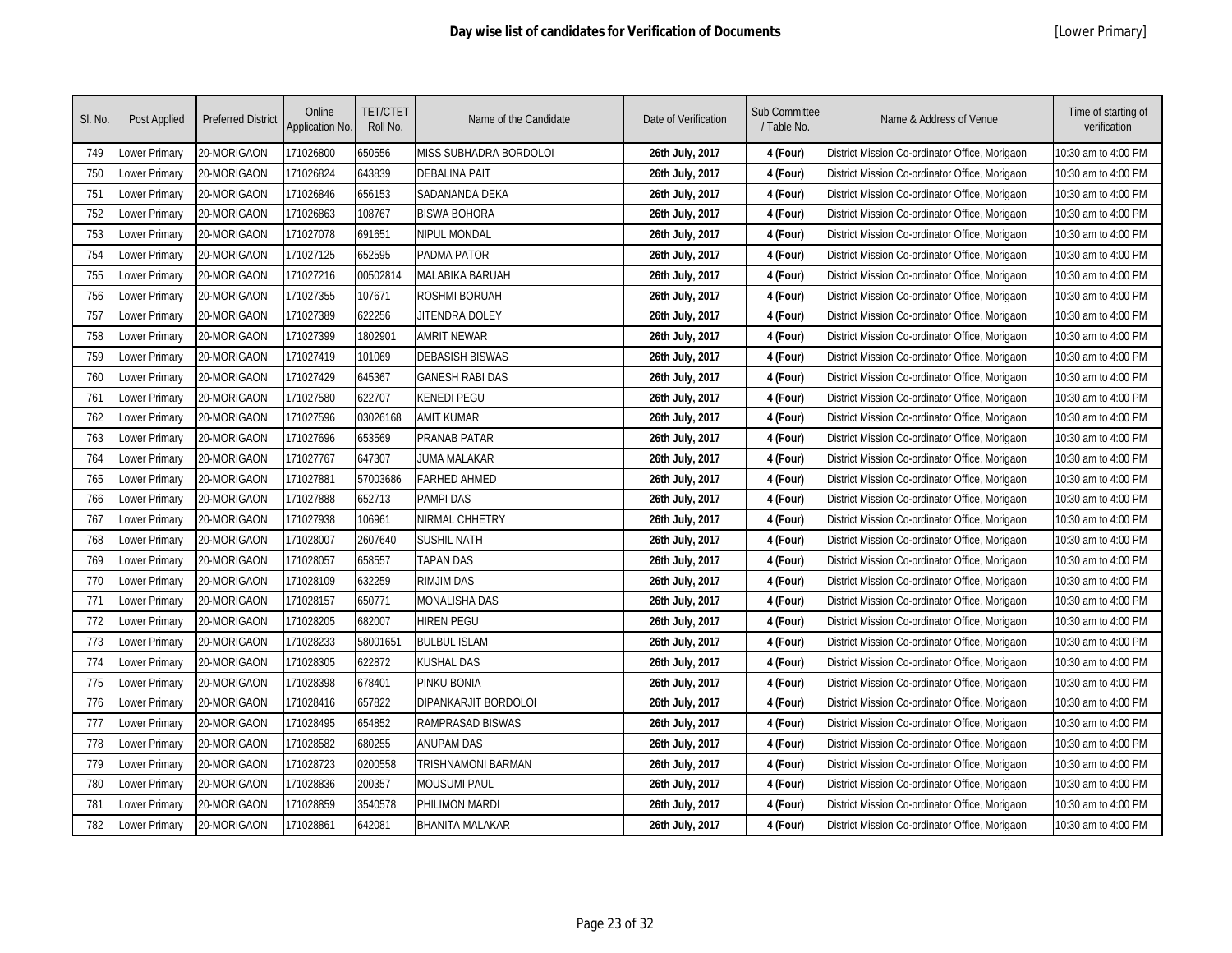| SI. No. | Post Applied  | <b>Preferred District</b> | Online<br>Application No. | <b>TET/CTET</b><br>Roll No. | Name of the Candidate   | Date of Verification | Sub Committee<br>/ Table No. | Name & Address of Venue                        | Time of starting of<br>verification |
|---------|---------------|---------------------------|---------------------------|-----------------------------|-------------------------|----------------------|------------------------------|------------------------------------------------|-------------------------------------|
| 783     | Lower Primary | 20-MORIGAON               | 171028874                 | 54004937                    | TAMINA YASMIN           | 26th July, 2017      | 4 (Four)                     | District Mission Co-ordinator Office, Morigaon | 10:30 am to 4:00 PM                 |
| 784     | Lower Primary | 20-MORIGAON               | 171029039                 | 3540158                     | DHANADA NATH            | 26th July, 2017      | 4 (Four)                     | District Mission Co-ordinator Office, Morigaon | 10:30 am to 4:00 PM                 |
| 785     | Lower Primary | 20-MORIGAON               | 171029079                 | 3010855                     | INDIRA GAUTAM DHAKAL    | 26th July, 2017      | 4 (Four)                     | District Mission Co-ordinator Office, Morigaon | 10:30 am to 4:00 PM                 |
| 786     | Lower Primary | 20-MORIGAON               | 171029106                 | 58002087                    | <b>FARIDUR RAHMAN</b>   | 26th July, 2017      | 4 (Four)                     | District Mission Co-ordinator Office, Morigaon | 10:30 am to 4:00 PM                 |
| 787     | Lower Primary | 20-MORIGAON               | 171029117                 | 678094                      | <b>BANI KANTA BORI</b>  | 26th July, 2017      | 4 (Four)                     | District Mission Co-ordinator Office, Morigaon | 10:30 am to 4:00 PM                 |
| 788     | Lower Primary | 20-MORIGAON               | 171029240                 | 3010851                     | <b>BIRENDRA DHAKAL</b>  | 26th July, 2017      | 4 (Four)                     | District Mission Co-ordinator Office, Morigaon | 10:30 am to 4:00 PM                 |
| 789     | Lower Primary | 20-MORIGAON               | 171029282                 | 690520                      | <b>DARSANA DAS</b>      | 26th July, 2017      | 4 (Four)                     | District Mission Co-ordinator Office, Morigaon | 10:30 am to 4:00 PM                 |
| 790     | Lower Primary | 20-MORIGAON               | 171029330                 | 675302                      | NAYON JYOTI PANGING     | 26th July, 2017      | 4 (Four)                     | District Mission Co-ordinator Office, Morigaon | 10:30 am to 4:00 PM                 |
| 791     | Lower Primary | 20-MORIGAON               | 171029358                 | 650174                      | MISS ANITA MALLIK       | 26th July, 2017      | 4 (Four)                     | District Mission Co-ordinator Office, Morigaon | 10:30 am to 4:00 PM                 |
| 792     | Lower Primary | 20-MORIGAON               | 171029375                 | 643951                      | <b>DEEPAK MAJUMDAR</b>  | 26th July, 2017      | 4 (Four)                     | District Mission Co-ordinator Office, Morigaon | 10:30 am to 4:00 PM                 |
| 793     | Lower Primary | 20-MORIGAON               | 171029405                 | 658151                      | SRI NABAJIT PATAR       | 26th July, 2017      | 4 (Four)                     | District Mission Co-ordinator Office, Morigaon | 10:30 am to 4:00 PM                 |
| 794     | Lower Primary | 20-MORIGAON               | 171029418                 | 640357                      | <b>ALPANA TALUKDAR</b>  | 26th July, 2017      | 4 (Four)                     | District Mission Co-ordinator Office, Morigaon | 10:30 am to 4:00 PM                 |
| 795     | Lower Primary | 20-MORIGAON               | 171029489                 | 654879                      | RANI BALA DAS           | 26th July, 2017      | 4 (Four)                     | District Mission Co-ordinator Office, Morigaon | 10:30 am to 4:00 PM                 |
| 796     | Lower Primary | 20-MORIGAON               | 171029503                 | 645166                      | <b>DULAL BARMAN</b>     | 26th July, 2017      | 4 (Four)                     | District Mission Co-ordinator Office, Morigaon | 10:30 am to 4:00 PM                 |
| 797     | Lower Primary | 20-MORIGAON               | 171029575                 | 16122662                    | MANIKA MANDAL           | 26th July, 2017      | 4 (Four)                     | District Mission Co-ordinator Office, Morigaon | 10:30 am to 4:00 PM                 |
| 798     | Lower Primary | 20-MORIGAON               | 171029666                 | 649573                      | MANIKA MANDAL           | 26th July, 2017      | 4 (Four)                     | District Mission Co-ordinator Office, Morigaon | 10:30 am to 4:00 PM                 |
| 799     | Lower Primary | 20-MORIGAON               | 171029699                 | 654007                      | PRIYANKA DAS            | 26th July, 2017      | 4 (Four)                     | District Mission Co-ordinator Office, Morigaon | 10:30 am to 4:00 PM                 |
| 800     | Lower Primary | 20-MORIGAON               | 171029701                 | 653909                      | PRATIVA KAKATI          | 26th July, 2017      | 4 (Four)                     | District Mission Co-ordinator Office, Morigaon | 10:30 am to 4:00 PM                 |
| 801     | Lower Primary | 20-MORIGAON               | 171029790                 | 4600282                     | <b>MERRY BURAGOHAIN</b> | 26th July, 2017      | 4 (Four)                     | District Mission Co-ordinator Office, Morigaon | 10:30 am to 4:00 PM                 |
| 802     | Lower Primary | 20-MORIGAON               | 171029792                 | 655337                      | <b>RIDIP HAZARIKA</b>   | 26th July, 2017      | 4 (Four)                     | District Mission Co-ordinator Office, Morigaon | 10:30 am to 4:00 PM                 |
| 803     | Lower Primary | 20-MORIGAON               | 171029804                 | 673744                      | MADHAB HIRA             | 26th July, 2017      | 4 (Four)                     | District Mission Co-ordinator Office, Morigaon | 10:30 am to 4:00 PM                 |
| 804     | Lower Primary | 20-MORIGAON               | 171029836                 | 690123                      | ANIL KR. DAS            | 26th July, 2017      | 4 (Four)                     | District Mission Co-ordinator Office, Morigaon | 10:30 am to 4:00 PM                 |
| 805     | Lower Primary | 20-MORIGAON               | 171029881                 | 1543377                     | <b>SAMSUN NEHAR</b>     | 26th July, 2017      | 4 (Four)                     | District Mission Co-ordinator Office, Morigaon | 10:30 am to 4:00 PM                 |
| 806     | Lower Primary | 20-MORIGAON               | 171029924                 | 58002294                    | <b>GITANJALI DEVI</b>   | 26th July, 2017      | 4 (Four)                     | District Mission Co-ordinator Office, Morigaon | 10:30 am to 4:00 PM                 |
| 807     | Lower Primary | 20-MORIGAON               | 171029932                 | 687052                      | UTPAL DEURI             | 26th July, 2017      | 4 (Four)                     | District Mission Co-ordinator Office, Morigaon | 10:30 am to 4:00 PM                 |
| 808     | Lower Primary | 20-MORIGAON               | 171030023                 | 3020117                     | <b>DIPANWITA KALITA</b> | 26th July, 2017      | 4 (Four)                     | District Mission Co-ordinator Office, Morigaon | 10:30 am to 4:00 PM                 |
| 809     | Lower Primary | 20-MORIGAON               | 171030134                 | 659089                      | SURESH CH SARKAR        | 26th July, 2017      | 4 (Four)                     | District Mission Co-ordinator Office, Morigaon | 10:30 am to 4:00 PM                 |
| 810     | Lower Primary | 20-MORIGAON               | 171030337                 | 648988                      | <b>IPIKA ROY</b>        | 26th July, 2017      | 4 (Four)                     | District Mission Co-ordinator Office, Morigaon | 10:30 am to 4:00 PM                 |
| 811     | Lower Primary | 20-MORIGAON               | 171030361                 | 691491                      | MRIDULA MANDAL          | 26th July, 2017      | 5 (Five)                     | District Mission Co-ordinator Office, Morigaon | 10:30 am to 4:00 PM                 |
| 812     | Lower Primary | 20-MORIGAON               | 171030487                 | 651784                      | NAVA JYOTI BAISHYA      | 26th July, 2017      | 5 (Five)                     | District Mission Co-ordinator Office, Morigaon | 10:30 am to 4:00 PM                 |
| 813     | Lower Primary | 20-MORIGAON               | 171030674                 | 02804629                    | <b>VIJAY</b>            | 26th July, 2017      | 5 (Five)                     | District Mission Co-ordinator Office, Morigaon | 10:30 am to 4:00 PM                 |
| 814     | Lower Primary | 20-MORIGAON               | 171030914                 | 677557                      | RUPSHIKHA SAIKIA        | 26th July, 2017      | 5 (Five)                     | District Mission Co-ordinator Office, Morigaon | 10:30 am to 4:00 PM                 |
| 815     | Lower Primary | 20-MORIGAON               | 171030954                 | 646889                      | <b>JHIMLI BISWAS</b>    | 26th July, 2017      | 5 (Five)                     | District Mission Co-ordinator Office, Morigaon | 10:30 am to 4:00 PM                 |
| 816     | Lower Primary | 20-MORIGAON               | 171030969                 | 1012880                     | PRADIP KUMAR KARKI      | 26th July, 2017      | 5 (Five)                     | District Mission Co-ordinator Office, Morigaon | 10:30 am to 4:00 PM                 |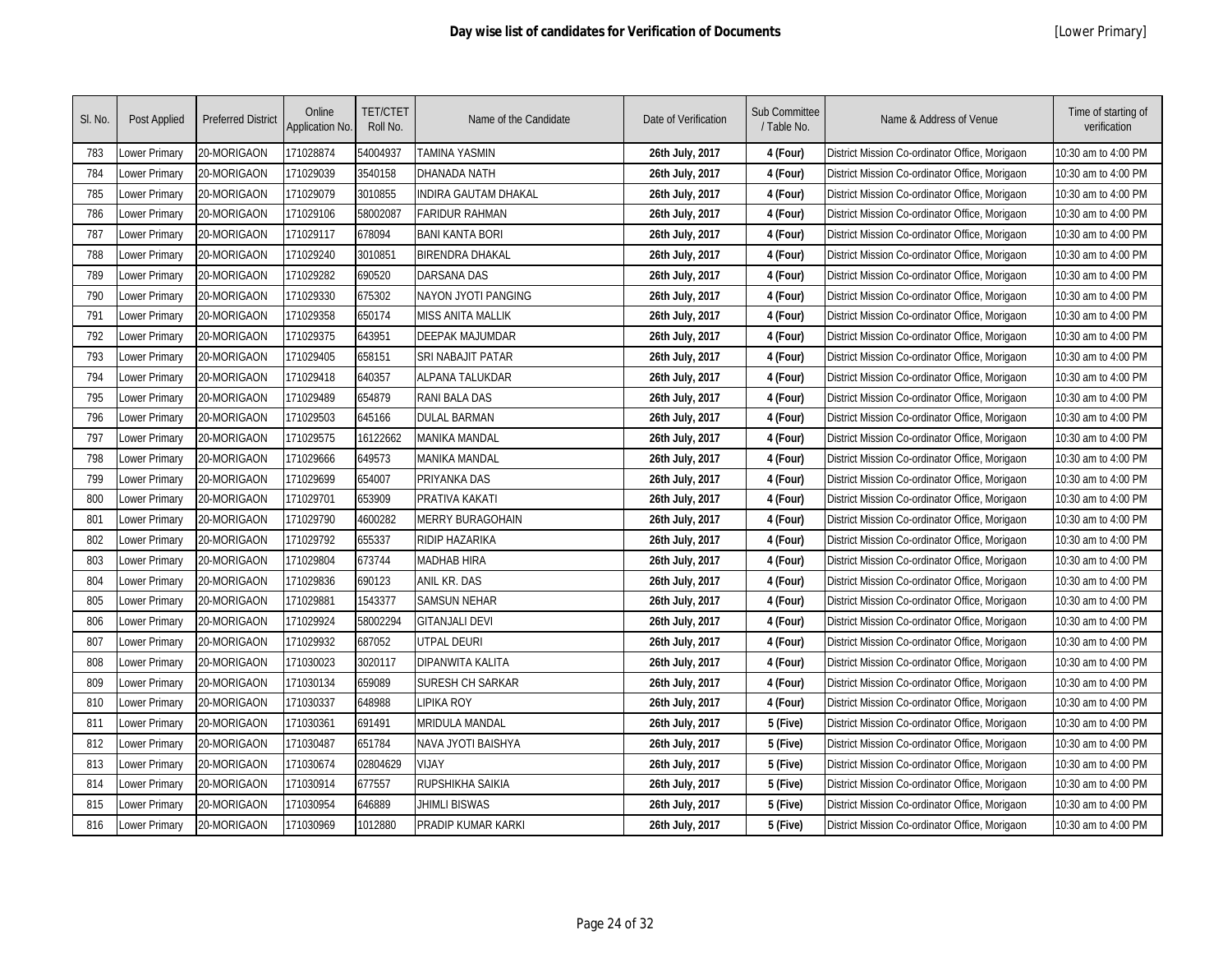| SI. No. | <b>Post Applied</b> | <b>Preferred District</b> | Online<br>Application No. | <b>TET/CTET</b><br>Roll No. | Name of the Candidate     | Date of Verification | Sub Committee<br>/ Table No. | Name & Address of Venue                        | Time of starting of<br>verification |
|---------|---------------------|---------------------------|---------------------------|-----------------------------|---------------------------|----------------------|------------------------------|------------------------------------------------|-------------------------------------|
| 817     | Lower Primary       | 20-MORIGAON               | 171031058                 | 646717                      | JAYANTA KR. DAS           | 26th July, 2017      | 5 (Five)                     | District Mission Co-ordinator Office, Morigaon | 10:30 am to 4:00 PM                 |
| 818     | ower Primary        | 20-MORIGAON               | 171031059                 | 105919                      | <b>DEBI LAMA</b>          | 26th July, 2017      | 5 (Five)                     | District Mission Co-ordinator Office, Morigaon | 10:30 am to 4:00 PM                 |
| 819     | ower Primary        | 20-MORIGAON               | 171031074                 | 658551                      | <b>SWAJIT PATOR</b>       | 26th July, 2017      | 5 (Five)                     | District Mission Co-ordinator Office, Morigaon | 10:30 am to 4:00 PM                 |
| 820     | ower Primary        | 20-MORIGAON               | 171031122                 | 3010097                     | <b>BED BAHADUR BASNET</b> | 26th July, 2017      | 5 (Five)                     | District Mission Co-ordinator Office, Morigaon | 10:30 am to 4:00 PM                 |
| 821     | Lower Primary       | 20-MORIGAON               | 171031253                 | 4700988                     | <b>DIMPEE CHUTIA</b>      | 26th July, 2017      | 5 (Five)                     | District Mission Co-ordinator Office, Morigaon | 10:30 am to 4:00 PM                 |
| 822     | Lower Primary       | 20-MORIGAON               | 171031283                 | 654891                      | <b>RANJAN BORDOLOI</b>    | 26th July, 2017      | 5 (Five)                     | District Mission Co-ordinator Office, Morigaon | 10:30 am to 4:00 PM                 |
| 823     | Lower Primary       | 20-MORIGAON               | 171031335                 | 659186                      | <b>SWAPAN ROY</b>         | 26th July, 2017      | 5 (Five)                     | District Mission Co-ordinator Office, Morigaon | 10:30 am to 4:00 PM                 |
| 824     | Lower Primary       | 20-MORIGAON               | 171031361                 | 1542418                     | <b>DIPANJALI KEOT</b>     | 26th July, 2017      | 5 (Five)                     | District Mission Co-ordinator Office, Morigaon | 10:30 am to 4:00 PM                 |
| 825     | Lower Primary       | 20-MORIGAON               | 171031392                 | 1807707                     | ROSEMERY SURIN BARA       | 26th July, 2017      | 5 (Five)                     | District Mission Co-ordinator Office, Morigaon | 10:30 am to 4:00 PM                 |
| 826     | Lower Primary       | 20-MORIGAON               | 171031401                 | 1544663                     | MICHAEL KANDULNA          | 26th July, 2017      | 5 (Five)                     | District Mission Co-ordinator Office, Morigaon | 10:30 am to 4:00 PM                 |
| 827     | Lower Primary       | 20-MORIGAON               | 171031403                 | 108289                      | TAPAN DEKA                | 26th July, 2017      | 5 (Five)                     | District Mission Co-ordinator Office, Morigaon | 10:30 am to 4:00 PM                 |
| 828     | Lower Primary       | 20-MORIGAON               | 171031407                 | 646132                      | HIMAKSHI DAS              | 26th July, 2017      | 5 (Five)                     | District Mission Co-ordinator Office, Morigaon | 10:30 am to 4:00 PM                 |
| 829     | Lower Primary       | 20-MORIGAON               | 171031457                 | 1012880                     | PRADIP KUMAR KARKI        | 26th July, 2017      | 5 (Five)                     | District Mission Co-ordinator Office, Morigaon | 10:30 am to 4:00 PM                 |
| 830     | Lower Primary       | 20-MORIGAON               | 171031459                 | 201538                      | MRS KASHMIRI BORUAH       | 26th July, 2017      | 5 (Five)                     | District Mission Co-ordinator Office, Morigaon | 10:30 am to 4:00 PM                 |
| 831     | Lower Primary       | 20-MORIGAON               | 171031493                 | 644578                      | <b>DILIP KUMAR ROY</b>    | 26th July, 2017      | 5 (Five)                     | District Mission Co-ordinator Office, Morigaon | 10:30 am to 4:00 PM                 |
| 832     | Lower Primary       | 20-MORIGAON               | 171031506                 | 692387                      | <b>SINANDA DAS</b>        | 26th July, 2017      | 5 (Five)                     | District Mission Co-ordinator Office, Morigaon | 10:30 am to 4:00 PM                 |
| 833     | Lower Primary       | 20-MORIGAON               | 171031559                 | 692127                      | <b>RIPU DAS</b>           | 26th July, 2017      | 5 (Five)                     | District Mission Co-ordinator Office, Morigaon | 10:30 am to 4:00 PM                 |
| 834     | Lower Primary       | 20-MORIGAON               | 171031570                 | 1800535                     | <b>GUNAWATI KONWAR</b>    | 26th July, 2017      | 5 (Five)                     | District Mission Co-ordinator Office, Morigaon | 10:30 am to 4:00 PM                 |
| 835     | Lower Primary       | 20-MORIGAON               | 171031579                 | 657127                      | <b>SHYAMAL DAS</b>        | 26th July, 2017      | 5 (Five)                     | District Mission Co-ordinator Office, Morigaon | 10:30 am to 4:00 PM                 |
| 836     | Lower Primary       | 20-MORIGAON               | 171031626                 | 3010620                     | <b>PRAKASH BOGATI</b>     | 26th July, 2017      | 5 (Five)                     | District Mission Co-ordinator Office, Morigaon | 10:30 am to 4:00 PM                 |
| 837     | Lower Primary       | 20-MORIGAON               | 171031632                 | 1553549                     | <b>UDAY NATH</b>          | 26th July, 2017      | 5 (Five)                     | District Mission Co-ordinator Office, Morigaon | 10:30 am to 4:00 PM                 |
| 838     | Lower Primary       | 20-MORIGAON               | 171031706                 | 648289                      | KASHMIRI SONOWAL          | 26th July, 2017      | 5 (Five)                     | District Mission Co-ordinator Office, Morigaon | 10:30 am to 4:00 PM                 |
| 839     | ower Primary        | 20-MORIGAON               | 171031764                 | 676534                      | PURABI DEVI DAS           | 26th July, 2017      | 5 (Five)                     | District Mission Co-ordinator Office, Morigaon | 10:30 am to 4:00 PM                 |
| 840     | Lower Primary       | 20-MORIGAON               | 171031770                 | 653863                      | PRATIBHA DAS              | 26th July, 2017      | 5 (Five)                     | District Mission Co-ordinator Office, Morigaon | 10:30 am to 4:00 PM                 |
| 841     | Lower Primary       | 20-MORIGAON               | 171031909                 | 647732                      | KABITA BORDOLOI           | 26th July, 2017      | 5 (Five)                     | District Mission Co-ordinator Office, Morigaon | 10:30 am to 4:00 PM                 |
| 842     | Lower Primary       | 20-MORIGAON               | 171031943                 | 646880                      | JHARNA DAS                | 26th July, 2017      | 5 (Five)                     | District Mission Co-ordinator Office, Morigaon | 10:30 am to 4:00 PM                 |
| 843     | Lower Primary       | 20-MORIGAON               | 171031971                 | 651206                      | <b>JURI PATAR</b>         | 26th July, 2017      | 5 (Five)                     | District Mission Co-ordinator Office, Morigaon | 10:30 am to 4:00 PM                 |
| 844     | Lower Primary       | 20-MORIGAON               | 171031985                 | 624905                      | <b>RAJIB KUTUM</b>        | 26th July, 2017      | 5 (Five)                     | District Mission Co-ordinator Office, Morigaon | 10:30 am to 4:00 PM                 |
| 845     | Lower Primary       | 20-MORIGAON               | 171032006                 | 642873                      | <b>BIPLOB DAS</b>         | 26th July, 2017      | 5 (Five)                     | District Mission Co-ordinator Office, Morigaon | 10:30 am to 4:00 PM                 |
| 846     | Lower Primary       | 20-MORIGAON               | 171032043                 | 674630                      | <b>MONIKA DAS</b>         | 26th July, 2017      | 5 (Five)                     | District Mission Co-ordinator Office, Morigaon | 10:30 am to 4:00 PM                 |
| 847     | ower Primary        | 20-MORIGAON               | 171032050                 | 652175                      | <b>NIPAN MALLIK</b>       | 26th July, 2017      | 5 (Five)                     | District Mission Co-ordinator Office, Morigaon | 10:30 am to 4:00 PM                 |
| 848     | ower Primary        | 20-MORIGAON               | 171032065                 | 657746                      | <b>DALIMI DAS</b>         | 26th July, 2017      | 5 (Five)                     | District Mission Co-ordinator Office, Morigaon | 10:30 am to 4:00 PM                 |
| 849     | ower Primary        | 20-MORIGAON               | 171032069                 | 632044                      | <b>PRANJAL MECH</b>       | 26th July, 2017      | 5 (Five)                     | District Mission Co-ordinator Office, Morigaon | 10:30 am to 4:00 PM                 |
| 850     | Lower Primary       | 20-MORIGAON               | 171032093                 | 645775                      | <b>GULAPI MUDOI</b>       | 26th July, 2017      | 5 (Five)                     | District Mission Co-ordinator Office, Morigaon | 10:30 am to 4:00 PM                 |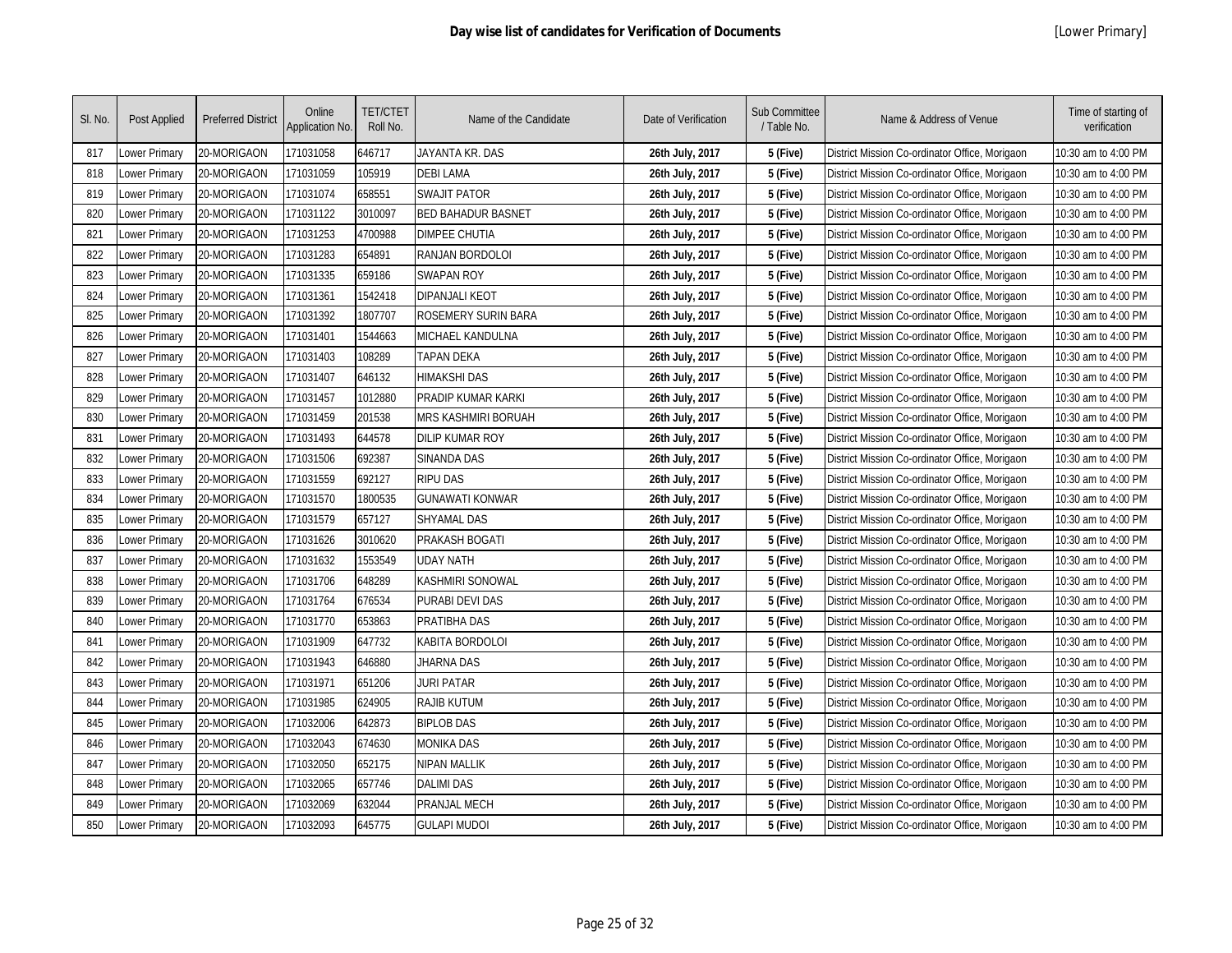| SI. No. | Post Applied  | <b>Preferred District</b> | Online<br>Application No. | <b>TET/CTET</b><br>Roll No. | Name of the Candidate     | Date of Verification | Sub Committee<br>/ Table No. | Name & Address of Venue                        | Time of starting of<br>verification |
|---------|---------------|---------------------------|---------------------------|-----------------------------|---------------------------|----------------------|------------------------------|------------------------------------------------|-------------------------------------|
| 851     | Lower Primary | 20-MORIGAON               | 171032134                 | 651303                      | DIPANTI KOUR              | 26th July, 2017      | 5 (Five)                     | District Mission Co-ordinator Office, Morigaon | 10:30 am to 4:00 PM                 |
| 852     | Lower Primary | 20-MORIGAON               | 171032150                 | 622959                      | LAKHYANATH CHUNGKRANG     | 26th July, 2017      | 5 (Five)                     | District Mission Co-ordinator Office, Morigaon | 10:30 am to 4:00 PM                 |
| 853     | Lower Primary | 20-MORIGAON               | 171032176                 | 626209                      | <b>SURAJ DOLEY</b>        | 26th July, 2017      | 5 (Five)                     | District Mission Co-ordinator Office, Morigaon | 10:30 am to 4:00 PM                 |
| 854     | Lower Primary | 20-MORIGAON               | 171032195                 | 00503212                    | <b>SHYAMOLI MEDHI</b>     | 26th July, 2017      | 5 (Five)                     | District Mission Co-ordinator Office, Morigaon | 10:30 am to 4:00 PM                 |
| 855     | Lower Primary | 20-MORIGAON               | 171032201                 | 651822                      | NAYAN JYOTI BORDOLOI      | 26th July, 2017      | 5 (Five)                     | District Mission Co-ordinator Office, Morigaon | 10:30 am to 4:00 PM                 |
| 856     | Lower Primary | 20-MORIGAON               | 171032281                 | 651227                      | <b>MRS PARUL DAS</b>      | 26th July, 2017      | 5 (Five)                     | District Mission Co-ordinator Office, Morigaon | 10:30 am to 4:00 PM                 |
| 857     | Lower Primary | 20-MORIGAON               | 171032290                 | 658674                      | SUBRATA KARMAKAR          | 26th July, 2017      | 5 (Five)                     | District Mission Co-ordinator Office, Morigaon | 10:30 am to 4:00 PM                 |
| 858     | Lower Primary | 20-MORIGAON               | 171032310                 | 690945                      | JYOTI PRASAD RAJKHOWA     | 26th July, 2017      | 5 (Five)                     | District Mission Co-ordinator Office, Morigaon | 10:30 am to 4:00 PM                 |
| 859     | Lower Primary | 20-MORIGAON               | 171032322                 | 680871                      | <b>BIPUL KUMAR BISWAS</b> | 26th July, 2017      | 5 (Five)                     | District Mission Co-ordinator Office, Morigaon | 10:30 am to 4:00 PM                 |
| 860     | Lower Primary | 20-MORIGAON               | 171032485                 | 642992                      | <b>BISHNU KUMAR DAS</b>   | 26th July, 2017      | 5 (Five)                     | District Mission Co-ordinator Office, Morigaon | 10:30 am to 4:00 PM                 |
| 861     | Lower Primary | 20-MORIGAON               | 171032522                 | 656806                      | <b>SATBAN KOUR</b>        | 26th July, 2017      | 5 (Five)                     | District Mission Co-ordinator Office, Morigaon | 10:30 am to 4:00 PM                 |
| 862     | Lower Primary | 20-MORIGAON               | 171032613                 | 681291                      | DEVOJANEE CHINTEY         | 26th July, 2017      | 5 (Five)                     | District Mission Co-ordinator Office, Morigaon | 10:30 am to 4:00 PM                 |
| 863     | Lower Primary | 20-MORIGAON               | 171032713                 | 3014648                     | SUMITA PRABHA MEDHI       | 26th July, 2017      | 5 (Five)                     | District Mission Co-ordinator Office, Morigaon | 10:30 am to 4:00 PM                 |
| 864     | Lower Primary | 20-MORIGAON               | 171032725                 | 02902254                    | KULDEEP SINGH             | 26th July, 2017      | 5 (Five)                     | District Mission Co-ordinator Office, Morigaon | 10:30 am to 4:00 PM                 |
| 865     | Lower Primary | 20-MORIGAON               | 171032747                 | 1552516                     | JYOTISH RAJBONGSHI        | 26th July, 2017      | 5 (Five)                     | District Mission Co-ordinator Office, Morigaon | 10:30 am to 4:00 PM                 |
| 866     | Lower Primary | 20-MORIGAON               | 171032771                 | 1542765                     | MAHESHCHANDRAHALOI        | 26th July, 2017      | 5 (Five)                     | District Mission Co-ordinator Office, Morigaon | 10:30 am to 4:00 PM                 |
| 867     | Lower Primary | 20-MORIGAON               | 171032818                 | 1543522                     | <b>TIRTHAHALOI</b>        | 26th July, 2017      | 5 (Five)                     | District Mission Co-ordinator Office, Morigaon | 10:30 am to 4:00 PM                 |
| 868     | Lower Primary | 20-MORIGAON               | 171032845                 | 657039                      | SHIKHARANI BORDOLOI       | 26th July, 2017      | 5 (Five)                     | District Mission Co-ordinator Office, Morigaon | 10:30 am to 4:00 PM                 |
| 869     | Lower Primary | 20-MORIGAON               | 171032895                 | 652545                      | <b>PABITRA DAS</b>        | 26th July, 2017      | 5 (Five)                     | District Mission Co-ordinator Office, Morigaon | 10:30 am to 4:00 PM                 |
| 870     | Lower Primary | 20-MORIGAON               | 171032980                 | 54004126                    | <b>RUBUL HOQUE</b>        | 26th July, 2017      | 5 (Five)                     | District Mission Co-ordinator Office, Morigaon | 10:30 am to 4:00 PM                 |
| 871     | Lower Primary | 20-MORIGAON               | 171033001                 | 58001691                    | <b>DEEP SHIKHA DEVI</b>   | 26th July, 2017      | 5 (Five)                     | District Mission Co-ordinator Office, Morigaon | 10:30 am to 4:00 PM                 |
| 872     | Lower Primary | 20-MORIGAON               | 171033021                 | 655556                      | <b>RIPAN MANDAL</b>       | 26th July, 2017      | 5 (Five)                     | District Mission Co-ordinator Office, Morigaon | 10:30 am to 4:00 PM                 |
| 873     | Lower Primary | 20-MORIGAON               | 171033031                 | 642505                      | <b>BIJOY MALLIK</b>       | 26th July, 2017      | 5 (Five)                     | District Mission Co-ordinator Office, Morigaon | 10:30 am to 4:00 PM                 |
| 874     | Lower Primary | 20-MORIGAON               | 171033067                 | 38000904                    | SHAHID ULLAH              | 26th July, 2017      | 5 (Five)                     | District Mission Co-ordinator Office, Morigaon | 10:30 am to 4:00 PM                 |
| 875     | Lower Primary | 20-MORIGAON               | 171033076                 | 1552646                     | KRISHNA NANDAN RAJBONGSHI | 26th July, 2017      | 5 (Five)                     | District Mission Co-ordinator Office, Morigaon | 10:30 am to 4:00 PM                 |
| 876     | Lower Primary | 20-MORIGAON               | 171033081                 | 1012981                     | <b>RAJESH MURMU</b>       | 26th July, 2017      | 5 (Five)                     | District Mission Co-ordinator Office, Morigaon | 10:30 am to 4:00 PM                 |
| 877     | Lower Primary | 20-MORIGAON               | 171033165                 | 670972                      | <b>BIJOY MIPUN</b>        | 26th July, 2017      | 5 (Five)                     | District Mission Co-ordinator Office, Morigaon | 10:30 am to 4:00 PM                 |
| 878     | Lower Primary | 20-MORIGAON               | 171033177                 | 4700370                     | MRS ASHA NEWAR            | 26th July, 2017      | 5 (Five)                     | District Mission Co-ordinator Office, Morigaon | 10:30 am to 4:00 PM                 |
| 879     | Lower Primary | 20-MORIGAON               | 171033186                 | 1013346                     | UTPAL DAS                 | 26th July, 2017      | 5 (Five)                     | District Mission Co-ordinator Office, Morigaon | 10:30 am to 4:00 PM                 |
| 880     | Lower Primary | 20-MORIGAON               | 171033191                 | 2200183                     | CHANDAN KUMAR GOGOI       | 26th July, 2017      | 5 (Five)                     | District Mission Co-ordinator Office, Morigaon | 10:30 am to 4:00 PM                 |
| 881     | Lower Primary | 20-MORIGAON               | 171033244                 | 1543608                     | DHARMENDRA DAHAL          | 26th July, 2017      | 5 (Five)                     | District Mission Co-ordinator Office, Morigaon | 10:30 am to 4:00 PM                 |
| 882     | Lower Primary | 20-MORIGAON               | 171033409                 | 655020                      | <b>RANJU DAS</b>          | 26th July, 2017      | 5 (Five)                     | District Mission Co-ordinator Office, Morigaon | 10:30 am to 4:00 PM                 |
| 883     | Lower Primary | 20-MORIGAON               | 171033411                 | 655888                      | RUNUMONI SWARGIARY        | 26th July, 2017      | 5 (Five)                     | District Mission Co-ordinator Office, Morigaon | 10:30 am to 4:00 PM                 |
| 884     | Lower Primary | 20-MORIGAON               | 171033468                 | 650161                      | <b>REKHA DAS</b>          | 26th July, 2017      | 5 (Five)                     | District Mission Co-ordinator Office, Morigaon | 10:30 am to 4:00 PM                 |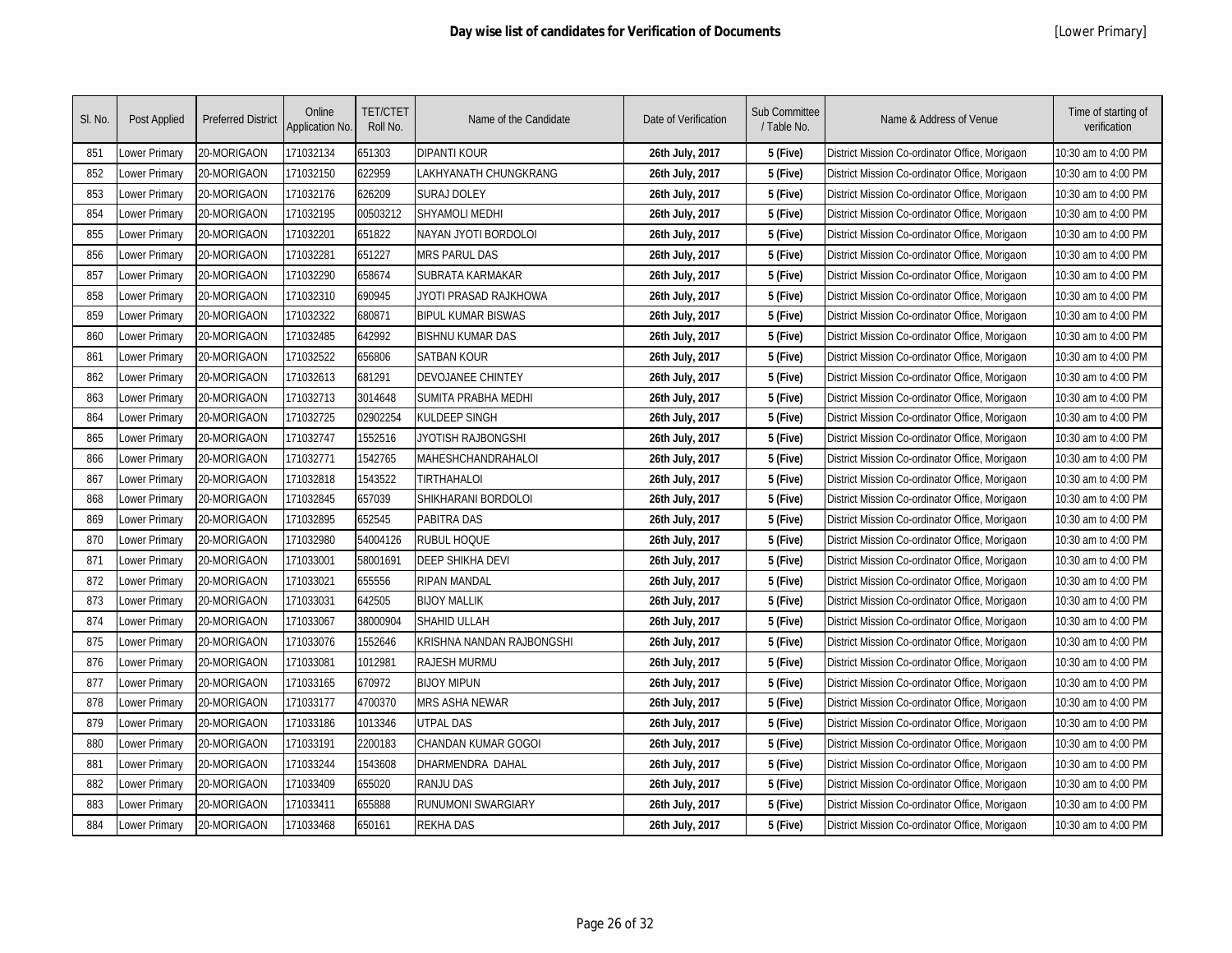| SI. No. | Post Applied  | <b>Preferred District</b> | Online<br>Application No. | <b>TET/CTET</b><br>Roll No. | Name of the Candidate     | Date of Verification | Sub Committee<br>/ Table No. | Name & Address of Venue                        | Time of starting of<br>verification |
|---------|---------------|---------------------------|---------------------------|-----------------------------|---------------------------|----------------------|------------------------------|------------------------------------------------|-------------------------------------|
| 885     | Lower Primary | 20-MORIGAON               | 171033477                 | 3001830                     | <b>IPIKA DEVI</b>         | 26th July, 2017      | 5 (Five)                     | District Mission Co-ordinator Office, Morigaon | 10:30 am to 4:00 PM                 |
| 886     | Lower Primary | 20-MORIGAON               | 171033538                 | 00501706                    | MOUSUMI SAHU              | 26th July, 2017      | 5 (Five)                     | District Mission Co-ordinator Office, Morigaon | 10:30 am to 4:00 PM                 |
| 887     | Lower Primary | 20-MORIGAON               | 171033560                 | 621298                      | DHARMENDRA TAW            | 26th July, 2017      | 5 (Five)                     | District Mission Co-ordinator Office, Morigaon | 10:30 am to 4:00 PM                 |
| 888     | Lower Primary | 20-MORIGAON               | 171033594                 | 652149                      | NINA DAS                  | 26th July, 2017      | 5 (Five)                     | District Mission Co-ordinator Office, Morigaon | 10:30 am to 4:00 PM                 |
| 889     | Lower Primary | 20-MORIGAON               | 171033614                 | 3010690                     | <b>REBATI DAS</b>         | 26th July, 2017      | 5 (Five)                     | District Mission Co-ordinator Office, Morigaon | 10:30 am to 4:00 PM                 |
| 890     | Lower Primary | 20-MORIGAON               | 171033624                 | 102209                      | <b>BANASHREE SENGUPTA</b> | 26th July, 2017      | 5 (Five)                     | District Mission Co-ordinator Office, Morigaon | 10:30 am to 4:00 PM                 |
| 891     | Lower Primary | 20-MORIGAON               | 171033703                 | 685209                      | <b>RAJIB DOLEY</b>        | 26th July, 2017      | 5 (Five)                     | District Mission Co-ordinator Office, Morigaon | 10:30 am to 4:00 PM                 |
| 892     | Lower Primary | 20-MORIGAON               | 171033751                 | 649903                      | <b>MEENAKSHI PATAR</b>    | 26th July, 2017      | 5 (Five)                     | District Mission Co-ordinator Office, Morigaon | 10:30 am to 4:00 PM                 |
| 893     | Lower Primary | 20-MORIGAON               | 171033765                 | 100944                      | CHANDAN KR. DHAR          | 26th July, 2017      | 5 (Five)                     | District Mission Co-ordinator Office, Morigaon | 10:30 am to 4:00 PM                 |
| 894     | Lower Primary | 20-MORIGAON               | 171033819                 | 631720                      | NABA KUMAR SONOWAL        | 26th July, 2017      | 5 (Five)                     | District Mission Co-ordinator Office, Morigaon | 10:30 am to 4:00 PM                 |
| 895     | Lower Primary | 20-MORIGAON               | 171033834                 | 5101908                     | KASMIRI BURUAH            | 26th July, 2017      | 5 (Five)                     | District Mission Co-ordinator Office, Morigaon | 10:30 am to 4:00 PM                 |
| 896     | Lower Primary | 20-MORIGAON               | 171033882                 | 658068                      | <b>MAINA DEORI</b>        | 26th July, 2017      | 5 (Five)                     | District Mission Co-ordinator Office, Morigaon | 10:30 am to 4:00 PM                 |
| 897     | Lower Primary | 20-MORIGAON               | 171034026                 | 105567                      | <b>ANWAR ALI</b>          | 26th July, 2017      | 5 (Five)                     | District Mission Co-ordinator Office, Morigaon | 10:30 am to 4:00 PM                 |
| 898     | Lower Primary | 20-MORIGAON               | 171034102                 | 678562                      | <b>SRIMONTA DAS</b>       | 26th July, 2017      | 5 (Five)                     | District Mission Co-ordinator Office, Morigaon | 10:30 am to 4:00 PM                 |
| 899     | Lower Primary | 20-MORIGAON               | 171034114                 | 652646                      | PALLAB TALUKDAR           | 26th July, 2017      | 5 (Five)                     | District Mission Co-ordinator Office, Morigaon | 10:30 am to 4:00 PM                 |
| 900     | Lower Primary | 20-MORIGAON               | 171034187                 | 58008601                    | <b>TULIKA SARMAH</b>      | 26th July, 2017      | 5 (Five)                     | District Mission Co-ordinator Office, Morigaon | 10:30 am to 4:00 PM                 |
| 901     | Lower Primary | 20-MORIGAON               | 171034209                 | 00502498                    | <b>ARUP KUMAR DAS</b>     | 27th July, 2017      | 1 (One)                      | District Mission Co-ordinator Office, Morigaon | 10:30 am to 4:00 PM                 |
| 902     | Lower Primary | 20-MORIGAON               | 171034217                 | 652905                      | PARAG JYOTI DEWRI         | 27th July, 2017      | 1 (One)                      | District Mission Co-ordinator Office, Morigaon | 10:30 am to 4:00 PM                 |
| 903     | Lower Primary | 20-MORIGAON               | 171034304                 | 106846                      | MUNNA CHAUHAN             | 27th July, 2017      | 1 (One)                      | District Mission Co-ordinator Office, Morigaon | 10:30 am to 4:00 PM                 |
| 904     | Lower Primary | 20-MORIGAON               | 171034328                 | 1543214                     | RAHUL CHOUDHURY           | 27th July, 2017      | 1 (One)                      | District Mission Co-ordinator Office, Morigaon | 10:30 am to 4:00 PM                 |
| 905     | Lower Primary | 20-MORIGAON               | 171034398                 | 658885                      | <b>SUMIT DAS</b>          | 27th July, 2017      | 1 (One)                      | District Mission Co-ordinator Office, Morigaon | 10:30 am to 4:00 PM                 |
| 906     | Lower Primary | 20-MORIGAON               | 171034421                 | 659173                      | <b>SWANANDA BISWAS</b>    | 27th July, 2017      | 1 (One)                      | District Mission Co-ordinator Office, Morigaon | 10:30 am to 4:00 PM                 |
| 907     | Lower Primary | 20-MORIGAON               | 171034450                 | 623586                      | MOHANANDA MEDOK           | 27th July, 2017      | 1 (One)                      | District Mission Co-ordinator Office, Morigaon | 10:30 am to 4:00 PM                 |
| 908     | Lower Primary | 20-MORIGAON               | 171034494                 | 108786                      | HEM SAGAR PAUDEL          | 27th July, 2017      | 1 (One)                      | District Mission Co-ordinator Office, Morigaon | 10:30 am to 4:00 PM                 |
| 909     | Lower Primary | 20-MORIGAON               | 171034499                 | 06000842                    | KAVITA                    | 27th July, 2017      | 1 (One)                      | District Mission Co-ordinator Office, Morigaon | 10:30 am to 4:00 PM                 |
| 910     | Lower Primary | 20-MORIGAON               | 171034551                 | 640063                      | <b>ABANI PATOWARY</b>     | 27th July, 2017      | 1 (One)                      | District Mission Co-ordinator Office, Morigaon | 10:30 am to 4:00 PM                 |
| 911     | Lower Primary | 20-MORIGAON               | 171034574                 | 3003302                     | PUSPANJALI MAHANTA        | 27th July, 2017      | 1 (One)                      | District Mission Co-ordinator Office, Morigaon | 10:30 am to 4:00 PM                 |
| 912     | Lower Primary | 20-MORIGAON               | 171034585                 | 657287                      | SIVA PRASHAD SAIKIA       | 27th July, 2017      | 1 (One)                      | District Mission Co-ordinator Office, Morigaon | 10:30 am to 4:00 PM                 |
| 913     | Lower Primary | 20-MORIGAON               | 171034611                 | 670581                      | <b>ARUP PATHAK</b>        | 27th July, 2017      | 1 (One)                      | District Mission Co-ordinator Office, Morigaon | 10:30 am to 4:00 PM                 |
| 914     | Lower Primary | 20-MORIGAON               | 171034634                 | 651751                      | NARAYAN PATOWARY          | 27th July, 2017      | 1 (One)                      | District Mission Co-ordinator Office, Morigaon | 10:30 am to 4:00 PM                 |
| 915     | Lower Primary | 20-MORIGAON               | 171034648                 | 650636                      | MITALI SARKAR             | 27th July, 2017      | 1 (One)                      | District Mission Co-ordinator Office, Morigaon | 10:30 am to 4:00 PM                 |
| 916     | Lower Primary | 20-MORIGAON               | 171034702                 | 623909                      | <b>MUKUL MILI</b>         | 27th July, 2017      | 1 (One)                      | District Mission Co-ordinator Office, Morigaon | 10:30 am to 4:00 PM                 |
| 917     | Lower Primary | 20-MORIGAON               | 171034708                 | 654233                      | <b>PURABI DAS</b>         | 27th July, 2017      | 1 (One)                      | District Mission Co-ordinator Office, Morigaon | 10:30 am to 4:00 PM                 |
| 918     | Lower Primary | 20-MORIGAON               | 171034709                 | 108755                      | <b>BHIM KHATIWADA</b>     | 27th July, 2017      | 1 (One)                      | District Mission Co-ordinator Office, Morigaon | 10:30 am to 4:00 PM                 |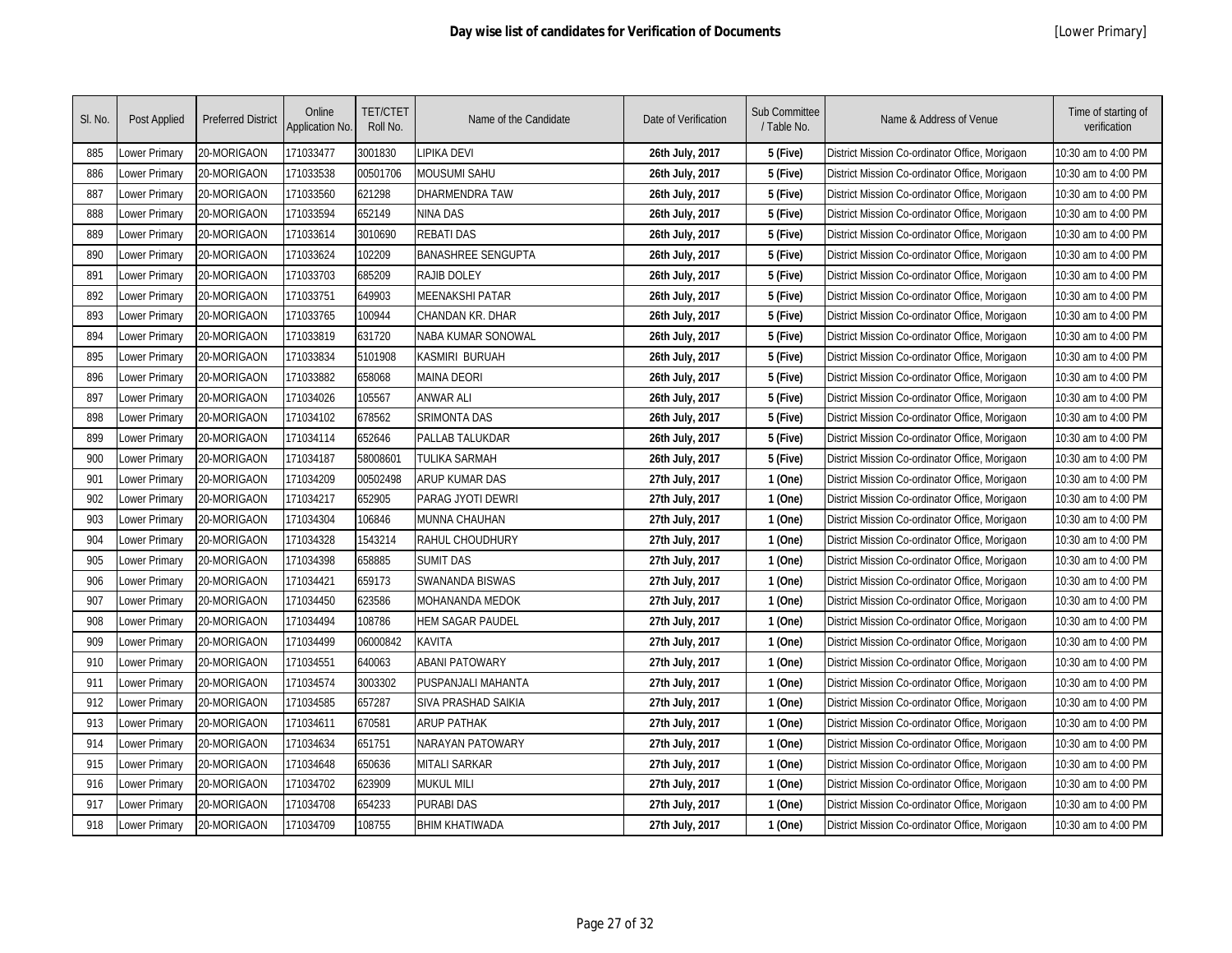| SI. No. | Post Applied  | <b>Preferred District</b> | Online<br><b>Application No.</b> | <b>TET/CTET</b><br>Roll No. | Name of the Candidate    | Date of Verification | Sub Committee<br>/ Table No. | Name & Address of Venue                        | Time of starting of<br>verification |
|---------|---------------|---------------------------|----------------------------------|-----------------------------|--------------------------|----------------------|------------------------------|------------------------------------------------|-------------------------------------|
| 919     | Lower Primary | 20-MORIGAON               | 171034715                        | 652049                      | NIKUNJA SUTRADHAR        | 27th July, 2017      | 1 (One)                      | District Mission Co-ordinator Office, Morigaon | 10:30 am to 4:00 PM                 |
| 920     | Lower Primary | 20-MORIGAON               | 171034761                        | 642610                      | <b>BIKASH MUSAHARI</b>   | 27th July, 2017      | 1 (One)                      | District Mission Co-ordinator Office, Morigaon | 10:30 am to 4:00 PM                 |
| 921     | Lower Primary | 20-MORIGAON               | 171034774                        | 654558                      | <b>RAJESH KUMAR DAS</b>  | 27th July, 2017      | 1 (One)                      | District Mission Co-ordinator Office, Morigaon | 10:30 am to 4:00 PM                 |
| 922     | Lower Primary | 20-MORIGAON               | 171034793                        | 103985                      | SAMPA SUTRADHAR          | 27th July, 2017      | 1 (One)                      | District Mission Co-ordinator Office, Morigaon | 10:30 am to 4:00 PM                 |
| 923     | Lower Primary | 20-MORIGAON               | 171034853                        | 108826                      | NETRA POUDEL             | 27th July, 2017      | 1 (One)                      | District Mission Co-ordinator Office, Morigaon | 10:30 am to 4:00 PM                 |
| 924     | Lower Primary | 20-MORIGAON               | 171034927                        | 652049                      | NIKUNJA SUTRADHAR        | 27th July, 2017      | 1 (One)                      | District Mission Co-ordinator Office, Morigaon | 10:30 am to 4:00 PM                 |
| 925     | Lower Primary | 20-MORIGAON               | 17103498                         | 657997                      | KALPANA DAS              | 27th July, 2017      | 1 (One)                      | District Mission Co-ordinator Office, Morigaon | 10:30 am to 4:00 PM                 |
| 926     | Lower Primary | 20-MORIGAON               | 171034988                        | 00604411                    | LUCHAN BORA              | 27th July, 2017      | 1 (One)                      | District Mission Co-ordinator Office, Morigaon | 10:30 am to 4:00 PM                 |
| 927     | Lower Primary | 20-MORIGAON               | 171035036                        | 680438                      | <b>BEAUTI HAZARIKA</b>   | 27th July, 2017      | 1 (One)                      | District Mission Co-ordinator Office, Morigaon | 10:30 am to 4:00 PM                 |
| 928     | Lower Primary | 20-MORIGAON               | 171035046                        | 675521                      | NABIN CHANDRA DAS        | 27th July, 2017      | 1 (One)                      | District Mission Co-ordinator Office, Morigaon | 10:30 am to 4:00 PM                 |
| 929     | Lower Primary | 20-MORIGAON               | 171035082                        | 02506046                    | <b>ROHIT</b>             | 27th July, 2017      | 1 (One)                      | District Mission Co-ordinator Office, Morigaon | 10:30 am to 4:00 PM                 |
| 930     | Lower Primary | 20-MORIGAON               | 171035087                        | 312414                      | <b>MOHIBUL ISLAM</b>     | 27th July, 2017      | 1 (One)                      | District Mission Co-ordinator Office, Morigaon | 10:30 am to 4:00 PM                 |
| 931     | Lower Primary | 20-MORIGAON               | 171035206                        | 48000449                    | <b>OBAIDUL ISLAM</b>     | 27th July, 2017      | 1 (One)                      | District Mission Co-ordinator Office, Morigaon | 10:30 am to 4:00 PM                 |
| 932     | Lower Primary | 20-MORIGAON               | 171035243                        | 3002888                     | NISHITA MAHANTA          | 27th July, 2017      | 1 (One)                      | District Mission Co-ordinator Office, Morigaon | 10:30 am to 4:00 PM                 |
| 933     | Lower Primary | 20-MORIGAON               | 171035443                        | 3008033                     | <b>DIMBESWAR DAS</b>     | 27th July, 2017      | 1 (One)                      | District Mission Co-ordinator Office, Morigaon | 10:30 am to 4:00 PM                 |
| 934     | Lower Primary | 20-MORIGAON               | 171035490                        | 58008136                    | SHOHIDUL ISLAM           | 27th July, 2017      | 1 (One)                      | District Mission Co-ordinator Office, Morigaon | 10:30 am to 4:00 PM                 |
| 935     | Lower Primary | 20-MORIGAON               | 171035495                        | 641530                      | <b>BABY MAZUMDER</b>     | 27th July, 2017      | 1 (One)                      | District Mission Co-ordinator Office, Morigaon | 10:30 am to 4:00 PM                 |
| 936     | Lower Primary | 20-MORIGAON               | 171035576                        | 57011703                    | <b>RUNA BEGUM</b>        | 27th July, 2017      | 1 (One)                      | District Mission Co-ordinator Office, Morigaon | 10:30 am to 4:00 PM                 |
| 937     | Lower Primary | 20-MORIGAON               | 171035747                        | 682721                      | KHIRESWAR DAS            | 27th July, 2017      | 1 (One)                      | District Mission Co-ordinator Office, Morigaon | 10:30 am to 4:00 PM                 |
| 938     | Lower Primary | 20-MORIGAON               | 171035753                        | 655861                      | RUNU MONI BORDOLOI       | 27th July, 2017      | 1 (One)                      | District Mission Co-ordinator Office, Morigaon | 10:30 am to 4:00 PM                 |
| 939     | Lower Primary | 20-MORIGAON               | 171035799                        | 685155                      | <b>RAJ KUMAR YEIN</b>    | 27th July, 2017      | 1 (One)                      | District Mission Co-ordinator Office, Morigaon | 10:30 am to 4:00 PM                 |
| 940     | Lower Primary | 20-MORIGAON               | 171035819                        | 58004869                    | MOHIDUL ISLAM            | 27th July, 2017      | 1 (One)                      | District Mission Co-ordinator Office, Morigaon | 10:30 am to 4:00 PM                 |
| 941     | Lower Primary | 20-MORIGAON               | 171035922                        | 682856                      | KUSHAL BONIA             | 27th July, 2017      | 1 (One)                      | District Mission Co-ordinator Office, Morigaon | 10:30 am to 4:00 PM                 |
| 942     | Lower Primary | 20-MORIGAON               | 171035949                        | 691085                      | KRISHNA MONI DAS         | 27th July, 2017      | 1 (One)                      | District Mission Co-ordinator Office, Morigaon | 10:30 am to 4:00 PM                 |
| 943     | Lower Primary | 20-MORIGAON               | 171036049                        | 659278                      | TANURAM BORDOLOI         | 27th July, 2017      | 1 (One)                      | District Mission Co-ordinator Office, Morigaon | 10:30 am to 4:00 PM                 |
| 944     | Lower Primary | 20-MORIGAON               | 171036164                        | 58004835                    | MOFIZUDDIN AHMED         | 27th July, 2017      | 1 (One)                      | District Mission Co-ordinator Office, Morigaon | 10:30 am to 4:00 PM                 |
| 945     | Lower Primary | 20-MORIGAON               | 171036174                        | 58005863                    | NILIMA KHATUN            | 27th July, 2017      | 1 (One)                      | District Mission Co-ordinator Office, Morigaon | 10:30 am to 4:00 PM                 |
| 946     | Lower Primary | 20-MORIGAON               | 171036262                        | 58004835                    | MOFIZUDDIN AHMED         | 27th July, 2017      | 1 (One)                      | District Mission Co-ordinator Office, Morigaon | 10:30 am to 4:00 PM                 |
| 947     | Lower Primary | 20-MORIGAON               | 171036393                        | 3000635                     | <b>BIVA DEVI</b>         | 27th July, 2017      | 1 (One)                      | District Mission Co-ordinator Office, Morigaon | 10:30 am to 4:00 PM                 |
| 948     | Lower Primary | 20-MORIGAON               | 171036458                        | 54003794                    | PRANJAL GOSWAMI          | 27th July, 2017      | 1 (One)                      | District Mission Co-ordinator Office, Morigaon | 10:30 am to 4:00 PM                 |
| 949     | Lower Primary | 20-MORIGAON               | 171036473                        | 104316                      | SHIB SHANKAR DEY         | 27th July, 2017      | 1 (One)                      | District Mission Co-ordinator Office, Morigaon | 10:30 am to 4:00 PM                 |
| 950     | Lower Primary | 20-MORIGAON               | 171036491                        | 58002576                    | HASSAN MD AFZALUR RAHMAN | 27th July, 2017      | 1 (One)                      | District Mission Co-ordinator Office, Morigaon | 10:30 am to 4:00 PM                 |
| 951     | Lower Primary | 20-MORIGAON               | 171036563                        | 657713                      | <b>BISWAJIT PATAR</b>    | 27th July, 2017      | 1 (One)                      | District Mission Co-ordinator Office, Morigaon | 10:30 am to 4:00 PM                 |
| 952     | Lower Primary | 20-MORIGAON               | 171036596                        | 57011177                    | REZAUL ANOWAR AHMED      | 27th July, 2017      | 1 (One)                      | District Mission Co-ordinator Office, Morigaon | 10:30 am to 4:00 PM                 |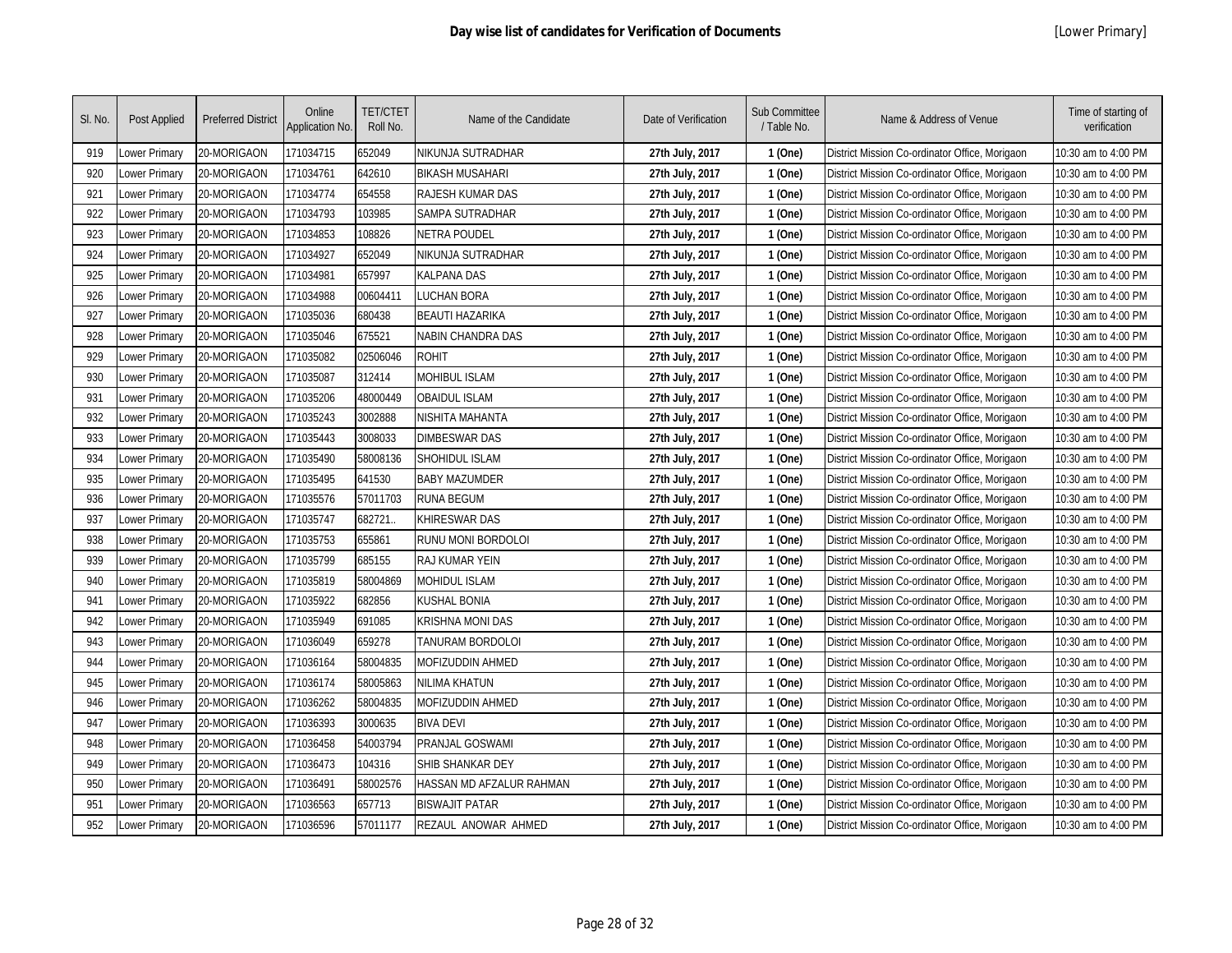| SI. No. | Post Applied  | <b>Preferred District</b> | Online<br>Application No. | <b>TET/CTET</b><br>Roll No. | Name of the Candidate     | Date of Verification | Sub Committee<br>/ Table No. | Name & Address of Venue                        | Time of starting of<br>verification |
|---------|---------------|---------------------------|---------------------------|-----------------------------|---------------------------|----------------------|------------------------------|------------------------------------------------|-------------------------------------|
| 953     | Lower Primary | 20-MORIGAON               | 171036708                 | 692781                      | TILUTTAMA DAS             | 27th July, 2017      | 1 (One)                      | District Mission Co-ordinator Office, Morigaon | 10:30 am to 4:00 PM                 |
| 954     | Lower Primary | 20-MORIGAON               | 171036759                 | 657707                      | <b>BISWA BIDUR KONWAR</b> | 27th July, 2017      | 1 (One)                      | District Mission Co-ordinator Office, Morigaon | 10:30 am to 4:00 PM                 |
| 955     | Lower Primary | 20-MORIGAON               | 171036797                 | 624358                      | <b>PARIMAL TAID</b>       | 27th July, 2017      | 1 (One)                      | District Mission Co-ordinator Office, Morigaon | 10:30 am to 4:00 PM                 |
| 956     | Lower Primary | 20-MORIGAON               | 171036895                 | 105036                      | <b>SUSHANTA MAJUMDER</b>  | 27th July, 2017      | 1 (One)                      | District Mission Co-ordinator Office, Morigaon | 10:30 am to 4:00 PM                 |
| 957     | Lower Primary | 20-MORIGAON               | 171036925                 | 4000114                     | <b>BABUL CHANDRA NATH</b> | 27th July, 2017      | 1 (One)                      | District Mission Co-ordinator Office, Morigaon | 10:30 am to 4:00 PM                 |
| 958     | Lower Primary | 20-MORIGAON               | 171037099                 | 680465                      | <b>BHABA KANTA MEDAK</b>  | 27th July, 2017      | 1 (One)                      | District Mission Co-ordinator Office, Morigaon | 10:30 am to 4:00 PM                 |
| 959     | Lower Primary | 20-MORIGAON               | 171037203                 | 651256                      | <b>SUSIMAI BORDOLOI</b>   | 27th July, 2017      | 1 (One)                      | District Mission Co-ordinator Office, Morigaon | 10:30 am to 4:00 PM                 |
| 960     | Lower Primary | 20-MORIGAON               | 171037321                 | 674880                      | Mridul Loing              | 27th July, 2017      | 1 (One)                      | District Mission Co-ordinator Office, Morigaon | 10:30 am to 4:00 PM                 |
| 961     | Lower Primary | 20-MORIGAON               | 171037359                 | 640416                      | AMARJYOTI BAISHYA         | 27th July, 2017      | 1 (One)                      | District Mission Co-ordinator Office, Morigaon | 10:30 am to 4:00 PM                 |
| 962     | Lower Primary | 20-MORIGAON               | 171037418                 | 4401015                     | JUTIKA DEVI CHOUDHURY     | 27th July, 2017      | 1 (One)                      | District Mission Co-ordinator Office, Morigaon | 10:30 am to 4:00 PM                 |
| 963     | Lower Primary | 20-MORIGAON               | 171037465                 | 3550932                     | <b>ARPAN CHETRY</b>       | 27th July, 2017      | 1 (One)                      | District Mission Co-ordinator Office, Morigaon | 10:30 am to 4:00 PM                 |
| 964     | Lower Primary | 20-MORIGAON               | 171037523                 | 681461                      | <b>DIMBESWAR TAID</b>     | 27th July, 2017      | 1 (One)                      | District Mission Co-ordinator Office, Morigaon | 10:30 am to 4:00 PM                 |
| 965     | Lower Primary | 20-MORIGAON               | 171037531                 | 630998                      | JYOTISH TAYE              | 27th July, 2017      | 1 (One)                      | District Mission Co-ordinator Office, Morigaon | 10:30 am to 4:00 PM                 |
| 966     | Lower Primary | 20-MORIGAON               | 171037532                 | 4000502                     | LAKSHMAN NATH             | 27th July, 2017      | 1 (One)                      | District Mission Co-ordinator Office, Morigaon | 10:30 am to 4:00 PM                 |
| 967     | Lower Primary | 20-MORIGAON               | 171037546                 | 58003509                    | KANIKA DEBNATH            | 27th July, 2017      | 1 (One)                      | District Mission Co-ordinator Office, Morigaon | 10:30 am to 4:00 PM                 |
| 968     | Lower Primary | 20-MORIGAON               | 171037643                 | 622170                      | <b>JAYANTA DOLEY</b>      | 27th July, 2017      | 1 (One)                      | District Mission Co-ordinator Office, Morigaon | 10:30 am to 4:00 PM                 |
| 969     | Lower Primary | 20-MORIGAON               | 171037679                 | 58003473                    | KALYANI DEBNATH           | 27th July, 2017      | 1 (One)                      | District Mission Co-ordinator Office, Morigaon | 10:30 am to 4:00 PM                 |
| 970     | Lower Primary | 20-MORIGAON               | 171037748                 | 58002359                    | <b>HABIBA BEGUM</b>       | 27th July, 2017      | 1 (One)                      | District Mission Co-ordinator Office, Morigaon | 10:30 am to 4:00 PM                 |
| 971     | Lower Primary | 20-MORIGAON               | 171037758                 | 58003070                    | JAKARIA AHMED             | 27th July, 2017      | 1 (One)                      | District Mission Co-ordinator Office, Morigaon | 10:30 am to 4:00 PM                 |
| 972     | Lower Primary | 20-MORIGAON               | 171037778                 | 653281                      | POPI BORDOLOI             | 27th July, 2017      | 1 (One)                      | District Mission Co-ordinator Office, Morigaon | 10:30 am to 4:00 PM                 |
| 973     | Lower Primary | 20-MORIGAON               | 171037840                 | 1012536                     | MADHAB KAKATI             | 27th July, 2017      | 1 (One)                      | District Mission Co-ordinator Office, Morigaon | 10:30 am to 4:00 PM                 |
| 974     | Lower Primary | 20-MORIGAON               | 171037883                 | 1542310                     | CHANDITA DEKA             | 27th July, 2017      | 1 (One)                      | District Mission Co-ordinator Office, Morigaon | 10:30 am to 4:00 PM                 |
| 975     | Lower Primary | 20-MORIGAON               | 171037926                 | 642298                      | <b>BHUMIKA MALAKAR</b>    | 27th July, 2017      | 1 (One)                      | District Mission Co-ordinator Office, Morigaon | 10:30 am to 4:00 PM                 |
| 976     | Lower Primary | 20-MORIGAON               | 171038029                 | 643519                      | CHANDRAJIT DAS            | 27th July, 2017      | 1 (One)                      | District Mission Co-ordinator Office, Morigaon | 10:30 am to 4:00 PM                 |
| 977     | Lower Primary | 20-MORIGAON               | 171038038                 | 58004040                    | MARJIANA AHMED            | 27th July, 2017      | 1 (One)                      | District Mission Co-ordinator Office, Morigaon | 10:30 am to 4:00 PM                 |
| 978     | Lower Primary | 20-MORIGAON               | 171038136                 | 105880                      | CHANDRA SHEKHAR CHAUHAN   | 27th July, 2017      | 1 (One)                      | District Mission Co-ordinator Office, Morigaon | 10:30 am to 4:00 PM                 |
| 979     | Lower Primary | 20-MORIGAON               | 171038148                 | 644226                      | DHARMAJIT KARDONG         | 27th July, 2017      | 1 (One)                      | District Mission Co-ordinator Office, Morigaon | 10:30 am to 4:00 PM                 |
| 980     | Lower Primary | 20-MORIGAON               | 171038172                 | 57546                       | SHAGHFU YJGY              | 27th July, 2017      | 1 (One)                      | District Mission Co-ordinator Office, Morigaon | 10:30 am to 4:00 PM                 |
| 981     | Lower Primary | 20-MORIGAON               | 171038181                 | 656825                      | SATYA RANJAN MANDAL       | 27th July, 2017      | 1 (One)                      | District Mission Co-ordinator Office, Morigaon | 10:30 am to 4:00 PM                 |
| 982     | Lower Primary | 20-MORIGAON               | 171038188                 | 645439                      | <b>GAYANATH SARKAR</b>    | 27th July, 2017      | 1 (One)                      | District Mission Co-ordinator Office, Morigaon | 10:30 am to 4:00 PM                 |
| 983     | Lower Primary | 20-MORIGAON               | 171038193                 | 681386                      | DIBYAJYOTI BORAH          | 27th July, 2017      | 1 (One)                      | District Mission Co-ordinator Office, Morigaon | 10:30 am to 4:00 PM                 |
| 984     | Lower Primary | 20-MORIGAON               | 171038231                 | 104171                      | <b>SANTANU GUHA</b>       | 27th July, 2017      | 1 (One)                      | District Mission Co-ordinator Office, Morigaon | 10:30 am to 4:00 PM                 |
| 985     | Lower Primary | 20-MORIGAON               | 171038274                 | 58005274                    | MUSFIA BEGUM              | 27th July, 2017      | 1 (One)                      | District Mission Co-ordinator Office, Morigaon | 10:30 am to 4:00 PM                 |
| 986     | Lower Primary | 20-MORIGAON               | 171038287                 | 658171                      | SRI NARENDRA DAS          | 27th July, 2017      | 1 (One)                      | District Mission Co-ordinator Office, Morigaon | 10:30 am to 4:00 PM                 |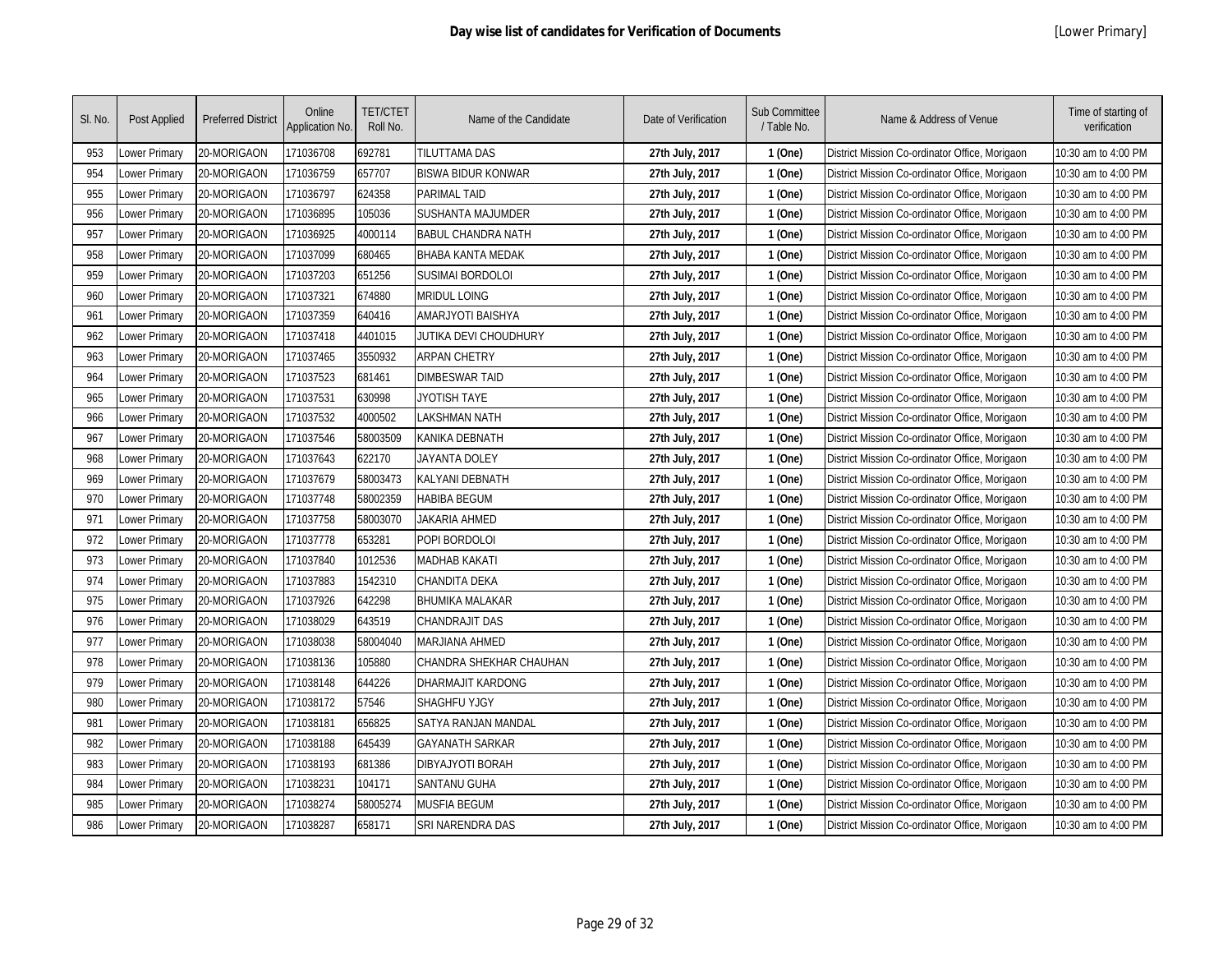| SI. No. | Post Applied  | <b>Preferred District</b> | Online<br>Application No. | <b>TET/CTET</b><br>Roll No. | Name of the Candidate    | Date of Verification | Sub Committee<br>/ Table No. | Name & Address of Venue                        | Time of starting of<br>verification |
|---------|---------------|---------------------------|---------------------------|-----------------------------|--------------------------|----------------------|------------------------------|------------------------------------------------|-------------------------------------|
| 987     | Lower Primary | 20-MORIGAON               | 171038311                 | 100862                      | <b>BISWAJIT SAHA</b>     | 27th July, 2017      | 1 (One)                      | District Mission Co-ordinator Office, Morigaon | 10:30 am to 4:00 PM                 |
| 988     | Lower Primary | 20-MORIGAON               | 171038360                 | 672318                      | <b>GHANSHYAM DAS</b>     | 27th July, 2017      | 1 (One)                      | District Mission Co-ordinator Office, Morigaon | 10:30 am to 4:00 PM                 |
| 989     | Lower Primary | 20-MORIGAON               | 171038402                 | 54004727                    | SHARIF UDDIN AHMED       | 27th July, 2017      | 1 (One)                      | District Mission Co-ordinator Office, Morigaon | 10:30 am to 4:00 PM                 |
| 990     | Lower Primary | 20-MORIGAON               | 171038422                 | 3004554                     | PARAMITA PAUL DAS        | 27th July, 2017      | 1 (One)                      | District Mission Co-ordinator Office, Morigaon | 10:30 am to 4:00 PM                 |
| 991     | Lower Primary | 20-MORIGAON               | 171038452                 | 503397                      | SAMINA YEASMIN BARBHUIYA | 27th July, 2017      | 2 (Two)                      | District Mission Co-ordinator Office, Morigaon | 10:30 am to 4:00 PM                 |
| 992     | Lower Primary | 20-MORIGAON               | 171038477                 | 623282                      | <b>MAYURI PEGU</b>       | 27th July, 2017      | 2 (Two)                      | District Mission Co-ordinator Office, Morigaon | 10:30 am to 4:00 PM                 |
| 993     | Lower Primary | 20-MORIGAON               | 171038486                 | 671929                      | <b>DIGANTA LOYING</b>    | 27th July, 2017      | 2 (Two)                      | District Mission Co-ordinator Office, Morigaon | 10:30 am to 4:00 PM                 |
| 994     | Lower Primary | 20-MORIGAON               | 171038612                 | 58004408                    | MD MAHIDUL ISLAM         | 27th July, 2017      | 2 (Two)                      | District Mission Co-ordinator Office, Morigaon | 10:30 am to 4:00 PM                 |
| 995     | Lower Primary | 20-MORIGAON               | 171038725                 | 57007242                    | <b>MASOOD AHMED</b>      | 27th July, 2017      | 2 (Two)                      | District Mission Co-ordinator Office, Morigaon | 10:30 am to 4:00 PM                 |
| 996     | Lower Primary | 20-MORIGAON               | 171038749                 | 1040611                     | <b>AFAZ UDDIN</b>        | 27th July, 2017      | 2 (Two)                      | District Mission Co-ordinator Office, Morigaon | 10:30 am to 4:00 PM                 |
| 997     | Lower Primary | 20-MORIGAON               | 171038846                 | 58000747                    | <b>AMRAN.HUSSAIN</b>     | 27th July, 2017      | 2 (Two)                      | District Mission Co-ordinator Office, Morigaon | 10:30 am to 4:00 PM                 |
| 998     | Lower Primary | 20-MORIGAON               | 171038847                 | 58006229                    | PRANJIT RAJA             | 27th July, 2017      | 2 (Two)                      | District Mission Co-ordinator Office, Morigaon | 10:30 am to 4:00 PM                 |
| 999     | Lower Primary | 20-MORIGAON               | 171038874                 | 58004283                    | <b>MD BAHARUL ISLAM</b>  | 27th July, 2017      | 2 (Two)                      | District Mission Co-ordinator Office, Morigaon | 10:30 am to 4:00 PM                 |
| 1000    | Lower Primary | 20-MORIGAON               | 171038928                 | 146055                      | NAKUL CHANDRA PEGU       | 27th July, 2017      | 2 (Two)                      | District Mission Co-ordinator Office, Morigaon | 10:30 am to 4:00 PM                 |
| 1001    | Lower Primary | 20-MORIGAON               | 171039043                 | 00501340                    | <b>ANAMIKA BORAH</b>     | 27th July, 2017      | 2 (Two)                      | District Mission Co-ordinator Office, Morigaon | 10:30 am to 4:00 PM                 |
| 1002    | Lower Primary | 20-MORIGAON               | 171039219                 | 679014                      | <b>UDAYAN BORI</b>       | 27th July, 2017      | 2 (Two)                      | District Mission Co-ordinator Office, Morigaon | 10:30 am to 4:00 PM                 |
| 1003    | Lower Primary | 20-MORIGAON               | 171039232                 | 4004883                     | <b>SEEMI KALITA</b>      | 27th July, 2017      | 2 (Two)                      | District Mission Co-ordinator Office, Morigaon | 10:30 am to 4:00 PM                 |
| 1004    | Lower Primary | 20-MORIGAON               | 171039257                 | 641516                      | <b>BABUL SARKAR</b>      | 27th July, 2017      | 2 (Two)                      | District Mission Co-ordinator Office, Morigaon | 10:30 am to 4:00 PM                 |
| 1005    | Lower Primary | 20-MORIGAON               | 171039503                 | 654399                      | RABINDRA BARMAN          | 27th July, 2017      | 2 (Two)                      | District Mission Co-ordinator Office, Morigaon | 10:30 am to 4:00 PM                 |
| 1006    | Lower Primary | 20-MORIGAON               | 171039549                 | 658127                      | MONGAL SING DAS          | 27th July, 2017      | 2 (Two)                      | District Mission Co-ordinator Office, Morigaon | 10:30 am to 4:00 PM                 |
| 1007    | Lower Primary | 20-MORIGAON               | 171039735                 | 1808872                     | <b>TRISHNA GOGOI</b>     | 27th July, 2017      | 2 (Two)                      | District Mission Co-ordinator Office, Morigaon | 10:30 am to 4:00 PM                 |
| 1008    | Lower Primary | 20-MORIGAON               | 171039762                 | 4001061                     | PARAMI PROBHA DEVI       | 27th July, 2017      | 2 (Two)                      | District Mission Co-ordinator Office, Morigaon | 10:30 am to 4:00 PM                 |
| 1009    | Lower Primary | 20-MORIGAON               | 171039767                 | 57013075                    | <b>SHAMIM AHMED</b>      | 27th July, 2017      | 2 (Two)                      | District Mission Co-ordinator Office, Morigaon | 10:30 am to 4:00 PM                 |
| 1010    | Lower Primary | 20-MORIGAON               | 171040270                 | 3004383                     | <b>UJJWAL ROY</b>        | 27th July, 2017      | 2 (Two)                      | District Mission Co-ordinator Office, Morigaon | 10:30 am to 4:00 PM                 |
| 1011    | Lower Primary | 20-MORIGAON               | 171040546                 | 631758                      | <b>NARJEE SONOWAL</b>    | 27th July, 2017      | 2 (Two)                      | District Mission Co-ordinator Office, Morigaon | 10:30 am to 4:00 PM                 |
| 1012    | Lower Primary | 20-MORIGAON               | 171040549                 | 00507082                    | NABANITA BAISHYA         | 27th July, 2017      | 2 (Two)                      | District Mission Co-ordinator Office, Morigaon | 10:30 am to 4:00 PM                 |
| 1013    | Lower Primary | 20-MORIGAON               | 171040609                 | 647483                      | JWELL MAZUMDER           | 27th July, 2017      | 2 (Two)                      | District Mission Co-ordinator Office, Morigaon | 10:30 am to 4:00 PM                 |
| 1014    | Lower Primary | 20-MORIGAON               | 171040637                 | 652444                      | NITYANANDA MANDAL        | 27th July, 2017      | 2 (Two)                      | District Mission Co-ordinator Office, Morigaon | 10:30 am to 4:00 PM                 |
| 1015    | Lower Primary | 20-MORIGAON               | 171040700                 | 647049                      | JITU MANI TALUKDAR       | 27th July, 2017      | 2 (Two)                      | District Mission Co-ordinator Office, Morigaon | 10:30 am to 4:00 PM                 |
| 1016    | Lower Primary | 20-MORIGAON               | 171040735                 | 648271                      | <b>KARUNA DAS</b>        | 27th July, 2017      | 2 (Two)                      | District Mission Co-ordinator Office, Morigaon | 10:30 am to 4:00 PM                 |
| 1017    | Lower Primary | 20-MORIGAON               | 171040888                 | 105641                      | AWADHESH KUMAR CHAUHAN   | 27th July, 2017      | 2 (Two)                      | District Mission Co-ordinator Office, Morigaon | 10:30 am to 4:00 PM                 |
| 1018    | Lower Primary | 20-MORIGAON               | 171041014                 | 57004259                    | <b>HASAN ALI</b>         | 27th July, 2017      | 2 (Two)                      | District Mission Co-ordinator Office, Morigaon | 10:30 am to 4:00 PM                 |
| 1019    | ower Primary  | 20-MORIGAON               | 171041181                 | 4401015                     | JUTIKA DEVI CHOUDHURY    | 27th July, 2017      | 2 (Two)                      | District Mission Co-ordinator Office, Morigaon | 10:30 am to 4:00 PM                 |
| 1020    | Lower Primary | 20-MORIGAON               | 171041233                 | 5606998                     | NIKHA RANI KALITA        | 27th July, 2017      | 2 (Two)                      | District Mission Co-ordinator Office, Morigaon | 10:30 am to 4:00 PM                 |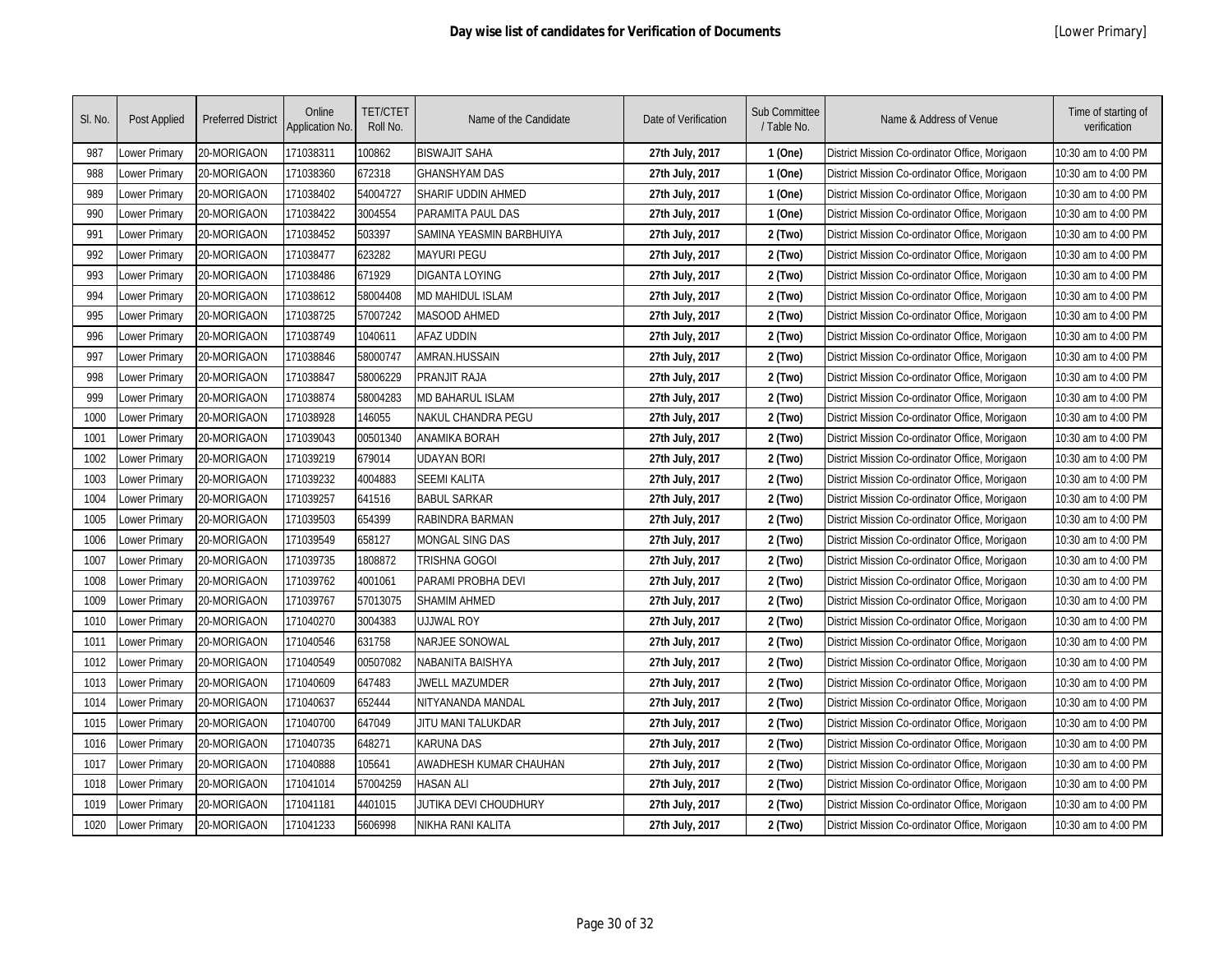| SI. No. | Post Applied  | <b>Preferred District</b> | Online<br><b>Application No.</b> | <b>TET/CTET</b><br>Roll No. | Name of the Candidate      | Date of Verification | Sub Committee<br>/ Table No. | Name & Address of Venue                        | Time of starting of<br>verification |
|---------|---------------|---------------------------|----------------------------------|-----------------------------|----------------------------|----------------------|------------------------------|------------------------------------------------|-------------------------------------|
| 1021    | Lower Primary | 20-MORIGAON               | 171041267                        | 58002014                    | <b>FARDOUS AHMED</b>       | 27th July, 2017      | 2 (Two)                      | District Mission Co-ordinator Office, Morigaon | 10:30 am to 4:00 PM                 |
| 1022    | Lower Primary | 20-MORIGAON               | 171041283                        | 314077                      | MD NIZAM UDDIN KAZI        | 27th July, 2017      | 2 (Two)                      | District Mission Co-ordinator Office, Morigaon | 10:30 am to 4:00 PM                 |
| 1023    | Lower Primary | 20-MORIGAON               | 171041317                        | 58000520                    | AKHTARA KHANAM             | 27th July, 2017      | 2 (Two)                      | District Mission Co-ordinator Office, Morigaon | 10:30 am to 4:00 PM                 |
| 1024    | Lower Primary | 20-MORIGAON               | 171041369                        | 100661                      | <b>BIDYUT NANDY</b>        | 27th July, 2017      | 2 (Two)                      | District Mission Co-ordinator Office, Morigaon | 10:30 am to 4:00 PM                 |
| 1025    | Lower Primary | 20-MORIGAON               | 171041498                        | 01409698                    | MOHINI                     | 27th July, 2017      | 2 (Two)                      | District Mission Co-ordinator Office, Morigaon | 10:30 am to 4:00 PM                 |
| 1026    | Lower Primary | 20-MORIGAON               | 171041521                        | 674103                      | <b>MINTU DAS</b>           | 27th July, 2017      | 2 (Two)                      | District Mission Co-ordinator Office, Morigaon | 10:30 am to 4:00 PM                 |
| 1027    | Lower Primary | 20-MORIGAON               | 171041757                        | 07707869                    | RAM SARAN JAISWAL          | 27th July, 2017      | 2 (Two)                      | District Mission Co-ordinator Office, Morigaon | 10:30 am to 4:00 PM                 |
| 1028    | Lower Primary | 20-MORIGAON               | 171041850                        | 2801400                     | <b>MANI KANTA PEGU</b>     | 27th July, 2017      | 2 (Two)                      | District Mission Co-ordinator Office, Morigaon | 10:30 am to 4:00 PM                 |
| 1029    | Lower Primary | 20-MORIGAON               | 171041924                        | 648530                      | KRISHNA DAS                | 27th July, 2017      | 2 (Two)                      | District Mission Co-ordinator Office, Morigaon | 10:30 am to 4:00 PM                 |
| 1030    | Lower Primary | 20-MORIGAON               | 171042206                        | 624813                      | RAHUL DOLEY                | 27th July, 2017      | 2 (Two)                      | District Mission Co-ordinator Office, Morigaon | 10:30 am to 4:00 PM                 |
| 1031    | Lower Primary | 20-MORIGAON               | 171042342                        | 670497                      | APURBA LOING               | 27th July, 2017      | 2 (Two)                      | District Mission Co-ordinator Office, Morigaon | 10:30 am to 4:00 PM                 |
| 1032    | Lower Primary | 20-MORIGAON               | 171042504                        | 641319                      | <b>ASHIM MALAKAR</b>       | 27th July, 2017      | 2 (Two)                      | District Mission Co-ordinator Office, Morigaon | 10:30 am to 4:00 PM                 |
| 1033    | Lower Primary | 20-MORIGAON               | 171042512                        | 645297                      | <b>ELIZA DAS</b>           | 27th July, 2017      | 2 (Two)                      | District Mission Co-ordinator Office, Morigaon | 10:30 am to 4:00 PM                 |
| 1034    | Lower Primary | 20-MORIGAON               | 171042566                        | 1553598                     | <b>DAMBAR BISTA</b>        | 27th July, 2017      | 2 (Two)                      | District Mission Co-ordinator Office, Morigaon | 10:30 am to 4:00 PM                 |
| 1035    | Lower Primary | 20-MORIGAON               | 171042573                        | 58002319                    | <b>GULBUDDIN</b>           | 27th July, 2017      | 2 (Two)                      | District Mission Co-ordinator Office, Morigaon | 10:30 am to 4:00 PM                 |
| 1036    | Lower Primary | 20-MORIGAON               | 171042607                        | 3550014                     | <b>AJIT CHANDRA BISWAS</b> | 27th July, 2017      | 2 (Two)                      | District Mission Co-ordinator Office, Morigaon | 10:30 am to 4:00 PM                 |
| 1037    | Lower Primary | 20-MORIGAON               | 171042609                        | 622729                      | KHAGENDRA DOLEY            | 27th July, 2017      | 2 (Two)                      | District Mission Co-ordinator Office, Morigaon | 10:30 am to 4:00 PM                 |
| 1038    | Lower Primary | 20-MORIGAON               | 171042692                        | 57006075                    | <b>KALYANI DEKA</b>        | 27th July, 2017      | 2 (Two)                      | District Mission Co-ordinator Office, Morigaon | 10:30 am to 4:00 PM                 |
| 1039    | Lower Primary | 20-MORIGAON               | 171042842                        | 4000565                     | <b>MAUCHUMI SAIKIA</b>     | 27th July, 2017      | 2 (Two)                      | District Mission Co-ordinator Office, Morigaon | 10:30 am to 4:00 PM                 |
| 1040    | Lower Primary | 20-MORIGAON               | 171042847                        | 0501165                     | <b>ARPANA BHARALI</b>      | 27th July, 2017      | 2 (Two)                      | District Mission Co-ordinator Office, Morigaon | 10:30 am to 4:00 PM                 |
| 1041    | Lower Primary | 20-MORIGAON               | 171042849                        | 4600445                     | NAYANTARA GOGOI            | 27th July, 2017      | 2 (Two)                      | District Mission Co-ordinator Office, Morigaon | 10:30 am to 4:00 PM                 |
| 1042    | Lower Primary | 20-MORIGAON               | 171042867                        | 58007099                    | SABIKUN NAHAR              | 27th July, 2017      | 2 (Two)                      | District Mission Co-ordinator Office, Morigaon | 10:30 am to 4:00 PM                 |
| 1043    | Lower Primary | 20-MORIGAON               | 171042955                        | 659710                      | UDHAB MEDHI                | 27th July, 2017      | 2 (Two)                      | District Mission Co-ordinator Office, Morigaon | 10:30 am to 4:00 PM                 |
| 1044    | Lower Primary | 20-MORIGAON               | 171042979                        | 58002964                    | IYAKUB ALI                 | 27th July, 2017      | 2 (Two)                      | District Mission Co-ordinator Office, Morigaon | 10:30 am to 4:00 PM                 |
| 1045    | Lower Primary | 20-MORIGAON               | 171043008                        | 641544                      | <b>BAIJAYANTI BORDOLOI</b> | 27th July, 2017      | 2 (Two)                      | District Mission Co-ordinator Office, Morigaon | 10:30 am to 4:00 PM                 |
| 1046    | Lower Primary | 20-MORIGAON               | 171043240                        | 647383                      | <b>JUNTI DAS</b>           | 27th July, 2017      | 2 (Two)                      | District Mission Co-ordinator Office, Morigaon | 10:30 am to 4:00 PM                 |
| 1047    | Lower Primary | 20-MORIGAON               | 171043292                        | 642879                      | <b>BIPUL BARO</b>          | 27th July, 2017      | 2 (Two)                      | District Mission Co-ordinator Office, Morigaon | 10:30 am to 4:00 PM                 |
| 1048    | Lower Primary | 20-MORIGAON               | 171043475                        | 625922                      | JUGESWAR LAGACHU           | 27th July, 2017      | 2 (Two)                      | District Mission Co-ordinator Office, Morigaon | 10:30 am to 4:00 PM                 |
| 1049    | Lower Primary | 20-MORIGAON               | 171043497                        | 54004409                    | SAIDUR RAHMAN              | 27th July, 2017      | 2 (Two)                      | District Mission Co-ordinator Office, Morigaon | 10:30 am to 4:00 PM                 |
| 1050    | Lower Primary | 20-MORIGAON               | 171043606                        | 58002129                    | <b>FARUK AHMED</b>         | 27th July, 2017      | 2 (Two)                      | District Mission Co-ordinator Office, Morigaon | 10:30 am to 4:00 PM                 |
| 1051    | Lower Primary | 20-MORIGAON               | 171043672                        | 54004425                    | SAIFUL ISLAM               | 27th July, 2017      | 2 (Two)                      | District Mission Co-ordinator Office, Morigaon | 10:30 am to 4:00 PM                 |
| 1052    | Lower Primary | 20-MORIGAON               | 171043729                        | 652410                      | NITUL KUMAR MALAKAR        | 27th July, 2017      | 2 (Two)                      | District Mission Co-ordinator Office, Morigaon | 10:30 am to 4:00 PM                 |
| 1053    | ower Primary  | 20-MORIGAON               | 171043763                        | 58001432                    | <b>AZIZUL ISLAM</b>        | 27th July, 2017      | 2 (Two)                      | District Mission Co-ordinator Office, Morigaon | 10:30 am to 4:00 PM                 |
| 1054    | Lower Primary | 20-MORIGAON               | 171043779                        | 58005167                    | MUKHLISHA SULTANA          | 27th July, 2017      | 2 (Two)                      | District Mission Co-ordinator Office, Morigaon | 10:30 am to 4:00 PM                 |